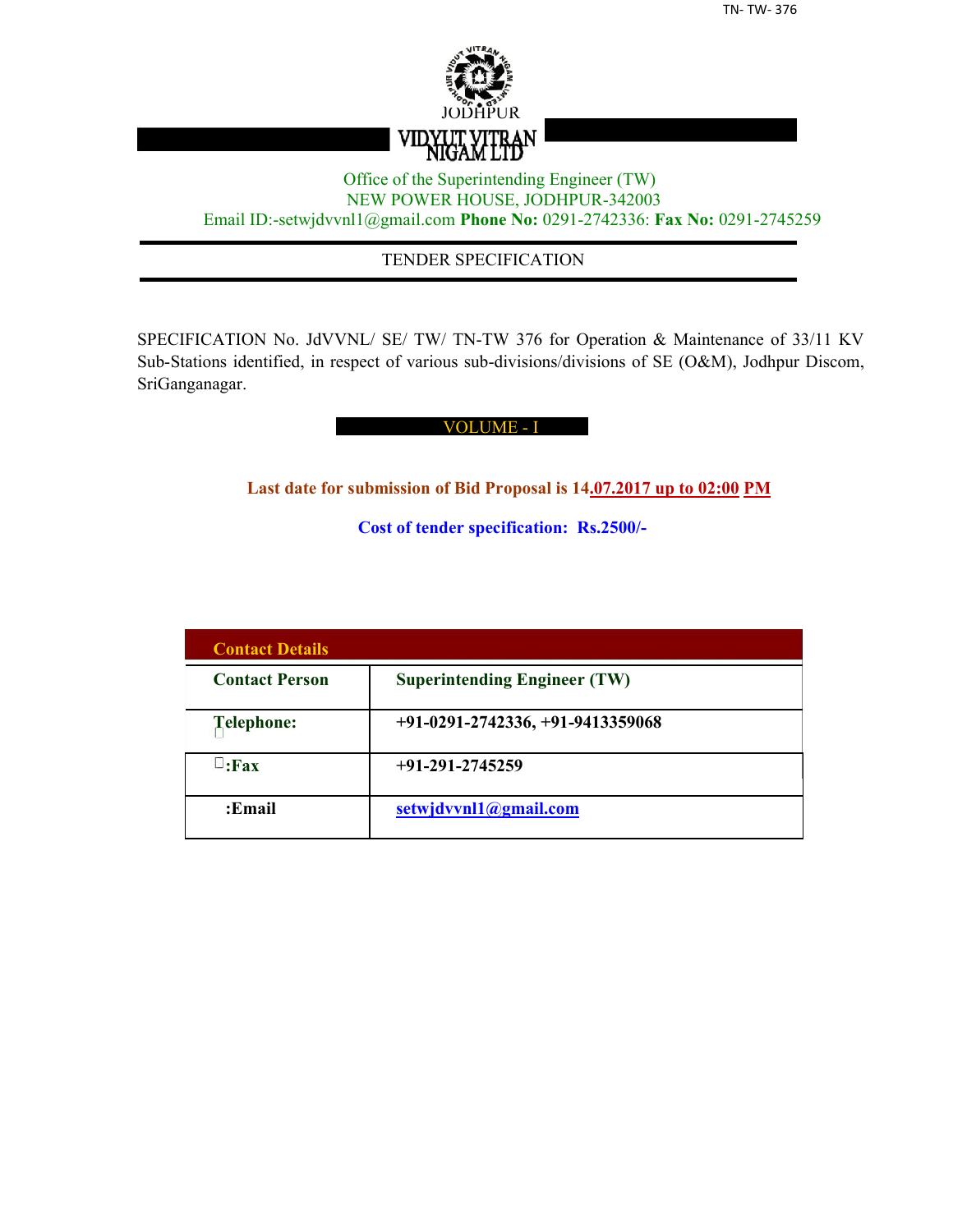#### GENERAL PARTICULARS ABOUT THE TENDER IN BRIEF JODHPUR VIDYUT VITARAN NIGAM LIMITED Office of the Superintending Engineer (TW) New Power House, Industrial Estate, Jodhpur Email ID:-setwjdvvnl1@gmail.com Ph. No.0291-2742336 / Fax No.- 0291-2745259

#### *SPECIFICATION No. JdVVNL/ SE/ TW/ TN-***376** *for Operation & Maintenance of 33/11 KV Sub-Stations identified, in respect of various sub-divisions/divisions of respective circles under the domain of Jodhpur discom i.e. SE(O&M) JdVVNL, SriGanganagar*

| Availability of tender documents<br>on<br>website                            | 09.06.2017                                                                                                                                                    |
|------------------------------------------------------------------------------|---------------------------------------------------------------------------------------------------------------------------------------------------------------|
| Date<br>& Time<br>for<br>online<br><b>Start</b><br>submission of Tender bids | 09.06.2017                                                                                                                                                    |
| & Time for down loading of<br><b>Last Date</b><br>Tender documents           | Up to 14.07.2017; 12:00 PM                                                                                                                                    |
| $&$ Time<br>for<br>online<br>Last<br>Date<br>submission of Tender bids       | 14.07.2017; 02.00 PM                                                                                                                                          |
| Date $\&$ Time for online opening<br>of<br>Tender bids                       | 14.07.2017; 03.00 PM                                                                                                                                          |
| RISL Processing fee (non refundable)                                         | Re.1, 000/- (Rs. One Thousand only) for each circle<br>wise tender                                                                                            |
| Cost of Specification(non refundable)                                        | Re. 2,500/- (Re. Two Thousand Five Hundred only)                                                                                                              |
| Validity                                                                     | 180 DAYS FROM DATE OF OPENING OF<br>TECHNICAL BID OR 120 DAYS FROM THE<br>DATE OF OPENING OF FINANCIAL BID<br>WHICHEVER IS LATER                              |
|                                                                              | Rs. 25200000 approx. of SriGanganagar Circle<br>Discom, details of estimated cost for SriGanganagar<br>Circle has been mentioned in Annexture-E at page No 24 |
| <b>Estimated Cost of works(Approx.)</b>                                      |                                                                                                                                                               |
| Earnest Money deposit                                                        | 2% of the estimated cost of each lot of a<br>particular circle, mentioned in (Annexture-E) i.e the<br>EMD is to be furnished as per quoted quantity of GSS.   |
| Tendered Quantity of specified scope in<br>Nos.                              | Total no.of 33/11KV substations in domain of SE (<br>O&M), Jodhpur Discom, SriGanganagar are approx.<br>60 Nos.                                               |
| Person (Authorized<br>Contact<br>Bid<br>signatory)                           | Superintending Engineer (TW), JDVVNL Jodhpur                                                                                                                  |
| Correspondence Address                                                       | <b>New Power House,</b><br><b>Industrial Estate, Jodhpur- 342 003</b>                                                                                         |
| Telephone no. & Fax No. Website &<br>Email Address of RISL                   | Web: www.jdvvnl.com<br>Web: http://risl.rajasthan.gov.in<br>Email: info.risl.rajasthan.gov.in                                                                 |

Address of RISL:- RajCOMP info Service Limited (RISL) 1 st Floor, Yojana Bhawan, Tilak Marg, C-Scheme, Jaipur (Rajasthan) Phone: 0141-5103902, 4031900 Fax: 0141-2228701 Web: http://risl.rajasthan.gov.in, Email: info.risl@rajasthan.gov.in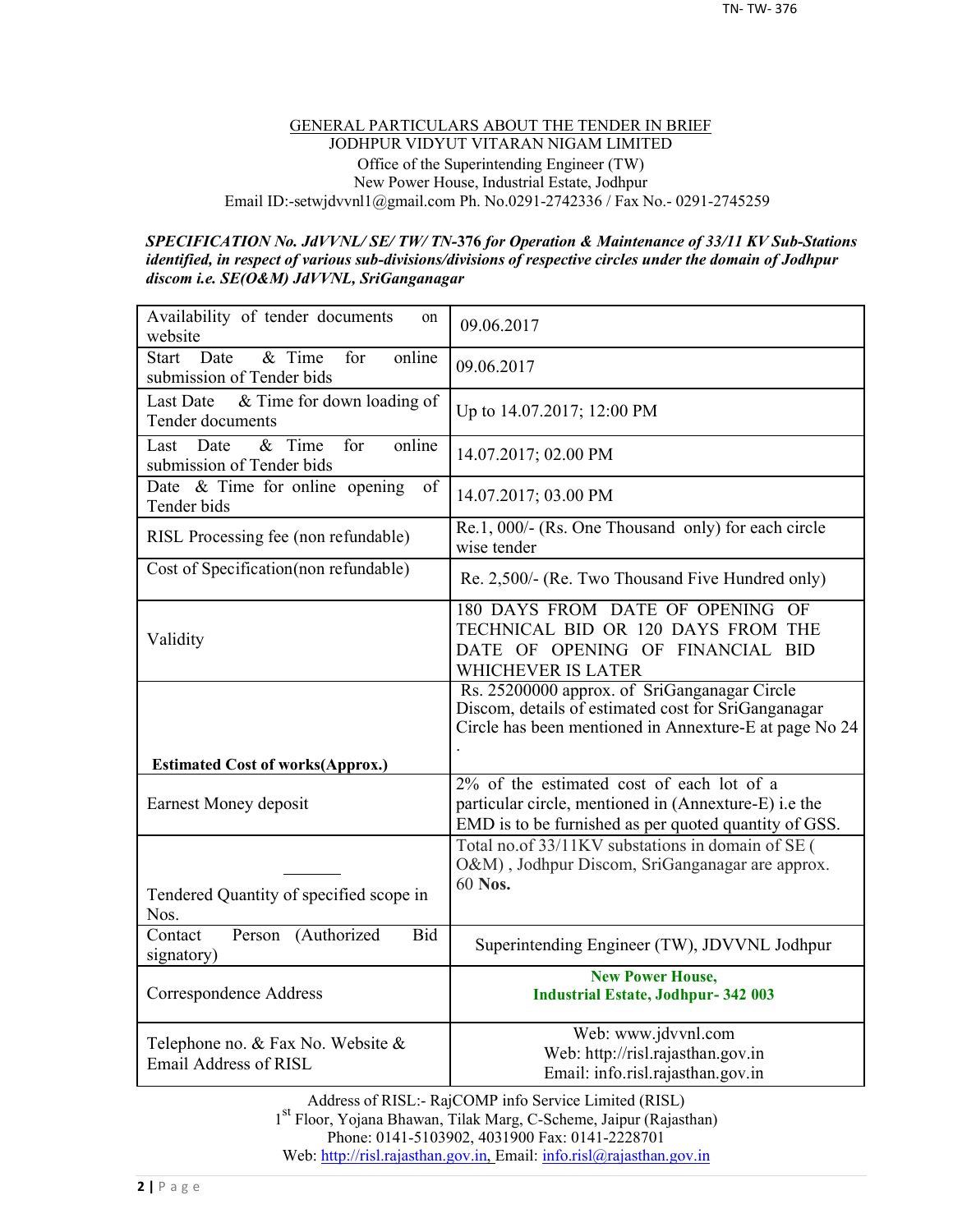|                |                                                                                                                                       | Pages     |
|----------------|---------------------------------------------------------------------------------------------------------------------------------------|-----------|
| S.No.          | Description                                                                                                                           | (1 to 88) |
|                | <b>SECTION-I</b>                                                                                                                      |           |
| $\mathbf{1}$   | <b>QUALIFICATION REQUIREMENT</b>                                                                                                      | 5         |
|                | <b>SECTION-II</b>                                                                                                                     |           |
| $\overline{2}$ | <b>INSTRUCTIONS TO BIDDERS and</b><br><b>COMMERCIAL TERMS &amp; CONDITIONS FOR</b><br>THE WORK OF OPERATION AND                       | $6 - 19$  |
|                | MAINTENANCE OF 33/11 KV SUB-STATION                                                                                                   |           |
| 3              | Documents to be uploaded on E-Proc.                                                                                                   | 11        |
|                | <b>SECTION-III</b>                                                                                                                    |           |
| 4              | TECHNICAL TERMS & CONDITION FOR THE<br>WORK OF OPERATION AND MAINTENANCE<br>OF 33/11 KV SUB-STATION                                   | 21-23     |
| 5              | Annexture-E (Estimated cost of SriGanganagar Circle)<br>indicating approx. no. of GSS                                                 | 24        |
|                |                                                                                                                                       |           |
| 6              | Bid Bank guarantee Performa for<br>EMD.(Schedule -1)                                                                                  | $25 - 26$ |
| 7              | Performa for Contract Agreement (Schedual-2)                                                                                          | 27-28     |
| 8              | No Deviation in Commercial Terms &<br>Conditions (Schedule-3)                                                                         | 29        |
| 9              | No Deviation in Technical Terms & Conditions<br>(Schedule-4)                                                                          | 30        |
| 10             | List of past Experience.(Schedule-5)                                                                                                  | 31        |
| 11             | Particulars & details regarding list of equipments<br>& Technical hands available as per requirement of<br>specification (Schedule-6) | 32        |
| 12             | Details of Turnover during last three financial years<br>$(2014 -$<br>15,2015-16 & 2016-17)(Schedule-6A)                              | 33        |
| 13             | Details of Works Executed during last Five financial years<br>(2012-13, 2013-14, 2014-15, 2015-16 & 2016-17) ) (Schedule-<br>6B)      | 34        |
| 14             | Performa for SecurityBank Guarantee for<br>safe Custody of material and<br>Equipment(33/11KV GSS) (Schedule-7)                        | 35        |
|                | <b>Annexures/Formats</b>                                                                                                              |           |
| 1.             | Annex-I- PTW Register                                                                                                                 | 36        |
| 2.             | Annex-II- Identity Card                                                                                                               | 37        |
| 3.             | Annex-III-Log sheet                                                                                                                   | 39        |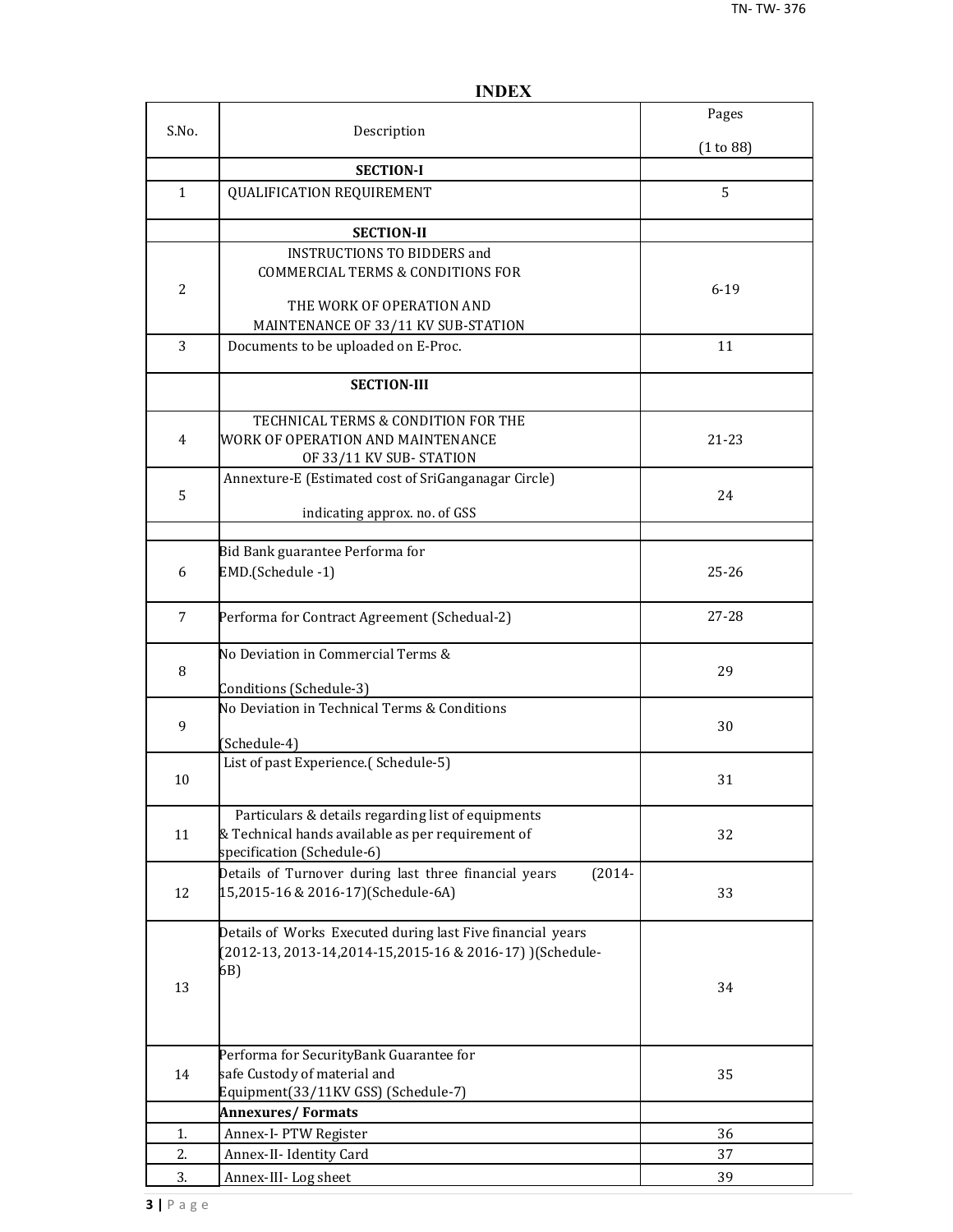| 4.  | Form-V-Certificate by principal employer                 | 40 |
|-----|----------------------------------------------------------|----|
|     |                                                          | 41 |
| 5.  | Form-VI-Renewal of License by licensing officer, GoR     |    |
| 6.  | Form-VII-(Part-I) Register of particulars of contractors |    |
| 7.  | Form-VII-(Part-II) Progress of contract work             | 42 |
|     | Form-VIII-Register of workmen employed by the            |    |
| 8.  |                                                          |    |
|     | contractor                                               | 43 |
| 9.  | Form-IX-Employment Card                                  |    |
|     | Form-X-Return of principal employer to be sent to the    |    |
| 10. |                                                          | 44 |
|     | registering officer                                      |    |
| 11. | Form-XI-MUSTER ROLL                                      | 45 |
|     |                                                          |    |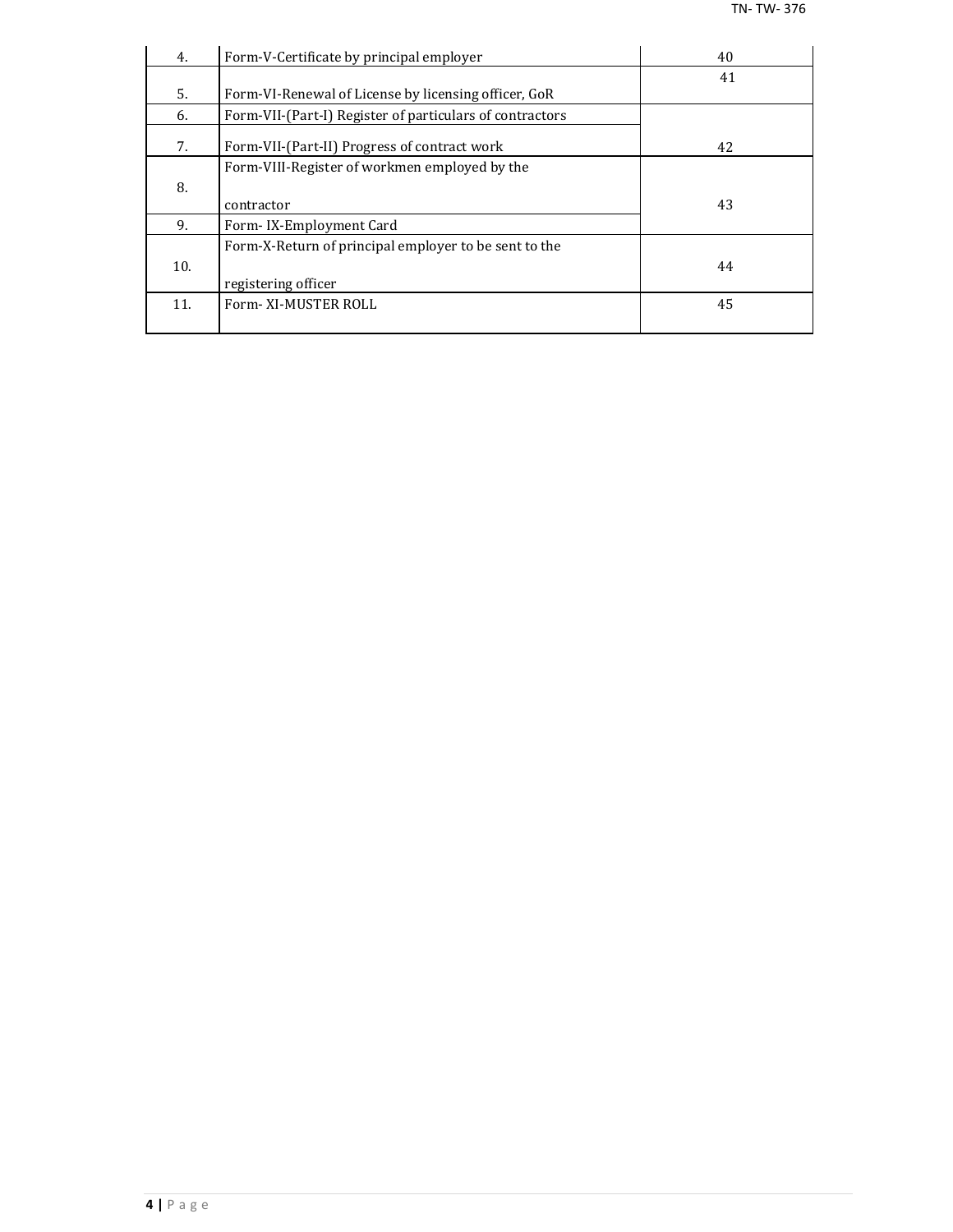#### **SECTION-I**

#### **1. QUALIFICATION REQUIREMENT:**

The bidder must possess the following requirements. It is clarified that the offer of those bids who do not qualify the following requirements shall not be entertained and the same shall be considered as disqualified. It is also intimated that merely meeting the following requirements does not indicate that the bidders shall be shortlisted for opening of financial bid. The short listing shall be made considering all the technical  $\&$  commercial parameters furnished by the bidder along with the technical offer.

- a. The Bidder should possess class "A/B" Electrical license issued by Electrical Inspectorate of any state Govt. or Central Govt. of India and is a qualified contractor who regularly undertakes the projects of the type specified and has adequate technical knowledge and practical experience. If the bidder owns a license other than Rajasthan state, then he will have to obtain it within one month from Electrical Inspectorate of Govt. of Rajasthan before commencement of the work in case he is selected for award failing which the contract awarded is likely to be cancelled. An undertaking to this effect is to be furnished along with bid. The registration should be valid from the date of start of the work and shall remain valid up to 30 days from the date of completion of contract period.
	- i. The bidder should have atleast Three Years experience for operation and maintenance of 33/11 KV sub station and bidder having similar exposures in higher volatage class than 33 KV i.e 66 KV, 132 KV & 220 KV etc. shall also be considerd for Technical Evolution, during last five financial years from date of opening of Bid i.e. from 2012-13 to 2016-17 in any of the Discoms.
	- ii. The Bidder should have mimimum experience of three years for operation  $\&$ Maintenance of GSS of 50 % quantity of GSS for which bidder quoted in last five years.
	- iii. The copies of the relevant detailed work orders should be enclosed regarding above work experience.
	- iv. The 'G' Schedule / reports indicating various activities of works executed should also be enclosed alongwith satisfactorily work completion certificate issued by concerned officer not below the rank of Executive Engineer or equivalent in case of in any of the Discoms.
- b. The Bidder should have **Mimimum Annual Turnover (MAT)** not less than 50 % value of estimated cost of Tender//lot, **for which bidder quoted,** in any one year of last five financial years. In case a bidder is quoting for more than one Lot, Pre-qualificaton reqrement shal be examined on the basis of sum of Lot requirements of MAT of all quoted Lot. Details of all lot are available at "Annexure-F". A **CA Certified certificate is required for the same.**
- c. The contractor should be registered with PF and ESI Department in case of notified area. The certificate may be produced prior to opening bid.
- d. The contractor should possess the valid license as provided under section 12 of the contract labour ( R&A) Act 1970 , an attested photocopy of which should be submitted by the Contractor.

The work of Operation & Mainmtenence of GSS under the domain of Jodhpur Discom shall be one year initially.Nigam shall review same as per need and same can be extended for one more additional year.

The bidder has to quote for minimum lot for a particular tender of circle. However bidder may participate in different Circle under Jodhpur Discom separately as per NIT. A bidder can not avail order more than 3 Nos. of circles out of 11 Nos.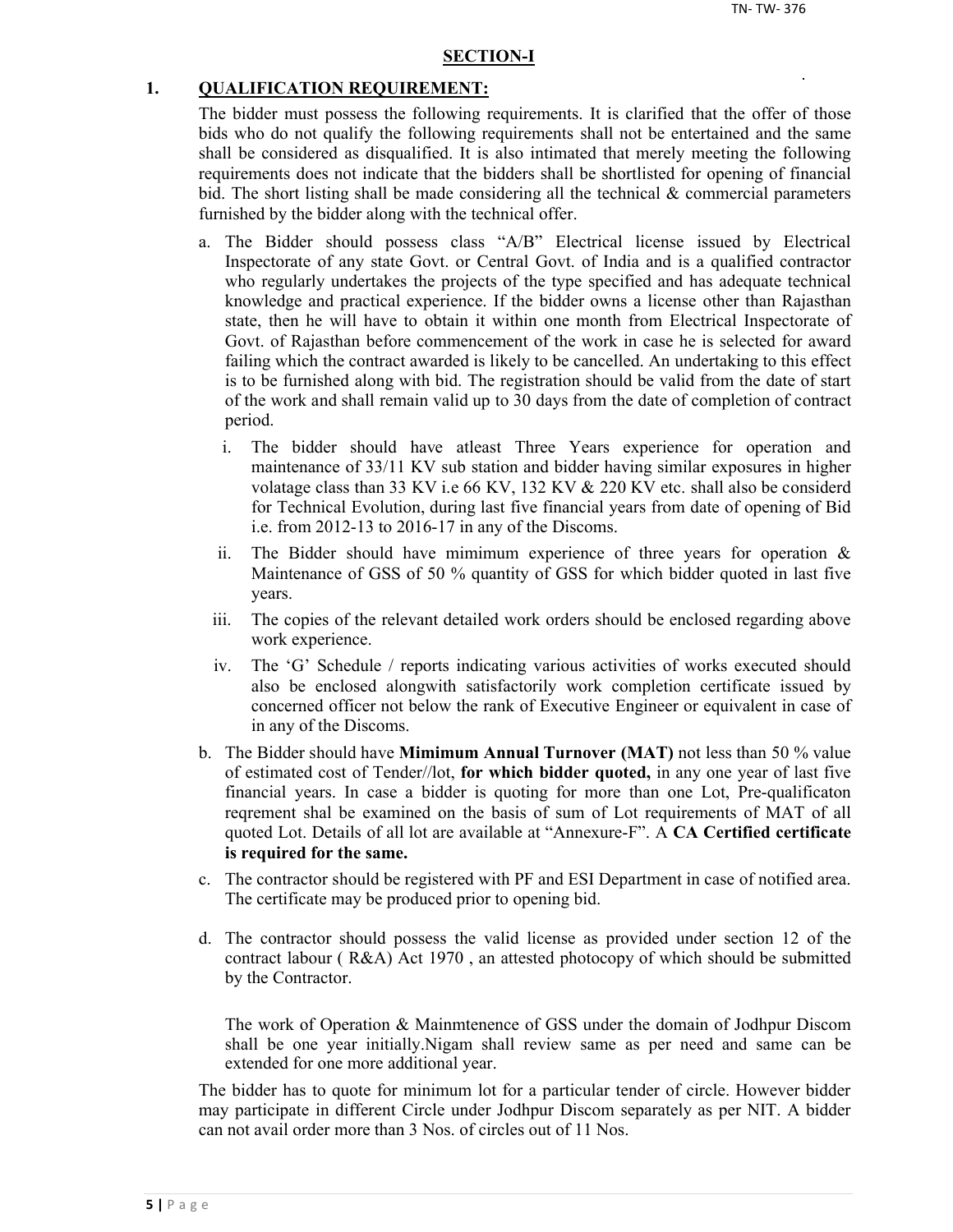#### **SECTION-II**

## **COMMERCIAL TERMS & CONDITIONS FOR THE WORK OF OPERATION AND MAINTENANCE OF 33/11 KV SUB-STATION UNDER JODHPUR DISCOM**

#### **INSTRUCTIONS TO BIDDERS**

#### **2. GENERAL INSTRUCTIONS:**

- 1.1 The Jodhpur Vidyut Vitran Nigam Ltd, or any authority designated herein after called 'OWNER' will receive bids in respect of services as set forth in the accompanying specification. All bids shall be prepared and submitted in accordance with these instructions. The Bidder, in his own interest is requested to read very carefully these instructions and the terms and conditions as incorporated in General Conditions of Contract and Technical specification before filling the Bid proposal form. If he has any doubt as to the meaning of this specification or any portion thereof, he shall before submitting the Bid, refer the same to the Superintending Engineer (TW), Jodhpur Vidyut Vitran Nigam Limited, Jodhpur in writing well in time before the specified date of opening of Bids so that such doubts may be clarified. Submission of the Bid shall be deemed to be the conclusive proof of the fact that the Bidder has acquainted himself and is in agreement with all the instructions, terms and conditions governing the specification, unless otherwise specifically indicated / commented by him in his Bid.
- 1.2 Bids submitted after the time and date fixed for receipt of bids as set out in the invitation to Bid may be rejected.

#### 1.3 INFORMATION REQUIRED WITH THE PROPOSAL:

- i. Oral statements made by the Bidder at any time related to any matter will not be considered.
- ii. The bidder may use in the bid Standard catalogue pages and other documents to provide additional information and data as deemed necessary.
- iii. In case the 'Proposal' information contradicts the specification requirements, the specification requirements will govern, unless otherwise brought out clearly in the technical/ commercial deviation schedule.

#### 1.4 RECEIPT AND OPENING OF BIDS.

- i. Bidder shall submit their bid in electronic format, digitally signed and stamped on each page. Bidder shall procure Digital Signature Certificate (DSC) as per IT act - 2000.
- ii. The electronically received bids will be opened in the office of the Superintending Engineer (TW), Jodhpur Vidyut Vitran Nigam Limited, Jodhpur on stipulated date & time in the presence of such tenderers or their authorized representative, who choose to be present. The system does not permit electronic submission of late tenders after the due date & time.
- iii. In case, the date fixed for opening of the tenders be declared as a public holiday, the bid shall be opened on the next date on which office re-opens after such holiday(s).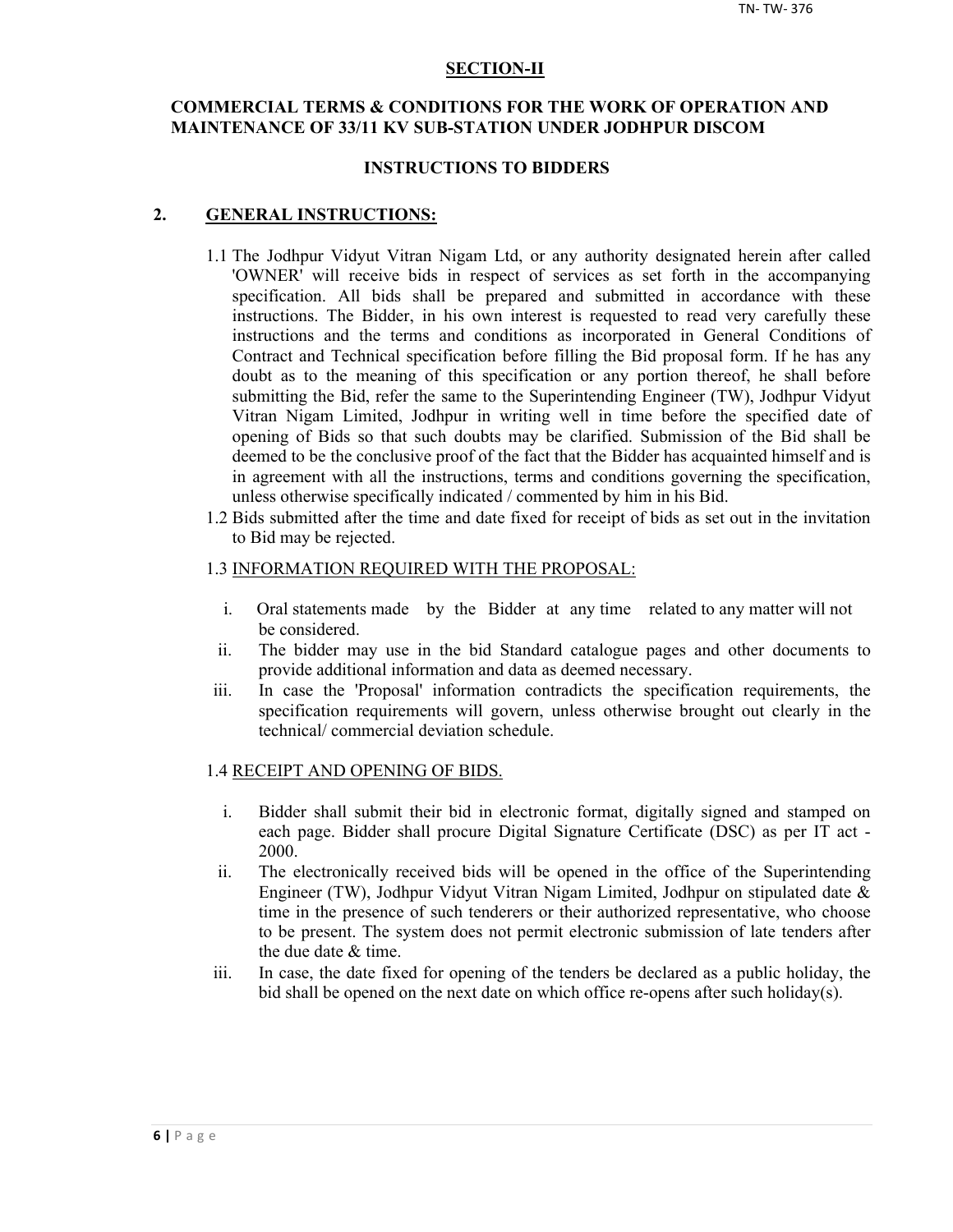## 1.5 FORMAT AND SIGNING OF BIDDER:

i. The tender must contain the name, designation and place of business of the person or persons making the tender and must submit online  $\&$  signing digitally with his DSC (Digital Signature). Tender by a partnership firm must be furnished with

full names of all the partners and should be signed digitally by one of the member of partnership firm or by a authorized representative indicating the designation of the person or persons, with authority letter signed by the Chairman/ Secretary other person authorized to bind the Corporation / Company in the matter.

- ii. Bid by a partnership must be furnished with full names of all partners and be signed with the partnership firm name, followed by the signature (s) and designation (s) of the authorized partner (s) or other authorized representative (s).
- iii. Bids by corporation/ company must be signed with the legal name of the corporation/ company by the President, Managing Director or by the Secretary or other person or persons authorized to bid on behalf of such corporation/ company in the matter.
- iv. A bid by a person who affixes to his signature the word 'President', 'Managing Director' 'Secretary', 'Agent' or other designation without disclosing his principal will be liable to be summarily rejected.
- v. Satisfactory evidence of authority of the person signing on behalf of the Bidder shall be furnished with the bid.
- vi. The Bidder's name stated on the proposal shall be exact legal name of the firm.
- vii. Erasures or other changes in the bid documents shall bear the initials of the person signing the bid.
- viii. Bids not conforming to the above requirements of signing shall be disqualified.

## 1.6 UNDERSTANDING AND CLARIFICATIONS ON DOCUMENTS AND SPECIFICATIONS:

- a. The Bidder is required to carefully examine the specifications and documents and fully inform himself as to all the conditions and terms matters which may in any way affect the Work or the cost thereof. If any Bidder finds discrepancies or omissions in the specifications and documents or is in doubt as to the true meaning of any part, he shall at once request in writing for at least 15 days before the specified date of opening of Techno-commercial Bid for interpretation/clarification by the owner. The Owner, then, will issue interpretation and clarifications as he may think fit in writing. After receipt of such interpretations and clarifications, the Bidder may submit his bid but within the time and date as specified in the Invitation to Bid. All such interpretations and clarifications shall form a part of the specifications and documents, and accompany the bidder's proposal.
- b. Verbal clarifications and information given by the owner or his employee(s) or his representative(s) shall not in any way be binding on the owner.

## 1.7 EFFECT AND VALIDITY OF BID :

- i. The submission of any bid connected with these documents and specification shall constitute an agreement that the bidder shall have no cause of action or claim, against the owner for rejection of his bid. The owner shall always be at liberty to reject or accept any bid or bids at his sole discretion and any such action will not be called into question and the bidder shall have no claim in that regard against the owner.
- ii. The bids shall be valid for a minimum period of 180 days (One hundred eighty)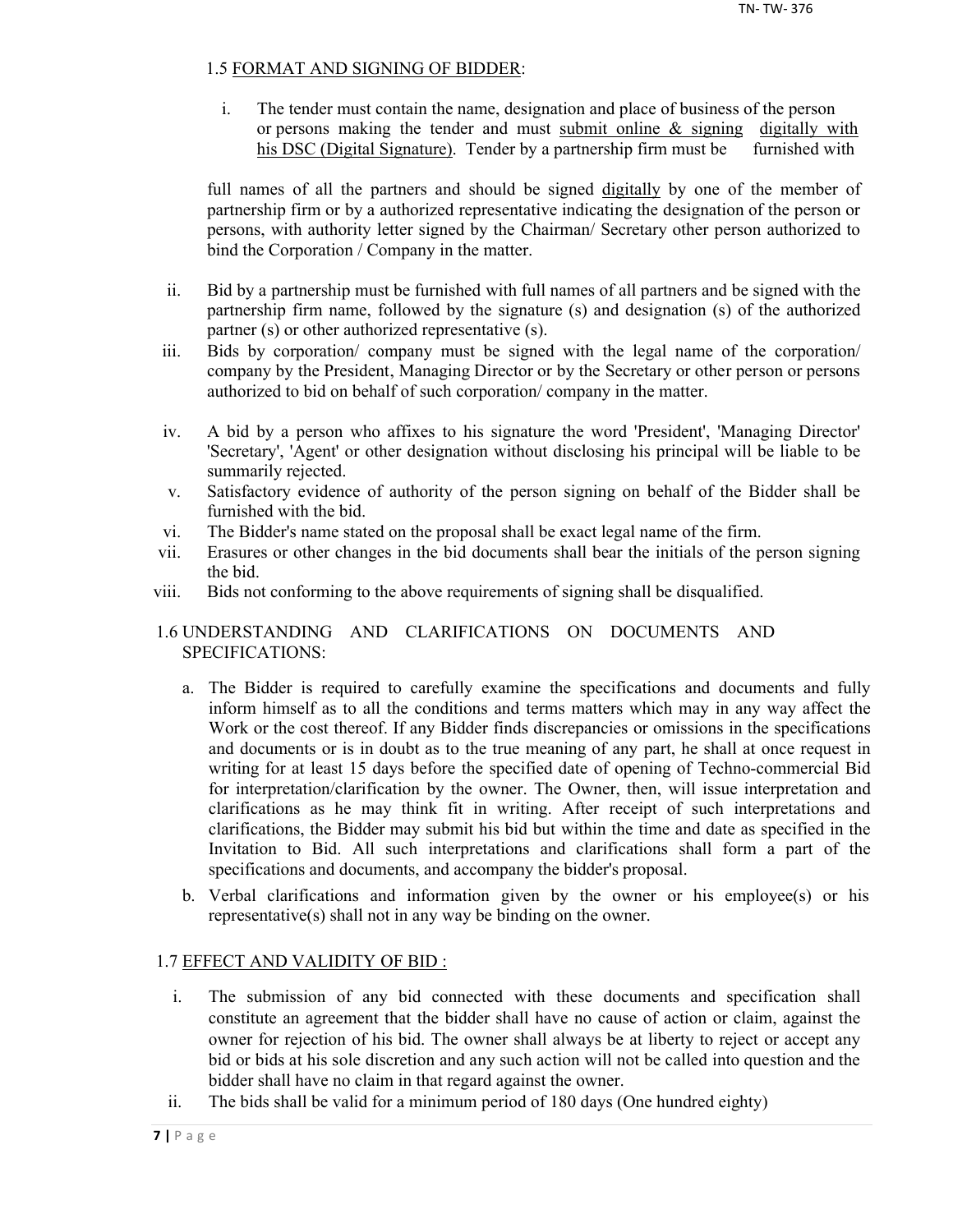days from the date of opening of technical bids or 180 days from the date of opening of financial bid whichever is later. Bids mentioning a shorter validity period than specified are likely to be summarily rejected /ignored.

iii. Owner may ask for extension in validity period. The bidder will be at liberty to accept it or not. In case bidder agrees to extend the validity period without changing his original offer, he will be required to extend validity period of the Bank Guarantee (Submitted against the EMD) suitably.

## 1.8 COST OF SPECIFICATION:

The cost of Bid document as published in NIT shall be furnished along with EMD prior to opening of bid and scan copy be upload on website of RISL. The document shall be downloaded/ uploaded in the manner prescribed in bid document. The cost of bid and EMD shall be furnished through Bank Draft payable to Senior Accounts Officer (CPC), JdVVNL, Jodhpur

## 1.9 LATE BIDS:

The system does not permit electronic submission of late tenders after the due date  $\&$  time.

## 1.10 CLARIFICATION OR MODIFICATION OF BIDS:

To assist in the examination, evaluation and comparison of bids, JDVVNL may ask Bidders individually for clarification, in writing. No change in the substance of the bid shall be permitted except as required to confirm the correction of any typographical error. JDVVNL may modify 'Financial bid' based on discussions with individual Bidders short-listed even after opening of 'Technical bid'.

## 1.11 REJECTION OF BIDS :

Any action on the part of the Bidder to revise the rates / prices and modification in the substance of original tender. Submission of any supplementary information unless & otherwise asked for at his own instance after the opening of the Bid may result in rejection of the Bid and also debar him from submission of Bid to the NIGAM at least for one year.

The owner reserves the right to accept or reject any bid, and to annul the bidding process and reject all bids at any time prior to award of contract, without thereby incurring any liability to the affected bidder or bidders or any obligation to inform the affected bidder or bidders of the grounds for the owner's action.

## 1.12 OPENING OF FINANCIAL BID:

The date and time for opening "Financial bid" will be intimated to the short-listed Bidders by JDVVNL in due course through 'E'-Procurement web portal. 'Financial Bid' of the Bidders, not short-listed shall not be opened and shall be returned to such Bidders.

## 1.13 UNDERSTANDING & CLARIFICATIONS ON DOCUMENTS & SPECIFICATIONS.

The Bidder is required to carefully examine the specifications and documents and fully inform himself as to all the conditions and terms matters which may in any way affect the Work or the cost thereof. If any Bidder finds discrepancies or omissions in the specifications and documents or is in doubt as to the true meaning of any part, he shall at once request in writing for an interpretation / clarification by the owner. The Owner, then, will issue interpretation and clarifications as he may think fit in writing. After receipt of such interpretations and clarifications,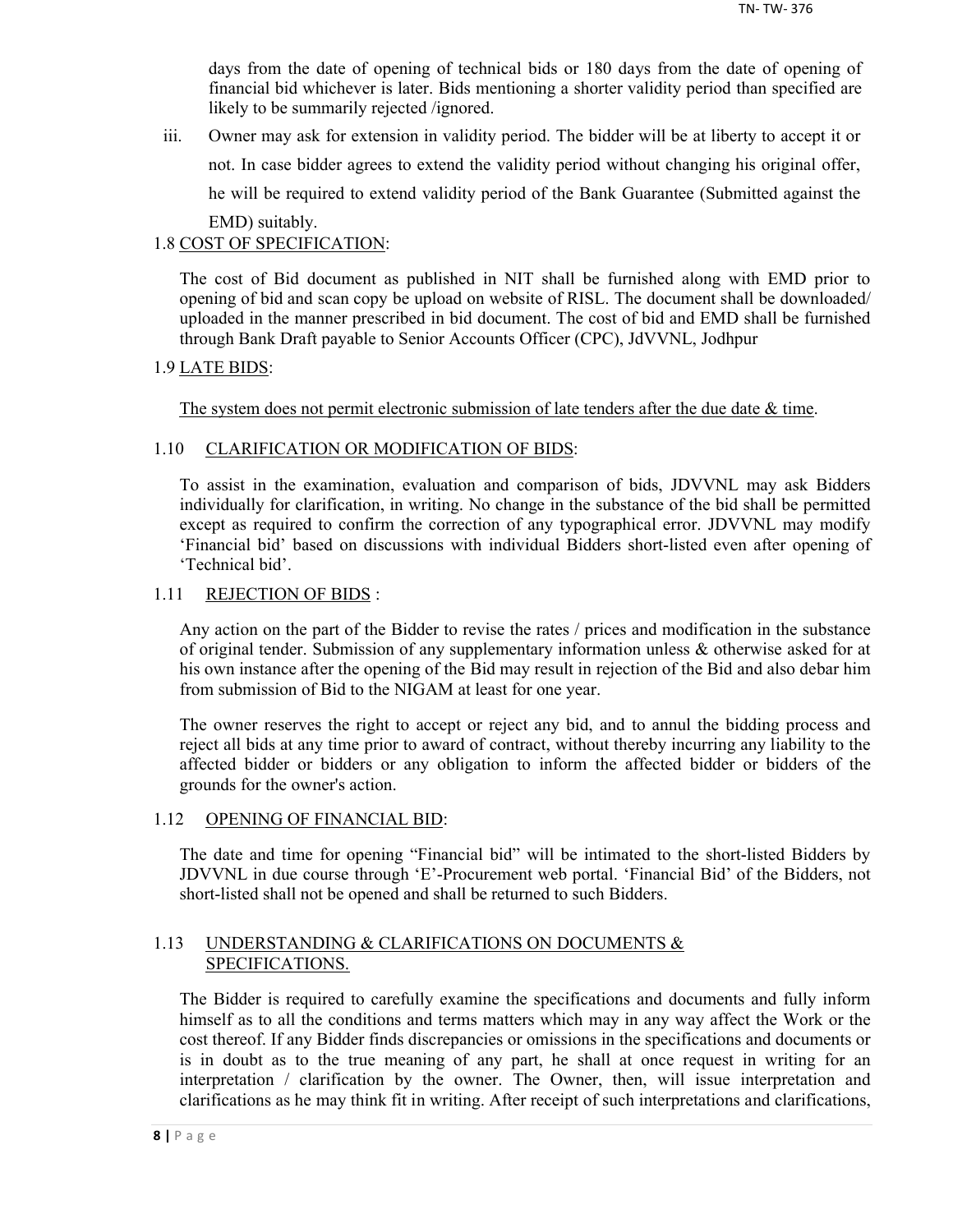the Bidder may submit his bid but within the time and date as specified in the Invitation to Bid. All such interpretations and clarifications shall form a part of the specifications and documents, and accompany the bidder's proposal.

Verbal clarifications and information given by the owner or his employee(s) or his representative(s) shall not in any way be binding on the owner.

#### 1.14 POLICY FOR BIDS UNDER CONSIDERATION:

Bids shall be deemed to be under consideration immediately after they are opened and until such time official intimation of award / rejection is made by the owner to the bidders. While the bids are under consideration, bidders and / or their representatives or other interested parties are advised to refrain from contacting by any means, the owner and / or his employees / representatives on matters related to the bids under consideration. The owner, if necessary, will obtain clarifications on the bids by requesting for such information from any or all the bidders, either in writing or through personal contact, as may be necessary. Bidder will not be permitted to change the substance of the bid after the bid has been opened.

#### **3. SUBMISSION OF BIDS:**

The bidders, in their own interest, are requested to read very carefully Technical Specification before filling the bid. The Bid documents be downloaded from JDVVNL website www.JdVVNL.com or http://eproc.rajasthan.gov.in and upload the tender on website of RISL www.http://eproc.rajasthan.gov.in. No hard copy of the bidding documents will be provided to the bidders through this office. In case of any discrepancy found in bidding documents downloaded from the website and appended with the bid (as a bid document) and original copy of such document available in the office of Superintending Engineer (TW), Jodhpur Discom, Jodhpur will be considered as final document for all purpose. The cost of Bid document as published in NIT shall be furnished along with EMD before opening of bid and scan copy be upload on website of RISL. The document shall be downloaded/ uploaded in the manner prescribed in bid document.

3.1 Tenders shall be submitted online in the electronic format attached here to and all blanks in the tender and the schedule to the specification shall be duly filled in. The completed forms, schedule(s) shall be considered as part of the contract documents in the case of successful tenderer (s).

3.2 No alteration should be made to the <u>format</u> of the tender specification and schedules. The tenderer must comply entirely with specification.

3.3 The tender and all accompanying documents shall be in Hindi/English Language and shall be signed digitally by a responsible and authorized person. The name, designation and authority of the signatory shall be stated in the tender.

3.4 Tender should be filled in only with ink or typed and must be submitted online after signing digitally .

3.5 All additions, alterations and over-writing in the bid must be clearly signed by the signatory of the bidder otherwise bid will be summarily rejected.

3.6 The bidder must quote the prices strictly in the manner as indicated herein, failing which bid is liable for rejection. The rate/prices shall be entered in words as well as in figures. These must not contain any additions, alterations, over-writing, cuttings or corrections and any other marking which leave any room for doubt.

3.7 The Purchase Authority will not be responsible to accept any cost involved in the preparation or submission of bids.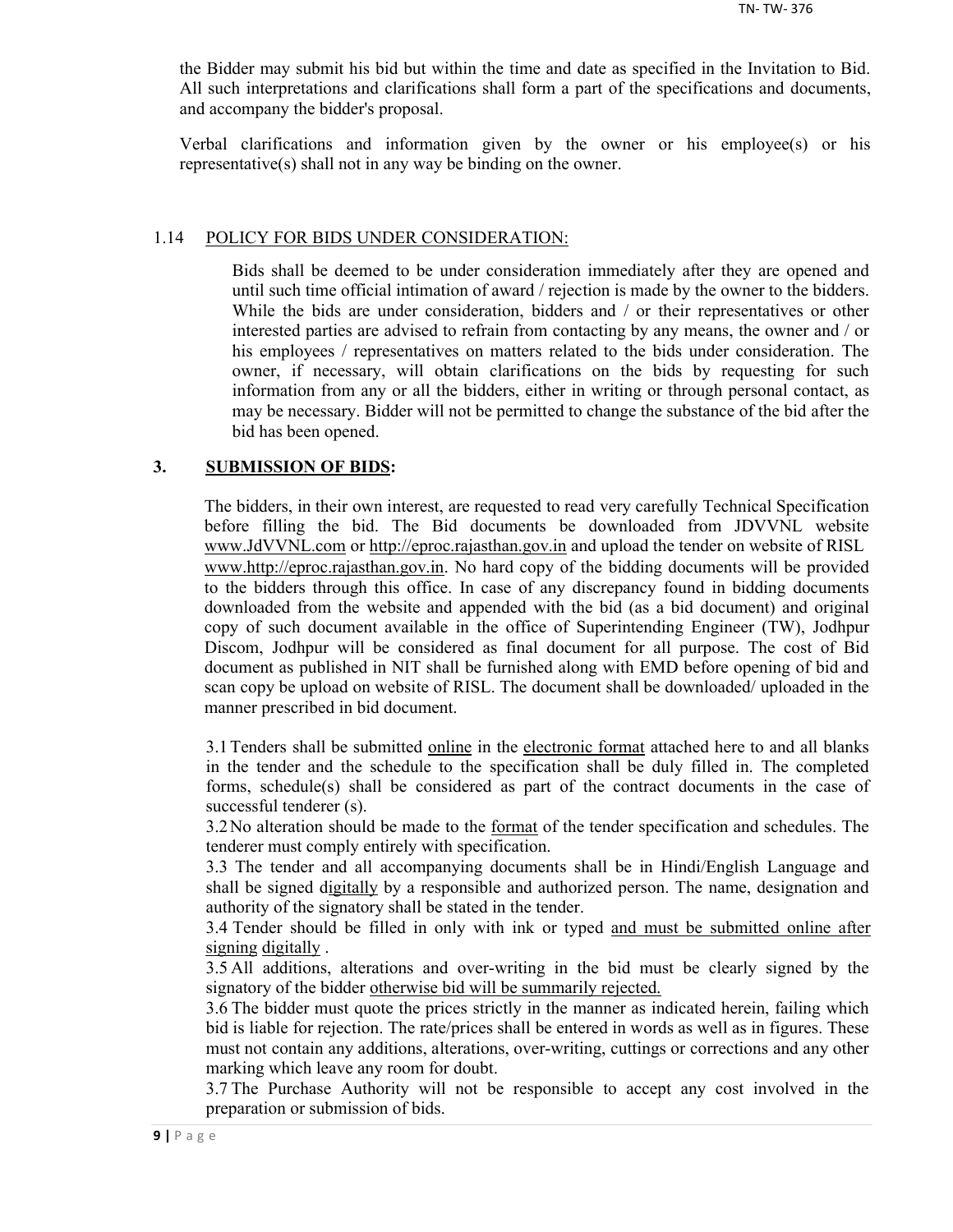3.8 Any printed conditions of sale on the bid shall not be accepted by the purchase Authority. 3.9 The tender offer shall be submitted in time specified on http://eproc.rajasthan.gov.in in electronic format in the following manner:

i. COVER – I for details of EMD / Valid exemption certificate/ Registration certificate with copy of letter indicating validity of B.G. / Tender processing fee and Cost of Tender

document (to be filed in pdf format).

- ii. COVER II for Techno- Commercial Bid (to be filed in pdf format): In this part of bid, tenderer will have to furnish Guaranteed Technical Particulars in regard to all required details of Technical Specification and confirmation of commercial terms and conditions of GCC (General Conditions of Contract) and its addendum/corrigendum, if any, along with details required in various/schedules "EXCEPT THE PRICE SCHEDULE" so that the purchaser may be able to examine whether the offer submitted is technically acceptable and also confirm to our commercial terms and conditions or not.
- iii. COVER III for Financial/Price Bid/BOQ (to be filed in pdf and xls format).

This price bid shall include submission of details of prices as per specification. The price bid will be opened only after being satisfied with Technical and Commercial Bid as per qualifying requirement stipulated in the Specification and bid of such qualified bidderswill only be opened. The date of opening of such price Bids will be intimated in due course of time.

- 2.1 Bidders shall indicate in their bid the name and complete address of Excise authorities under whose jurisdiction is their works / offices falls.
- 2.2 All bids and accompanying documents shall be addressed to the S.E. (TW) Jodhpur Vidyut Vitran Nigam Limited, Jodhpur.
- 2.3 The tenderer should sign the tender documents digitally and stamped on each page.
- 2.4 The tenders given in the form other than prescribed form will not be considered.
- 2.5 Only one representative, on submission of valid authorization of the signatory of the bid, will be allowed to be present during the opening of the bid.
- 2.6 The conditional bids shall not be accepted.

## **4. PRICE:**

The rates for operation and maintenance of 33/11 KV sub-station are inclusive of all taxes, duties local levies including surcharge and other misc. Charges and Service tax, if payable, shall be reimbursed on submission of documentary proof in support of the claim. The price is firm in all respect. However, in case a new statutory tax, duty or local levies are imposed on this contract during its currency the same shall be reimbursed by the Nigam at actual on submission of documentary evidence.

Note:- The bidders are required to quote the price as per clause No. 1 and 3(ii) of section –II regarding worker to be deployed and minimum wage criteria in prescribed Price Bid/BOQ format.

## **5. EARNEST MONEY DEPOSIT:**

i. In pursuance to RTPP Act, 2012 of Govt. of Rajasthan, Bid security / earnest money deposited by the bidder should be 2% of the estimated cost in the form of banker cheque / DD/ BG in favour of concerned AO(O&M). No preference/relaxation should be given to CLRC registered contractors in compliance to RTPP act. The Demand draft shall be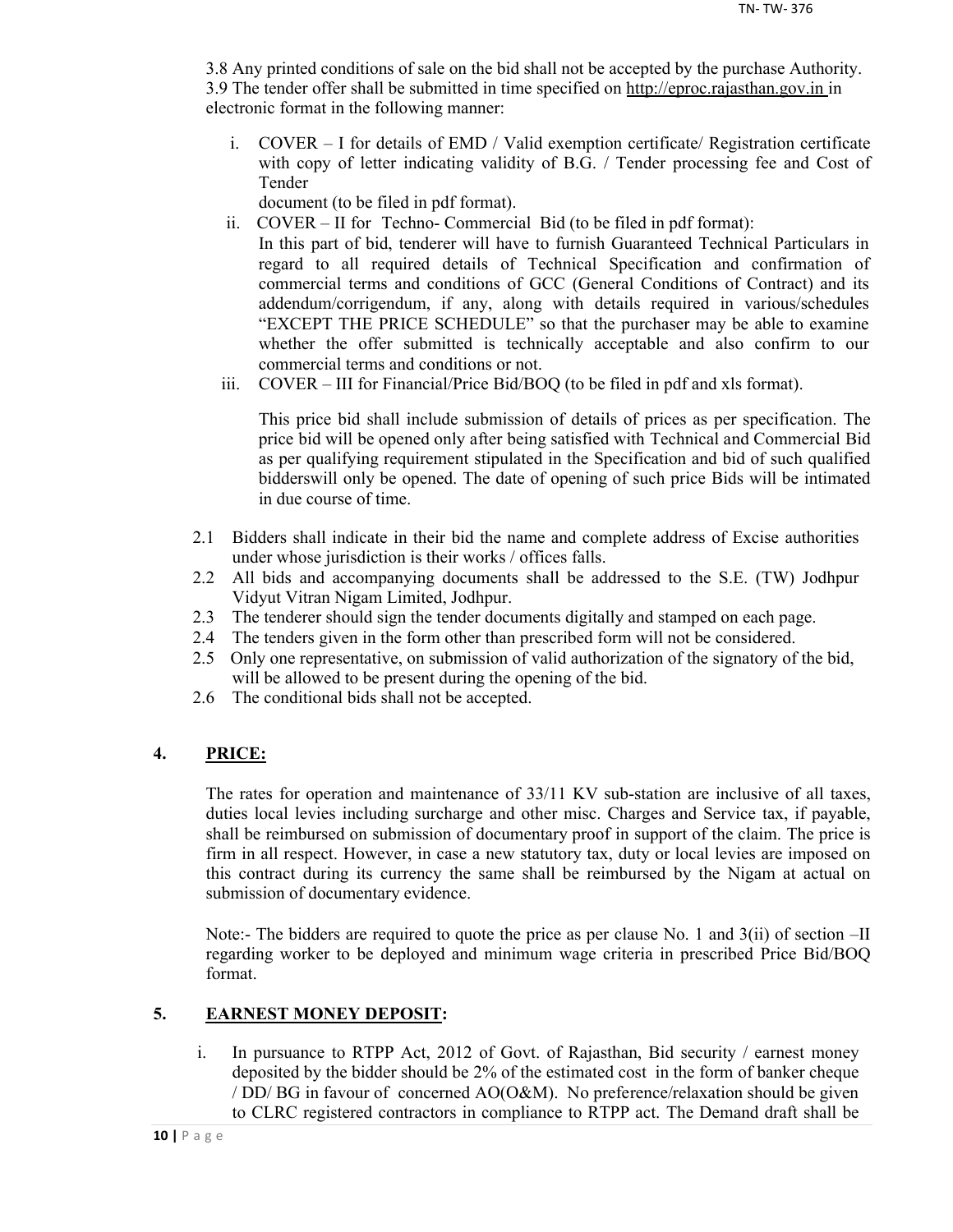accompanied with the bid in an envelope as per instructions given in these bidding documents. No other mode of deposit shall be accepted.

- ii. Any other mode except as specified under clause (i) above such as Postal orders/ cheques/ other forms of instruments are not acceptable.
- iii. In case of unsuccessful tenderer, the Earnest money will be refundable on production of the original receipt within a fortnight after finalization of the tender. In case of successful tenderer(s) the Earnest Money will be taken into account in arriving at the amount of the security cum performance guarantee if vendor(s) desires to furnish cash security deposit. However if the security cum performance guarantee is furnished through bank guarantee (BG) the EMD will be released consequent to acceptance of such BG.
- iv. Request for adjustments/proposals for acceptance of Earnest Money deposits, if any, already lying with the Discom's in connection with some other tenders/orders shall not be entertained.
- v. No interest shall be payable on such Deposits.
- vi. The JDVVNL reserves the right to forfeit Earnest Money Deposit or a part thereof in circumstances, which according to it indicate that the tenderer is not earnest in accepting/executing order placed under the specification.

#### **Documents to be Uploaded with the Tender:-**

- a. **Cover I** for details of EMD / Tender processing fee and Cost of Tender document as detailed below:
	- i. Proof of depositing EMD (DD/Banker's Cheque) /vendor Registration certificate with copy of letter indicating validity of B.G / central or state Govt. undertaking certificate for exemption.
	- ii. Proof of depositing DD/Banker's Cheque towards e- tender processing fee.
	- iii. Proof of depositing cost of tender documents (DD/Banker's Cheque).
- b. **Cover II** for Techno- Commercial Bid as detailed below duly signed and stamped:-
	- (i) Schedule-1.(Bid –bank guarantee form for EMD ).
	- (ii)Schedule 3 for confirmation with regard to "NIL DEVIATION" in respect of commercial terms & conditions of the specifications otherwise Schedule VB.
	- (iii) Schedule-4 for confirmation with regard to "NIL DEVIATION" in respect of Technical terms & conditions of the specifications otherwise Schedule VA.
	- (iv) Schedule-5 for list of past Experience.
	- (v) Schedule-6 for Particulars & details regarding list of equipments & Technical hands available as per requirement of specification.
	- (vi) Schedule-6(A) regarding qualification requirement for annual turn-over /Profit and Loss account /balance sheet/Income Tax Returns along with necessary supporting documents and certificate of registered charted Accontant for eligibility.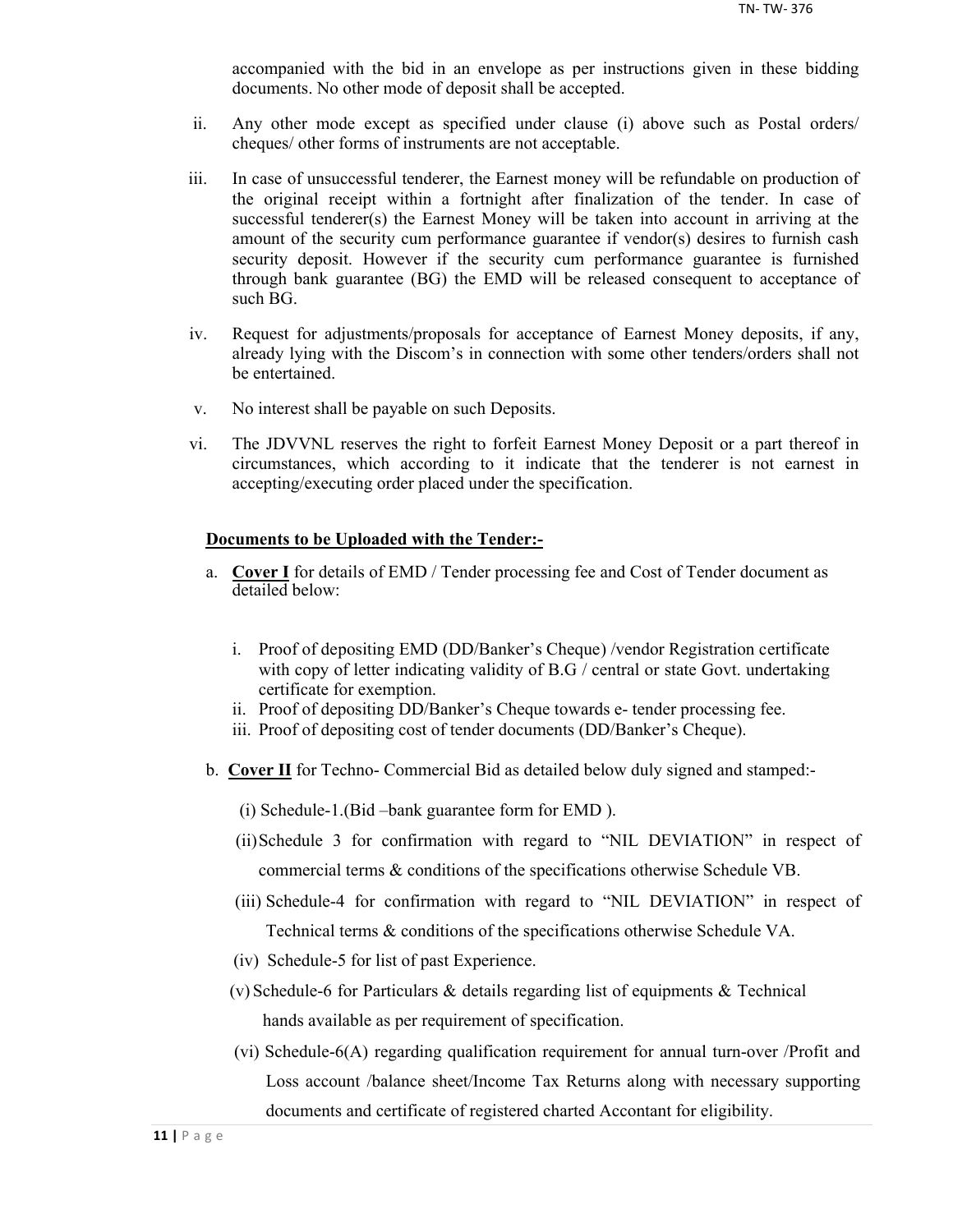- (vii) Schedule-6(B) for detail indicating execution of works durning last five financial years along with supporting documents like copy of W.O , G-Schedule, final bill, duly notarized completion certificate atc. Specified on "Qualification Requirement".
- (viii) Schedule7 for Security Bank Gurantees for safe custady of 33/11KV GSS regarding

opreatiopn & Mainenence of GSS.

Following documents are also required to be uploaded with the Tender are here under:-

- (i) Copy of class "A/B" Electrical contractor license.
- (ii) Copy of Registration with labour department, insurance certificate, undertaking in respect of resistration of Building & Construction, Act-1996 and oth supporting documents required as per specifications.
- (iii) Power of Attorney for authorized signatory to sign the tender document digitally.
- (iv) Copy of latest Balance-Sheet for last 3 years.
- (v) Name & correspondence address of the bidder along with phone /Fax No. & email address.
- c. **Cover-III** For financial/price bid/BOQ (to be filled in Excel format) in prescribed schedule.P1-P12 alongwith corresponding lot number mentioned in Annexure-F.

## **6. PAYMENT:**

After completion of period of one month for operation and maintenance, the contractor shall submit bills in triplicate, in first week of following month to the concerned Assistant Engineer for verification. While verifying the bill following certificates shall be recorded by Assistant Engineer (O&M) on each bill: -

- 1 The contractor has carried out all the operation & maintenance duties satisfactorily as specified in the specification during the month for which payment has been claimed.
- 2 All the records prescribed under the specification were regularly maintained by the contractor during the month at each Sub-Station.
- 3 The power availability during the month of has been  $\%$
- 4 The contractor has deployed one ITI holder worker in each shift of 8 hours per day.
- 5 Weekly duty chart was displayed by the contractor on the notice board.
- 6 Appointment letter of workers were pasted by the contractor on the notice board.
- 7 The contractor had performed watch and ward of every Sub-station area and equipment and had maintained lighting arrangement properly.
- 8 Payment to worker should be ensured / verified by Contractor as per wages rules and next payment shall be released after verification of same through Bank Statement of worker.

During operation & maintenance of SubStation, proper supply as per prevailing Nigam rules should be given by his deployed workman as intimated by Nigam time to time. The same labour must not be allowed to perform duty more than 8 hours duty during a day (24 hours), failing which it will be treated violation of Labour Act/ Rules and panelty will be imposed as per penal provision.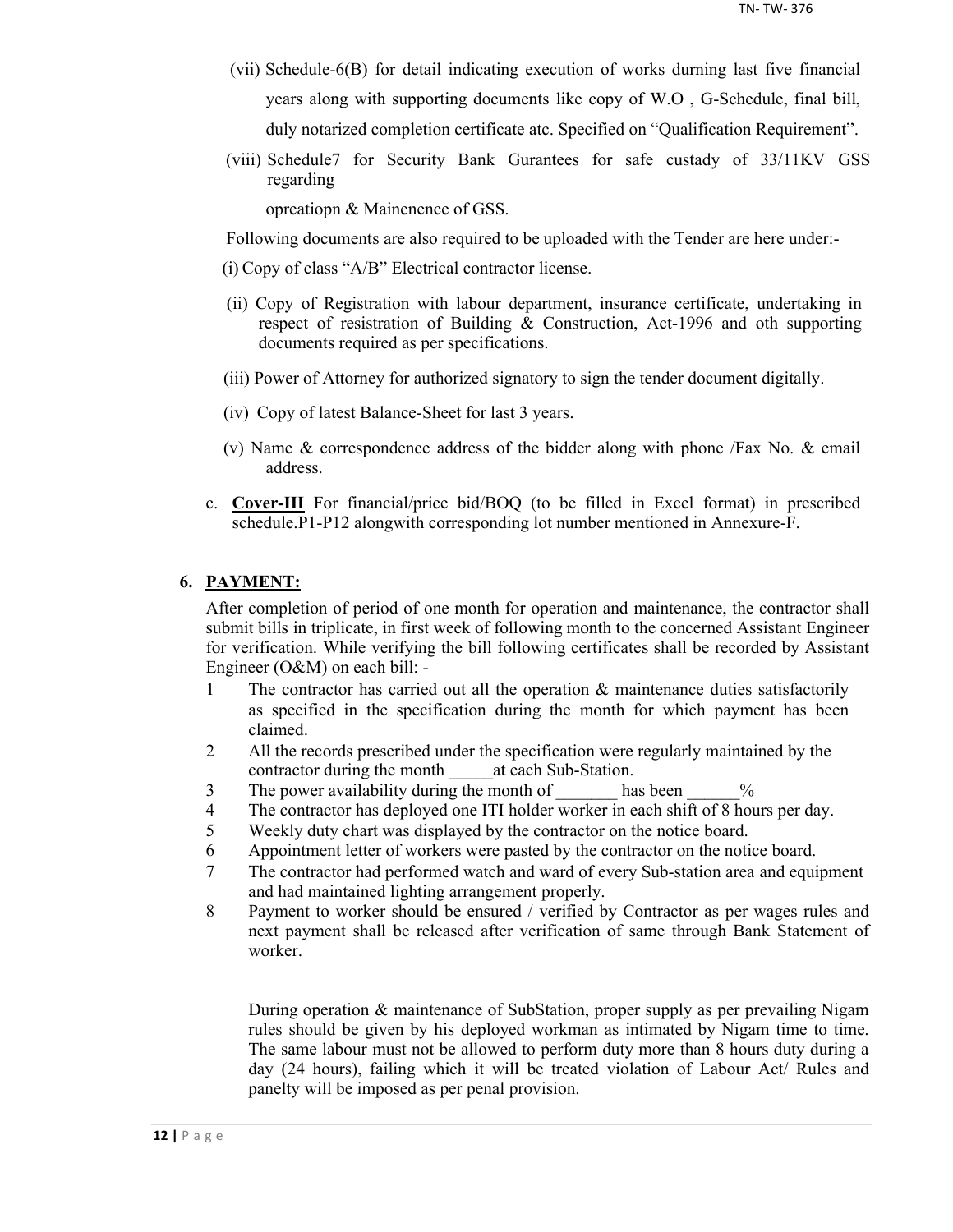The contractor will deploy workmen for sub-stations which could be used **partially or solely** for any of the sub-station and shall be at the discretion of Discom.

The bidder shall produce copy of Bank statement of payment proof of the previous month in the forthcoming bills.

After due verification and recording above certificates, the AEN (O&M) will further forward the bill to concerned XEN for counter checking and signature and onward transmission to the Sr. Accounts Officer (CPC), JDVVNL, Jodhpur for arranging 95% payment subject to any deduction covered under the contract, 5 % payment is deducted against performance security for Tender.However contractor may submit Bank Gurantee of 5 % value of work order of Tender/cluster valid for one year with grace period of three month. The payment shall be made by the Sr. Accounts Officer (CPC), JDVVNL, Jodhpur within the period of 30 days from the date of receipt of the bills in his office and on receipt of copy of insurance premium receipt in respect of the workers engaged by contractor and copy of challans with supporting details of the workers engaged, wages paid, PF  $\&$  ESI (if applicable) subscription and contribution duly tallied with the challan amount from the contractor in token of deposition of  $PF \& ESI$  (if applicable) amount for the previous month as well as on completion of the contractual formalities as mentioned at clause No. 2,3,6,7 which ever is later. However, 95% payment of first bill of every contract shall only be made after random checking of at least 3 Sub-stations per division by the officer(s) nominated by Circle SE for ensuring the compliance of the entire contractual obligation to be discharged by the contractor. The checking officer shall submit his report to Circle SE  $\&$  Sr. AO (CPC) within a week from the date of nomination (by second week positively). The Sr. AO (CPC) on receipt of this report only shall arrange payment of the first bill to the contract as per the terms of payment. The balance 5% payment shall be made along with final bill after satisfactory completion of contract and after meeting out all legal and contractual liabilities by the contractor as per terms and condition of the contract and if contractor submits PBG amounting 5 % of value of

work order Tender/ Cluster instead of 5 % deduction from bill, 5 % PBG shall be refunded after satisfactory completion of contract and after meeting out all legal and contractual liabilities by the contractor as per terms and condition of the contract.The final bill shall also be routed through Executive Engineer concerned. All other statutory deductions like taxes and duties etc. as per prevailing rates shall be made by the Sr. Accounts Officer (CPC) while payment to the contractor.

In the event of introduction of GST in the course of performance of contract, project Implementation Agency (PIA) i.e. JDVVNL shall examine its impact on the affected transactions under the contract in totality, for equitable adjustment in the contract price, if required. The contractor shall furnish the relevant details/documents for this purpose, as may be required by PIA.

For the purpose of the Contract, it is agreed that the Contract Price specified in (Contract price and terms of Payment) of the Contract Agreement is based on the taxes, duties levies and charges prevailing at the date seven (07) days prior to the last date of bid submission. If any rates of Tax are increased or decreased, a new Tax is introduced, an existing Tax is abolished, or any change in interpretation or application of any Tax occurs in the course of the performance of the Contract, which was or will be assessed on the Contractor in connection with performance of the Contract, an equitable adjustment of the contract price shall be made to fully take into account any such change by addition to the Contract price or deduction there from, as the case may be, in accordance with Changes in Laws and Regulations thereof. However, these adjustments would be restricted to direct transactions between the Employer and the Contractor for which the taxes and duties are reimbursable by the Employer as per the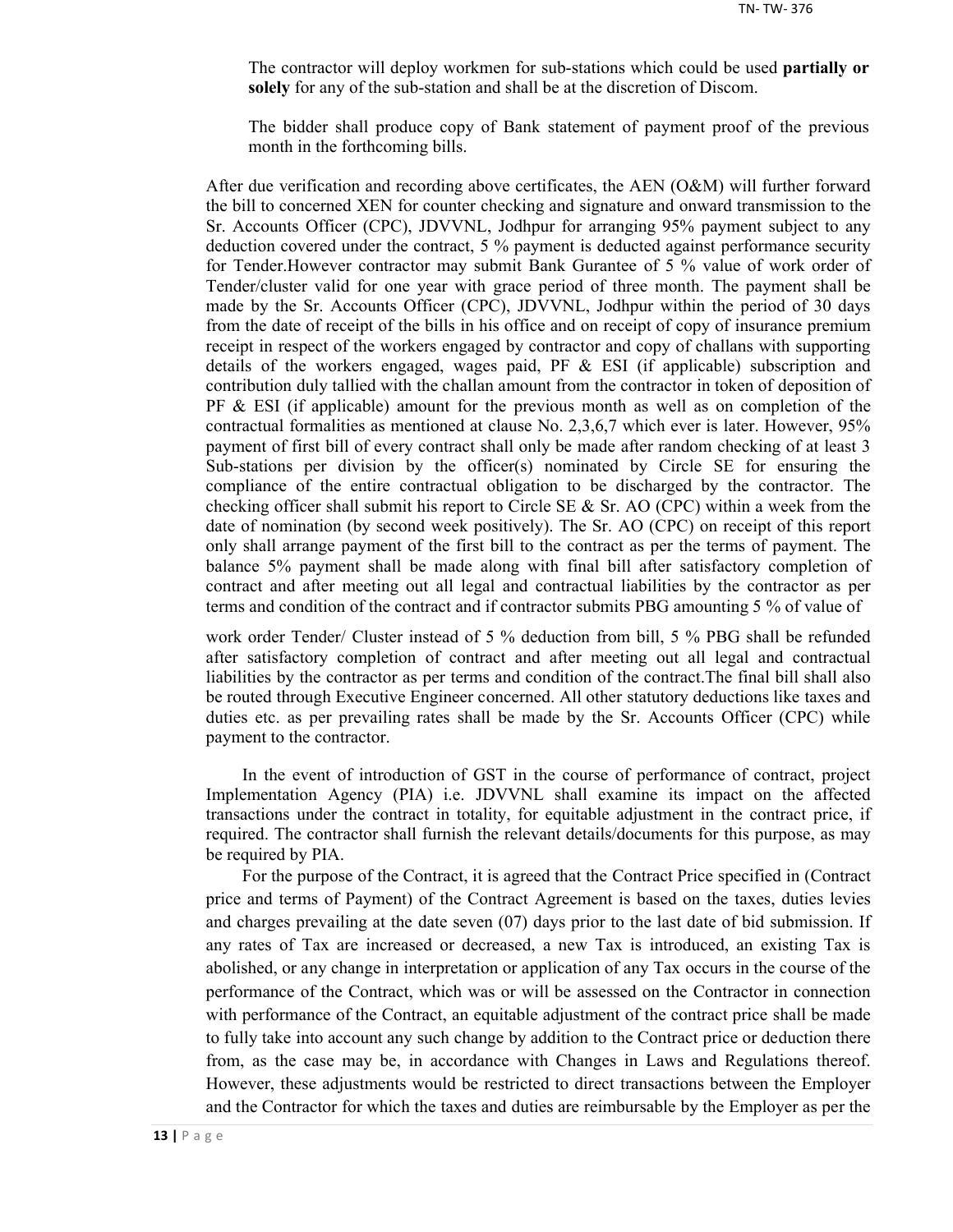Contract. These adjustments shall not be applicable on procurement of raw materials, intermediary components etc. by the Contractor and also not applicable on the bought out items dispatched directly from sub-vendor's works to site.

**No interest shall be paid for delay in payment, if any.**

#### **7. BANK GUARENTEE AGAINST SAFETY OF MATERIAL & EQUIPMENT:**

Before commencement of work by the contractor, he shall furnish a Bank Guarantee in favour of Superintending Engineer (TW), JDVVNL, Jodhpur equivalent to 10 % of Contract value towards safety of JDVVNL"s material and equipment installed. The Bank Guarantee shall remain valid during the currency of the contract with a grace period of 3 months. The Bank Guarantee shall be released after ascertaining that all the legal and contractual liabilities as per contract have been met out by the contractor to the entire satisfaction of Nigam. Performa for safe custody Bank Guarantee has been enclosed.

## **8. AWARD OF CONTRACT:**

Notification of award of contract will be made in writing to the successful bidder(s) by the owner.

The contract will be awarded to the best qualified and the substantially responsive bidder offering the lowest evaluated bid in conformity with requirements of these specifications and documents and the owner shall be the sole judge in this regard and subject to the provisions of these instructions to bidders and other terms and conditions detailed out in these documents and specifications. A responsive bid is one which accepts all terms and conditions of these specifications and documents without any major modifications. A major modification is one which affects in any way the prices, quality, quantity or delivery period of the equipment or which limits in any way the responsibilities or liabilities of the bidder or any rights of the owner as required in these specifications and documents. However, the owner may waive any minor formalities or irregularities in the bid.

The contract will be awarded to first lowest responsive bidder after having discussions  $\&$ negotiations with him, for ascertaining the reasonable price for tendered work. However where the prices quoted / agreed by such first lowest bidder, even after negotiation is considered higher, the competent purchase committee / authority may offer a still lower price, considered reasonable to all qualified participating bidders including first lowest one. On acceptance of such price by one or more bidders, the contract would be awarded to bidder standing lowest among those counter offer prices) as per original comparative statement.

The contractor shall be fully responsible for the works to be executed under the contract and it should be expressly understood by him that any breach under any one of contract shall automatically be deemed as a breach of another contract and any such breach or occurrence giving the owner a right to terminate a contract and or recover the damages under that contract shall give owner a right to terminate the another contract and or recover the damages under such contract as well. However such breach or occurrence in any contract shall not automatically relieve the contractor of any of his obligations under another contract.

If more than one bidder exists at same price then quantity of GSS to be awarded shall be distributed equally among the bidders existed on same price.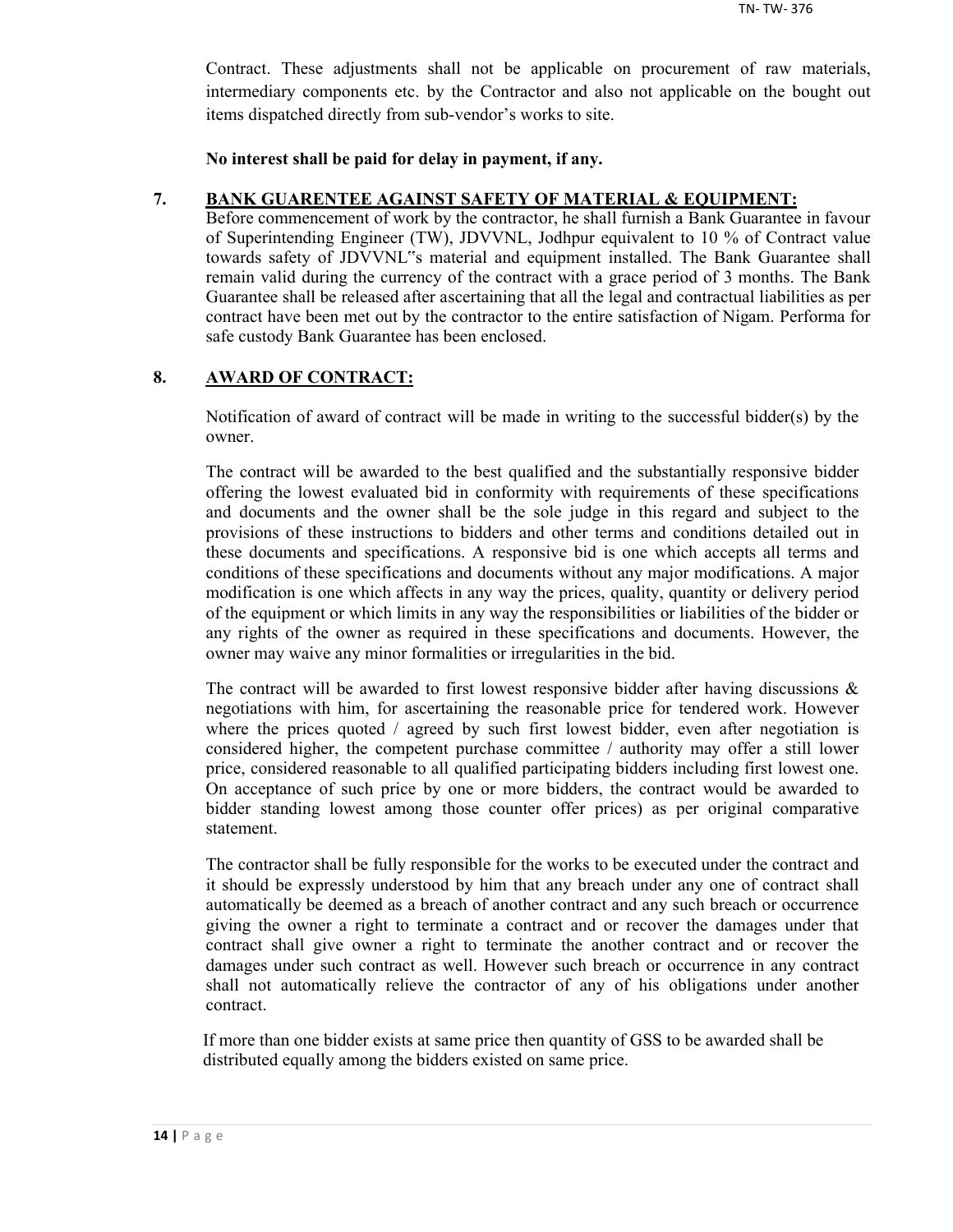## **9. FUNCTION AND DUTIES TO BE PERFORMED BY CONTRACTOR/ CONTRACTOR WORKERS:**

#### **(A) Operational function & duties to be performed: -**

Workmen of contractor shall strictly provide three phase & single phase supply on each 11 KV outgoing feeder 33/11 KV Sub-station as per schedule / block hours and timings as intimated by officers of JDVVNL from time to time.

For making supply off and on, workmen shall operate main 11 KV and outgoing feeders VCB/OCB/KIOS (if available on 11 KV feeders) along with operating GO"s and fuses of 11 KV feeders.

- (iii)For providing single-phase supply by removing 33 KV sides and 11 KV side fuses or by other single phasing mechanism as per prevailing methodology and system instructed/ directed by officers of JDVVNL.
- (iv)All operation for providing three phase /single-phase supply on 11 KV feeders should be done carefully with all safety measure as well as guidelines prescribed for operations.
- (v) The contractor will be solely responsible for any damage of equipment or accident of any workman.
- (vi)In case contractor needs shut down at 33 KV/11 KV sub-station to carry out any repair or maintenance work prior permission of shut down shall be obtained from the concerning Assistant Engineer/ Junior Engineer. The material required for such maintenance (excluding T&P) shall be provided by the Assistant Engineer Incharge of the sub-station. Any shut down on any of the 33/11 KV lines at the sub-station required by Jodhpur Discom"s authorized employee(s) shall be given by the contractor or his authorized representative on the requisition of PTW form (Annexure-I).
- (vii) On failure of 33/11 KV line the contractor or his authorized person shall intimate to the concerned Assistant Engineer / Junior Engineer promptly.
- (viii) In case of tripping of supply or blowing of fuse of any feeder the same will be replaced immediately according to capacity by the contractor or his authorized person. The capacity of fuses for each feeder shall be prescribed by Assistant Engineer concerned.

(ix) The appropriate capacity TC fuse wire shall be arranged by the contractor. The other required material as per requirement shall be arranged by the Nigam after due verification from the concerned AEN of the sub-division.

#### **(B) Maintenance duties to be performed: -**

- (i) The contractor shall check oil level of power Transformers leakage, if any in the power transformer checking air passage are free and also check the color of the silicagel. The contractor shall observe earthing of the transformer and he will inspect any crack ness of flat of earthing of the dryness. He will intimate the position to JEN/AEN.
- (ii) The contractor shall carry out inspection & maintenance of circuit breaker as under: The contractor shall inspect switchgear premises  $\&$  circuit breaker. He will clean the circuit breaker. He will inspect oil position of the circuit breaker and if any leakage is found he will intimate to JEN/AEN. Any unusual smell /noise observed in the OCB shall be intimated to JEN/AEN. He will also observe position of auxiliary fuses whether intact or not. The position shall be intimated to JEN/AEN. The contractor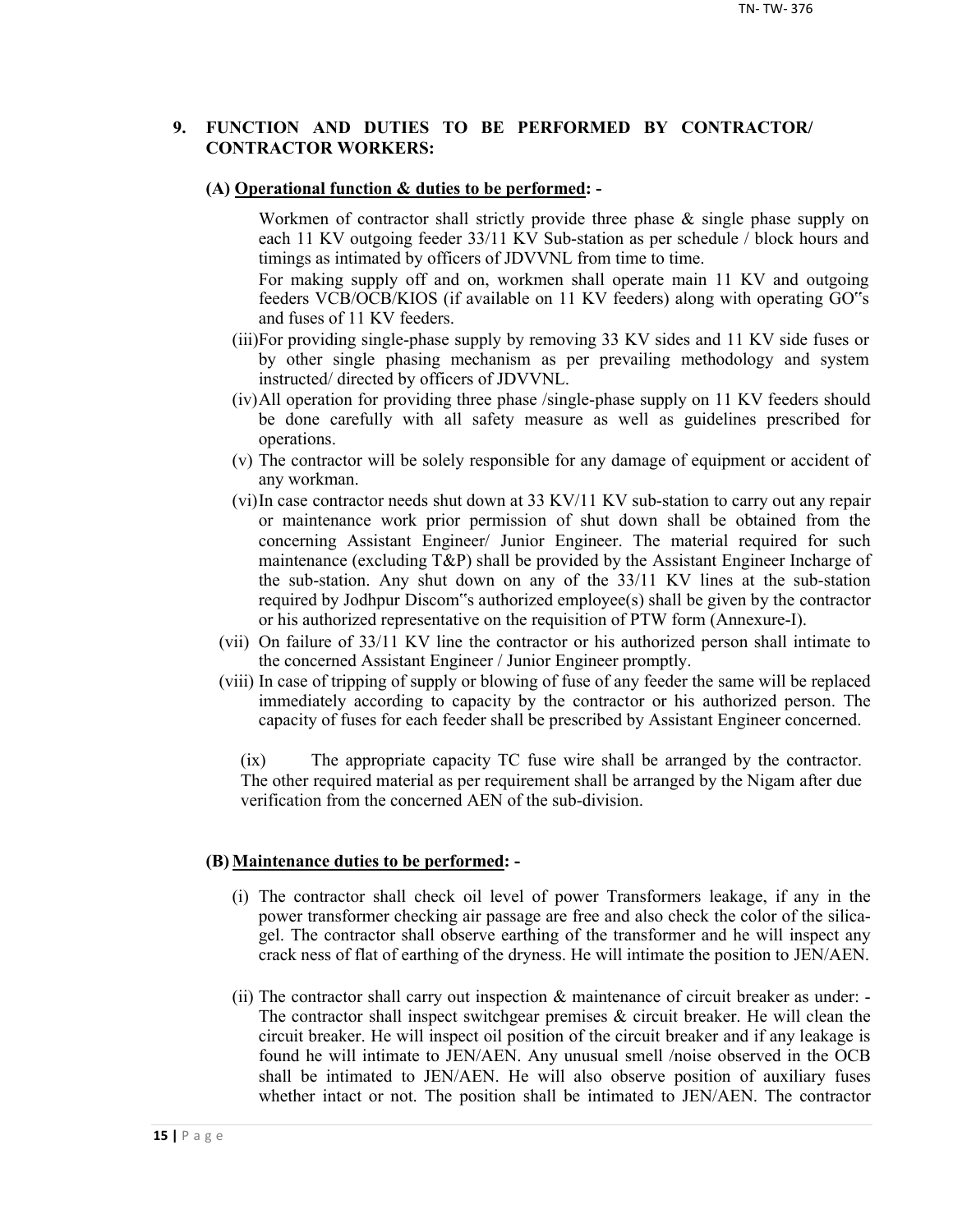shall observe working order of indicating & measuring instrument whether they are in working order or not. The position / condition will be intimated to JEN/AEN. He will also examine position of dirt, top fitting and oxide film on lighting arrester. He will clean with dry cloth and tight bolt if found any looseness. The position will be

intimated to JEN/AEN. The contractor shall observe water level of battery if the water level is low he will fill water and position will be intimated to JEN/AEN.

- (iii)The 33/11 KV sub-station area will be maintained clean by cutting grass and shrubs and toilet cleaning etc. by the contractor at his own cost and material required for this work will be arranged by the contractor himself.
- (iv)The contractor shall be full responsible for watch and ward of the Sub-Station area and equipments.
- (v) The contractor shall maintain the Jodhpur Discom property and equipment safely and any damage caused solely due to lack of contractor or his employee then losses will be recovered form his due payment. If amount of damage/losses are more than due payment then he will be liable to deposit the balance amount otherwise this will be recoverable as per law.
- (vi)The contractor shall replace 33 KV and 11 KV GO Blades/Rods. The requisite material shall be provided by Jodhpur Discom.
- (vii) Initially the Nigam shall hand over the sub-station to the contractor with proper lighting arrangements including providing of fixture and bulbs, tube light etc. subsequently; the contractor shall maintain the lighting arrangements at the substation.
- (viii) The contractor or his authorized persons shall pour sufficient quantity of water in earthing pits in 33/11 KV Sub-station premises from time to time.

(ix) All the T&P like earth chain, plier, screw driver, hand gloves required for maintenance including safety items shall be arranged by the contractor firm.

## **10. SECURITY DEPOSIT:**

In pursuance to RTPP Act 2012 Govt. Of Rajasthan, the contractor shall deposit 10% amount of the total contract value in form of DD with the Sr. Accounts Officer (CPC), JDVVNL, Jodhpur within 7 days from the dates of work order towards security amount and same will be refunded to contractor on successful completion of contract and after meeting out all legal and contractual liabilities by the contractor as per terms and condition of the contract. The security deposit so received would be non-interest bearing.

## **11. CONTRACT DOCUMENTS AND AGREEMENTS:**

The contractor shall execute a contract agreement with Superintending Engineer (TW) concerned within a period of 7 days from the date of work order on a non -judicial stamp paper of appropriate value as per the Indian Stamp Duty Act.

The order placed under this specification shall be governed by the terms and conditions as incorporated in this section of the Specification and as given in the detailed work order and its annexure(s). The terms and conditions as specified in this section if differ from the terms indicated in the detailed work order and its annexure(s) the latter shall prevail. The contract shall for all purposes be construed according to the Laws of India and subject to jurisdiction of Rajasthan Courts only. For the due fulfilment of the contract, the contractor shall execute an agreement in the prescribed form Annexure-C on Rajasthan State Non-judicial stamp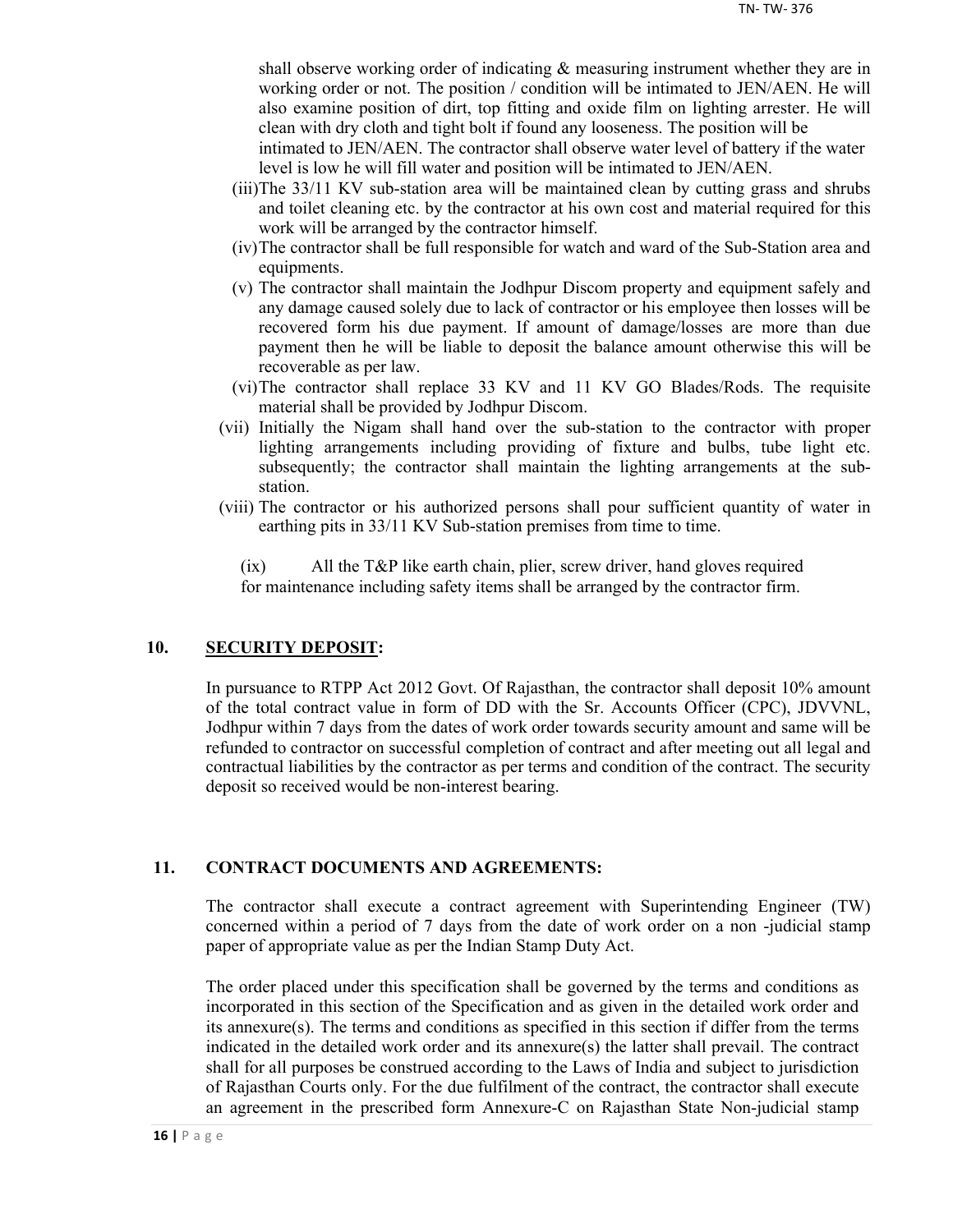paper bearing stamp duty as applicable. The expenses of completing and stamping the contract agreement shall be borne by the Contractor. Such agreement shall be executed and signed by the competent authority of the contractor on each page thereof. The original copy is only to be executed on the stamp paper. The remaining two copies may be executed on simple paper. Such complete agreement form along with the contract documents together with a Power of Attorney" in favour of the Executants shall be required to be submitted returned to the owner within a period of 15 days from the receipt of order duly signed on each page. One copy of the executed agreement duly signed by the purchaser/owner shall be sent to the supplier for his reference. The contract documents shall mean and include the following:-

- 1. Contract agreement along with letter of Intent.
- 2. Work order and its annexures.
- 3. Instructions to bidders.
- 4. General Technical Conditions and Specifications
- 5. Power of Attorney in favour of the signatory.

**Commencement Period And Delay Panelty ;-** The contractor shall have to commence the work within a period of one and half month (45 days) from date of issuing work order. He has to also complete the execution of contract agreement and other formalities during the commencement period. After lapses of commencement period, if work is not started then delay penalty based on contract value per month per GSS shall be as under:-

- (i) 10% per week or part thereof for first two weeks.
- (ii) In case delay exceed more than two weeks then  $\omega$  of 30% per week and part thereof.
- (iii) If delay exceed four weeks then work order shall be cancelled with forfeiture of EMD and Security Deposite.

#### **12. SUPERVISION:**

The work shall be carried out under the supervision  $\&$  control of the contractor and supervision  $\&$  control of the work /job will be contractor's responsibility. Contractor will dictate about the work to his persons without any interference / instructions from Jodhpur Discom in day working. Supervision, control and regulation of condition of the workmen engaged by contractor shall be his responsibility. The contractor shall ensure that the persons deployed by him are fully trained for the job. The persons engaged by him shall be treated his employees for all purposes. He will be responsible for payment of remuneration to such staff as may be provided by any law, rule and regulations of the time being in force and that the Jodhpur Vidyut Vitran Nigam Limited shall not be responsible in any of the matters connected with the employees of the authorized contractor.

However to ascertain and maintain the quality of work and other conditions specified for supply of electricity, any Officer of Jodhpur Discom not below the rank of Junior Engineer may suddenly check the sub-station at any time. Any short coming / deficiency in the work observed during checking shall be rectified/ attended free of cost immediately otherwise Jodhpur Discom will be free to get the deficiencies rectified / attended at the cost and risk of the contractor besides withholding his payment/ terminating the contract.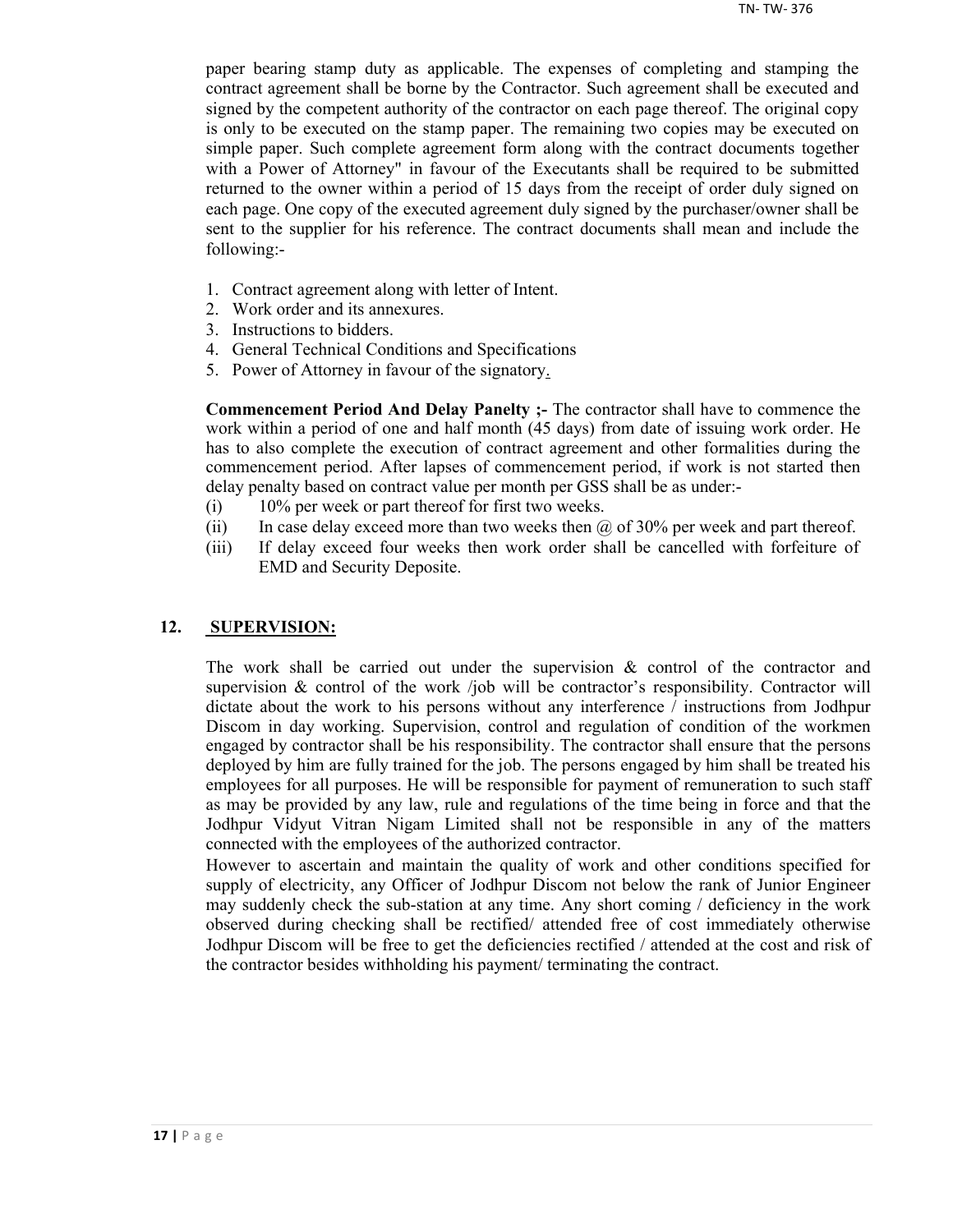## **13. WORK COMPLETION SCHEDULE & AVAILABILITY OF POWER:**

(i) Power availability means the supply available on 33 KV mains/ 11 KV Bus Bar. If any month availability of power is less than 95 % in aggregate due to the reasons solely attribute to the contractor, then a penalty of 2% of monthly contract value (for the concerned sub-station) for every fall of 1% below availability of 95% shall be recovered from the contractor. If power availability falls below 90% in any month then besides deduction of above penalty contract may be terminated without any further notice.

In case of block hours supply specified on each 11 KV feeder if any distributed /shortage/ excess in supply occurs due to deficiency /negligence of the contractor, the sum of duration of individual feeder for the time supply remained disturbed /contrary to block hours will be deducted time of availability of supply. The concerned Unit Officer shall record a certificate on each bill regarding availability of power. Further, in case of excess supply of power on any feeder beyond block hours by the contractor due to the reasons not beyond his control, the contract shall be liable to be terminated without further notice besides above deduction of penalty.

## **14. PERIOD OF CONTRACT:**

The work may be awarded initially for a period of <u>one year</u> extendable by another one year on satisfactory performance of the contractor, on the discretion of management same rates, terms & conditions with mutual consent.

## **15. SETTLEMENT OF DISPUTES:**

- i. All disputes, differences, questions whatsoever so arising between the owner & contractor upon or in relation to or in connection with contract shall be deemed to have arisen at Jodhpur (Rajasthan.) and no court other than court in Jodhpur (Rajasthan) shall have jurisdiction to entertain the same. In any time any question, dispute or difference what so ever which may arise between the JDVVNL and the agency, the same shall be decided by the MD, JDVVNL or by the settlement committee constituted by him and shall be final and binding on both the parties
- ii. The NIGAM has constituted settlement committee to settle the disputed cases. For the disputed amount up to Rs.2.5 Lac the case may be referred to the CE level settlement committee and if the disputed amount is more than 2.5 Lac the case shall be referred to the corporate level settlement committee. The non refundable fees for referring the case to the settlement committee is as given below:
	- i) Reference fee for CE level settlement committee Rs.300/ ii) Reference fee for corporate level settlement committee- Rs.3000/-

iii) Fee for review of cases by corporate level settlement committee- Rs.5000/

\* The Nigam has rights to revise above fees without any prior notice.-

iii. The settlement committee fees as shown above shall be deposited in cash/demand draft /pay order with the Sr. Accounts Officer (EA & Cash) JDVVNL, Jodhpur and shall furnish receipt thereof with a request for referring their disputes to the settlement committee for consideration/decision.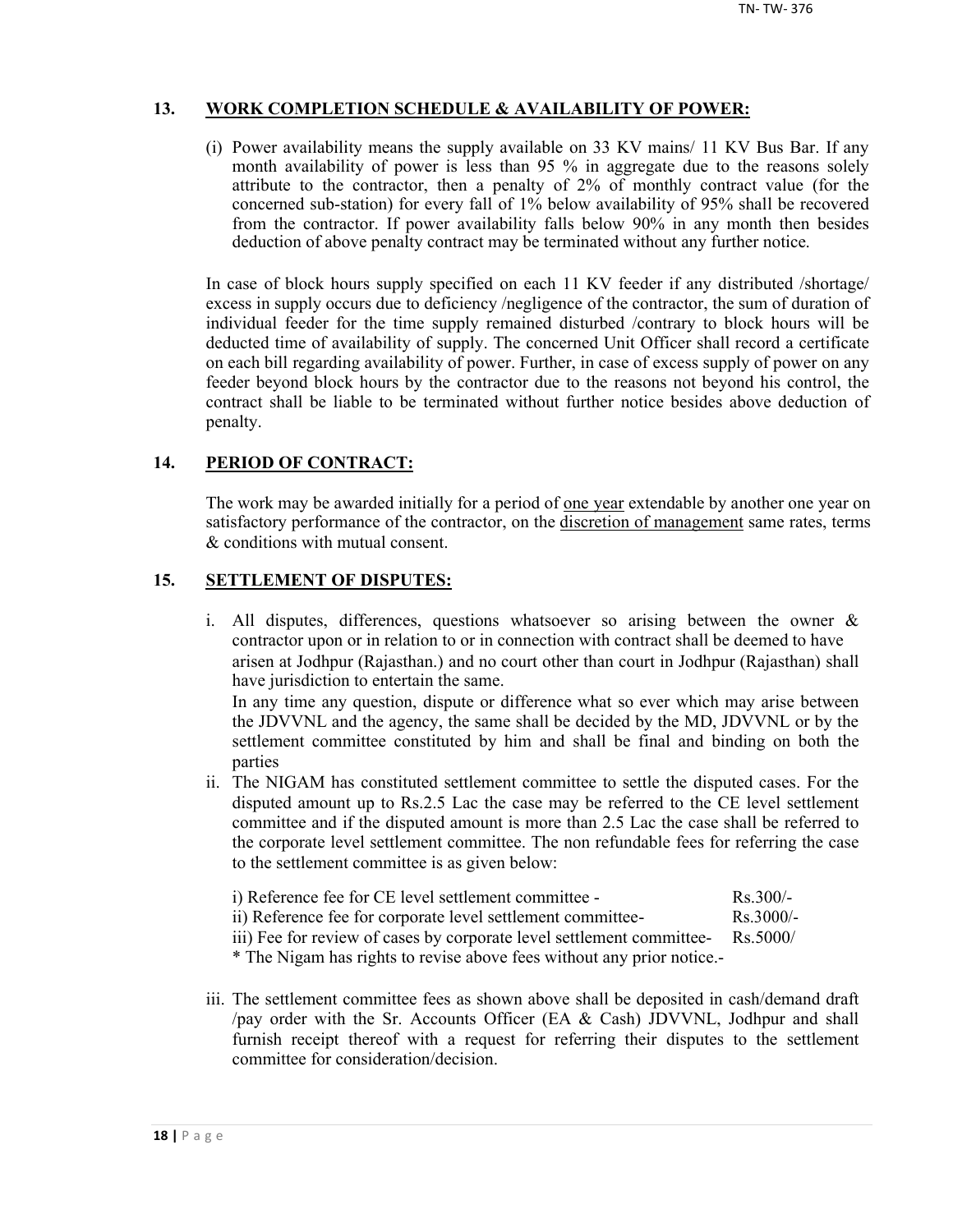## **16. FURTHER CORRESPONDENCE:**

All correspondence pertaining to the work order shall be addressed to the Superintending Engineer (TW), JDVVNL, Jodhpur.

## **17. PENAL PROVISION:**

i Workmen/person found performing duty more than One shift (8 Hours) at any substation i.e. He continues the duty in next shifts then penalty at rate of Rs.250/- Per shift per day shall be imposed.

ii If deficiency as mentioned above at point (i) remains/continues upto 7 days then the work order shall be cancelled / terminated and the Security deposit and safe custody bank guarantee against equipment shall be forfeited.

iii In case of non maintenance of any or all the records as set out in the specification or incomplete records at any Sub-Station assigned to the contractor is reported during checking by the Inspecting officer then an amount equivalent to 10% of the contract value for the month in respect of the Sub-Station assigned where deficiency noticed, shall be recovered from the contractor's bill.

iv In case of such deficiencies (as mentioned in sub clause (iii) above) , penalty of Rs. 500 / - per incidence shall be imposed . And if such incidences are more than thrice a month at any sub-station, then besides above deductions, the contract shall be cancelled for that particular sub-station and the contractor shall be liable for penalty as per prevailing penal rules.

v In case any sub-station is reported to be unmanned (without contractor's worker) by the Inspecting officer then work order shall stand terminated with immediate effect.

vi Single Phase and Three Phase supply must be maintained as per instruction issued by Nigam Authority time to time and in case of non compliance of instruction noticed at any substation the Penlty  $\omega$  10% contract value per GSS per month shall be imposed.

vii In case a contractor feeds, excess block supply from prescribed block hours more than 1.00 hr per day and 15 hrs in a month on the feeder then penalty amount of Rs.2000/-(Rupees Two thousand ) for each excess hour shall be recoverable from the contractor firm. If such violation is repeated in more than two months during the contractual period then that 33/11 KV sub-station will be detached from the contractor and personnel deployed on such sub-station will be terminated. If such practice is repeated at other substation also than the Superintending Engineer (O&M) in concurrence with the Zonal Chief Engineer may take action as per prevailing penal rules. Excess supply hours will be verified through CMRI. If CMRI of the feeder meter is not available then it is to be verified from log-sheet to be maintained at sub-station or any other available authenticated data."

## **18. CANCELLATION OF THE CONTRACT:**

The performance of the contractor shall be watched regularly. If at any stage it is found that the performance of the agency is not satisfactory or if the contractor commits breach of any of the terms  $\&$  condition then the contract may be rescinded by giving one-month notice in writing to the contractor to this effect. In such case, no compensation will be paid by the Nigam. In case the contractor wishes to rescind the contract then he will have to give three months notice in writing to the Nigam.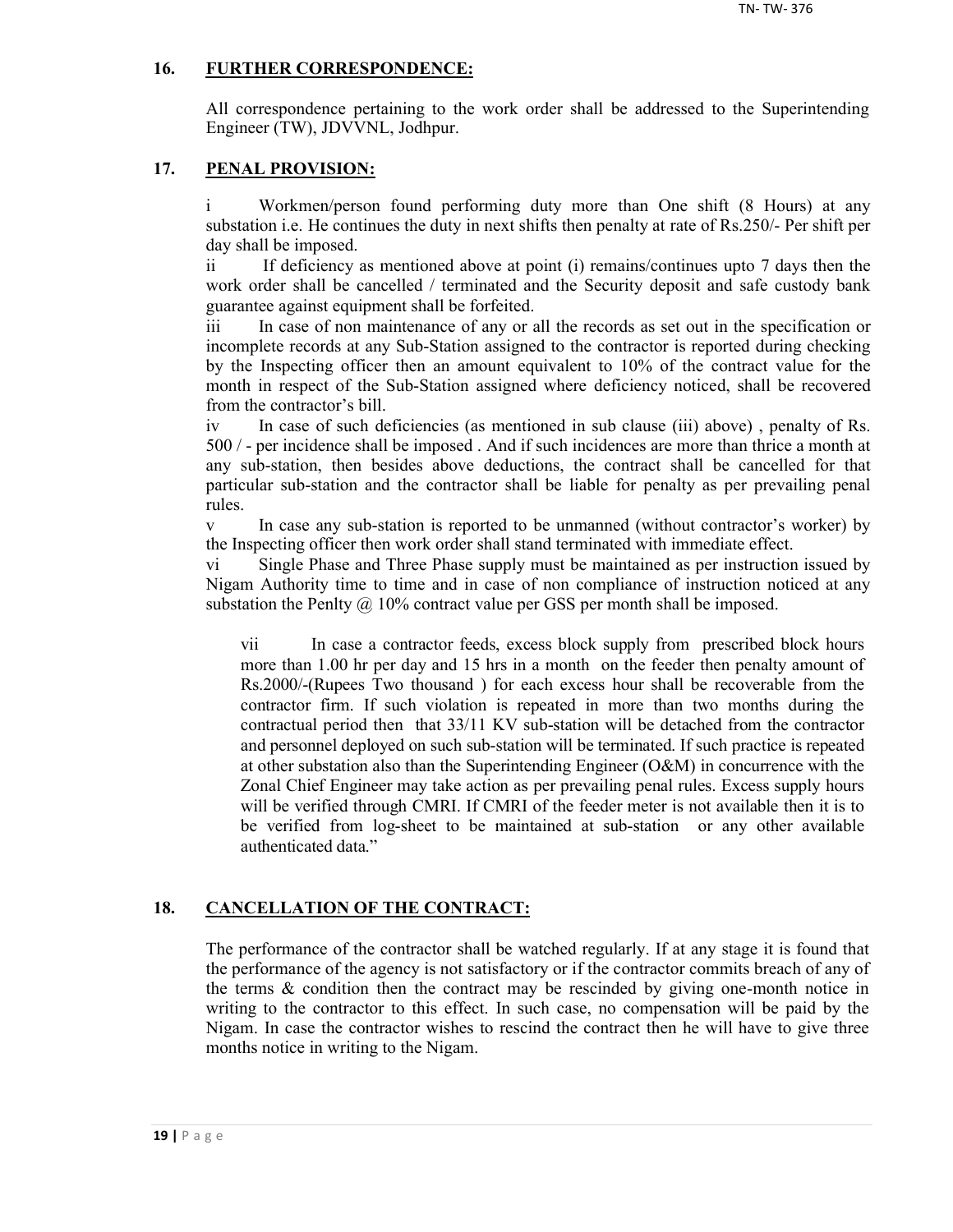Due to unforeseen reasons / change of Nigam"s policy the contract can be rescinded by the Nigam at any time by giving three months notice in writing to the contractor to this effect.

#### **19. SUB-LETTING:**

The contractor shall not sublet the contract or any part of this contract to any other person / Agency. In case of violation, action will be taken against him as per prevailing law in force/ besides termination of contact.

#### **20. UNDER TAKING:**

The Jodhpur Vidyut Vitran Nigam Limited reserves right to withhold payment of the contractor for any liability put on the department due to workmen compensation Act or any other liability by any other court for the period beyond six month from the date of expiry of contract for which contractor shall give an undertaking on non -judicial stamp paper worth Rs. 500/- of Rajasthan Government. The contractor shall be solely responsible for payment of compensation to the workers in case of accident as provided by the Workmen Compensation Act.

## **21. HANDING OVER BACK ON COMPLETION/ CANCELATION:**

The contractor shall be fully responsible for upkeep, operation & maintenance, security and safety of the equipment, property and records etc. of each sub-station let out to him under the contract. On completion/cancellation of the contract, the contractor shall hand over back to Jodhpur Discom the equipments. Property and record etc. of each sub-station in good working order. The contactor shall make good to Jodhpur Discom any loss suffered by it due to contractor's default in this regard.

## **22. TELEPHONE AND TRUNK CALL CHARGES:**

Jodhpur Discom (JDVVNL) shall pay the rental charges & free call/ minimum charges of BSNL/other company telephone only. Excess call charges over the minimum charges shall be borne by the contractor. However when telephone is being used for JEN/AEN office, full charges shall be paid by the Nigam.

#### **23. ACCEPTANCE OF THE ORDERS:**

On receipt of work order, the contractor shall submit its acceptance within a period of 7 days from the date of work order to the Superintending Engineer (TW), JDVVNL, Jodhpur, and copy to concerned Superintending Engineer (O&M) failing which his security Deposit as available with the Nigam shall be liable to be forfeited.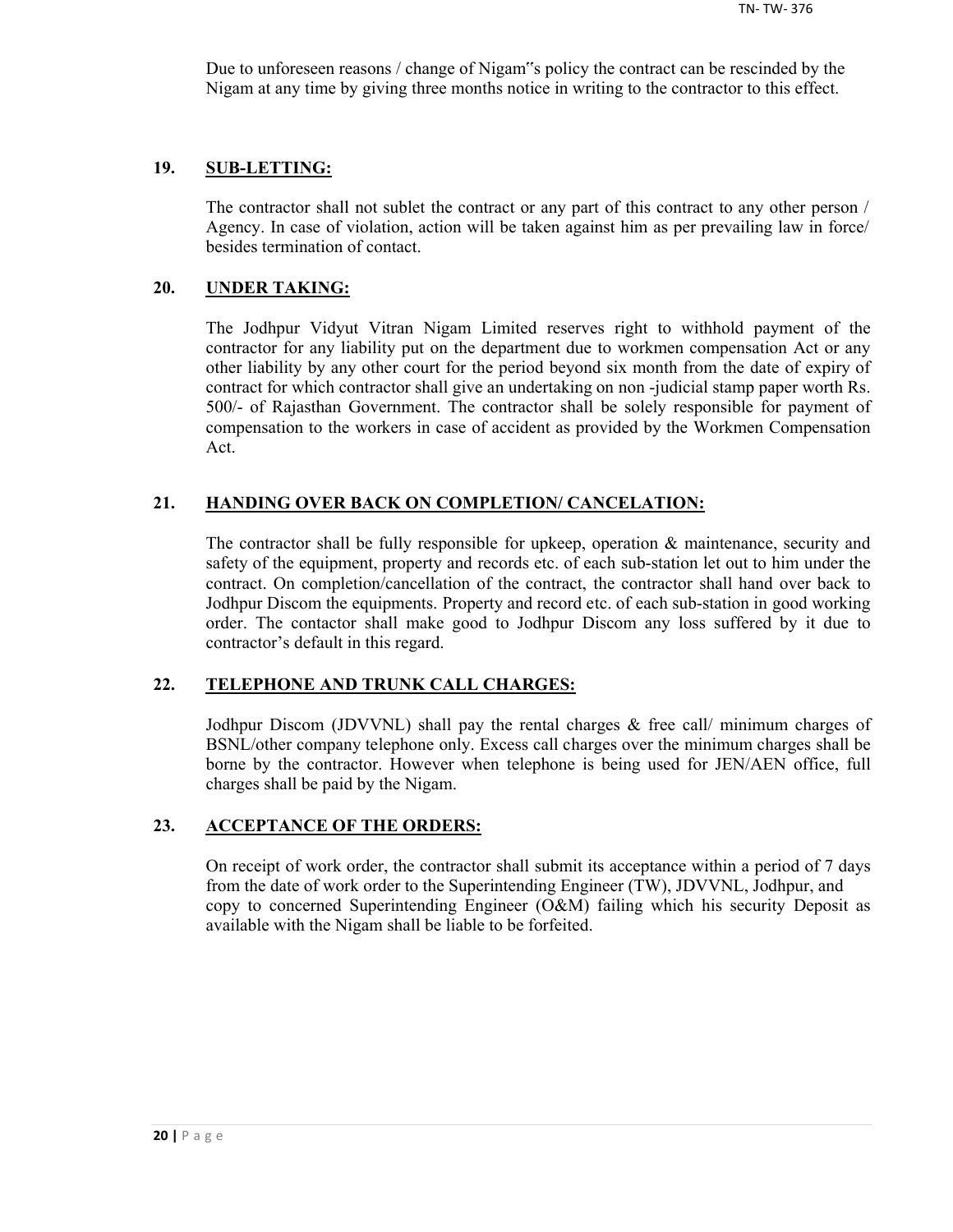## **SECTION-III**

## **TECHNICAL TERMS & CONDITION FOR THE WORK OF OPERATION AND MAINTENANCE OF 33/11 KV SUB-STATION UNDER JODHPUR DISCOM**

- **1.** For carrying out round the clock operation & maintenance of the 33/11 KV Sub-Station, the contractor shall employ his own, 3 (three) persons per day per GSS who possess a minimum qualification of ITI from a recognized/ Govt. Institution in each shift i.e one Skilled (ITI) in each shift is to be deployed. The contractor shall ensure that the persons engaged by him should not continue the shift for more than 8 hours in a day. The contractor shall provide following details of each worker engaged by him on each sub-station at his own cost:
	- a. Appointment letter with photo affixed duly counter signed by the Assistant Engineer (O&M) containing details such as name, father"s name date of birth, age, home address. Per month wages including confirmation from such persons about having been engaged by the contractor along with wages at which employed and educational qualification, duly signed by the employee engaged and attested by the contractor. A copy of this appointment letter issued by the contractor to his worker shall be providing to the Assistant Engineer concerned and also pasted on the Notice Board of the Sub-Station. The copy of appointment letter of workers shall also be provided to the circle Accounts Officer along with the first bill.
	- b. Identity card of each employee engaged in enclosed Performa (Annexure-II) for counter signature of concerned Executive Engineer. The identity card after counter signature will be returned back to the contractor for keeping it with his employees. The identity card so issued will not be used for any legal purposes and will be treated as null and void for the same. Further the identity card so issued shall be used by the workers in 33/11 KV substation premises only.
	- c. If any engaged person(s) to be replaced/ shifted by the contractor, then a written prior permission from the concerned Executive Engineer will be obtained by the contractor.
	- d. Weekly duty chart (Monday to Sunday) shall be displayed by the contractor on the Notice Board of the Sub-Station.
- **2.** Contractor shall abide by all the applicable laws in-force and non-compliance shall be his responsibility. The contractor shall comply with Rules/ Regulation issued by Government of India as well as of Rajasthan Government and local bodies from time to time.
- **3.** (i) The Contractor shall abide by factories Act, 1948, Minimum Wages Act, Payment of Wages Act, 1936, Industrial Dispute Act, 1947, EPF & MP Act, Workmen Compensation Act, Contract Labour (R&A) Act, 1970, ESI Act, 1948 and other Acts, Rules as applicable to workers employed by him. The act of Govt of Rajasthan for minimum wages be also followed while deciding the tendered prices.

(ii) Contractor/bidder shall abide by factory Act 1948 minimum wages Act, and he is bound not to pay wages to worker less than the prevailing rate of minimum wages as per above Act which is declared by Labour Department of GOI/GOR time to time. Therefore bidders are required to quote the price in view of above minimum wages Act with Taxes, if any.

- **4.** All T&P and safety devices like hand gloves, safety belt, earth chain, insulated pliers, screw driver, spanner set etc. of standard quality for this work will be arranged by the contractor at his own cost.
- 5. The contractor has to provide proper safety to equipment/ items and workman/ labour deployed at sub-station and also issue protection tip/ instructions to them.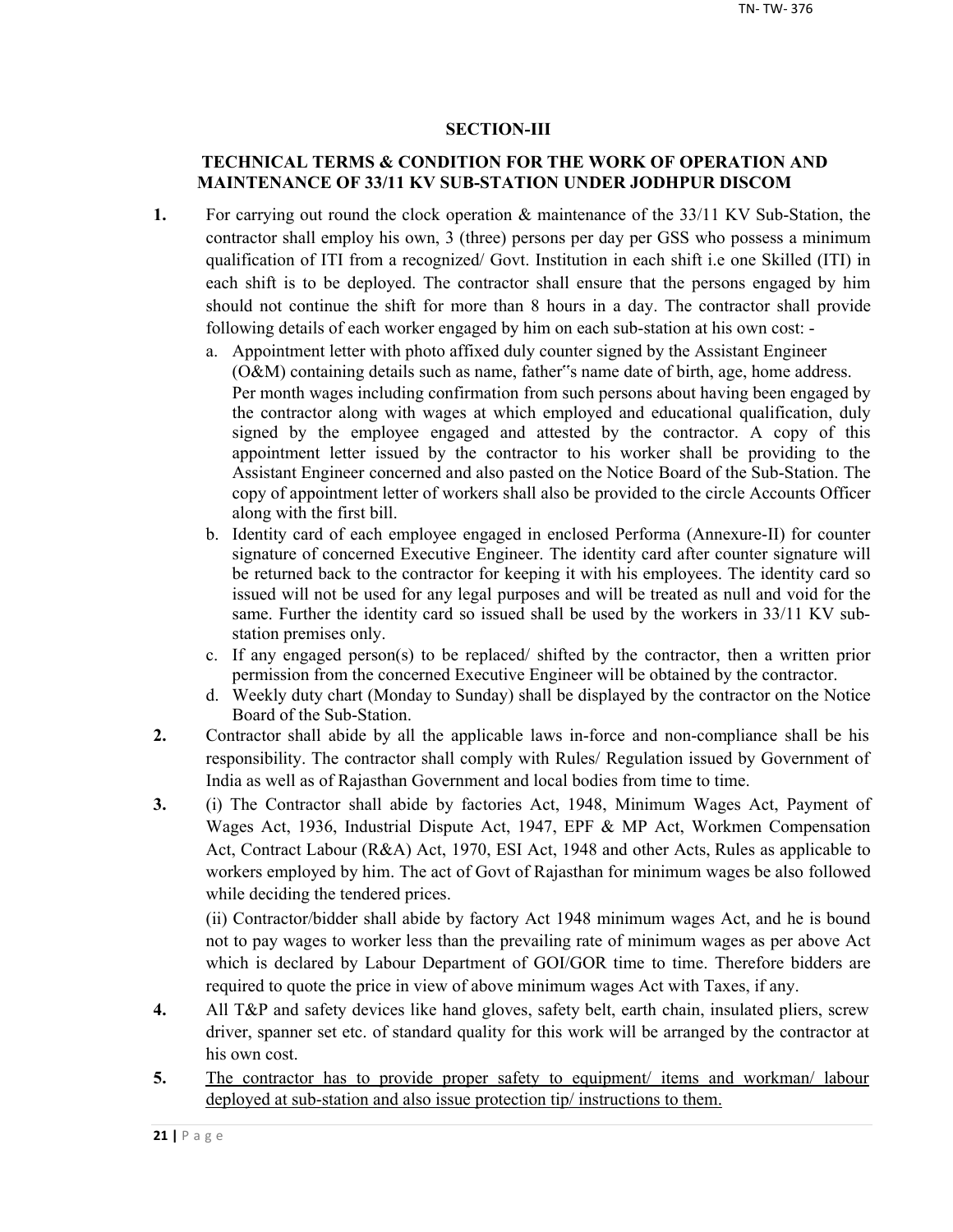- **6.** The contractor shall be required to get all workmen insured under Group Insurance Scheme against accident/miss-happening of the workmen during execution of work at his cost to cover the liability of workman as per workmen"s compensation Act, which should be paid by the Insurance Company against the accident. The Jodhpur Discom shall not be held responsible for any accident/ injury/ casualty during the execution of the contract, total responsibility will be of the contractor whatsoever and contractor/ Insurance Company will pay the compensation as per workmen compensation Act, 1923 and amendment thereto.
- **7.** The contractor and his authorized person will not interfere in the working of Jodhpur Discom. Any unlawful activities shall not be allowed. No person other then the contractor"s duty person and officers/ officials of Jodhpur Discom shall be allowed to enter into the premises of 33/11 KV sub-station.
- **8.** Jodhpur Discom shall not be responsible in any manner for any act or omission or commission of the workers engaged by the contactor No. claim in this regard shall lie against Jodhpur Discom. If by virtue of any law in force, Jodhpur Discom is made liable to pay any amount by way of penalty / damages/ fine etc. contractor shall be liable to indemnify/ reimburse to the extent of amount so paid along with other expenses incurred by Jodhpur Discom to defend such cases.
- **9.** The concerned officers of the Jodhpur Discom shall have the authority to inspect the work site/ sub-station at any time during the period of contract.
- **10.** All the consumable items such as TC fuse wire, bulbs, tube lights, distilled water etc. shall be arranged by the contractor at his own cost.

## **11. Engineer Incharge/Nodal Officer:-**

The engineer In-charge for verification and monitoring of supply position and other technical issues against this order shall be concerned Superintending Engineer (O&M).

- **12.** The following record shall be maintained at each sub-station by the contractor or his authorized representative and shall be produced on demand for which register shall be provided by Jodhpur Discom:
	- a. PTW (Permit to Work) Register (Annexure- I)
	- b. Identity Card (Annexure- II)
	- c. Log Sheet (Annexure- III)
	- d. Maintenance of power Transformer (Annexure- IV A)
	- e. Maintenance of Circuit Breaker (Annexure- IV B)
	- f. Transformer failure report (Annexure- V)
	- g. Roznamcha containing the incidence of all nature like disturbance of supply on 11 KV, failure of 33 KV supply and damage of equipment of sub-station etc. (To be maintained in ordinary register).
	- h. Daily attendances register of workers.
	- i. Register of workmen employed by contractor (Form ix). Employment Card (Form x) and Register of wages (Form xii) prescribed under Rajasthan Contract Labour (R&A) Rules, 1971.
	- j. Certificate of principal employer (Form-V), Renewal with Licensing officer (Form-VI, pt-I), Register of particulars of contractors (Form-VII), Progress of contract work(Form-VII, Pt-II), Annual return of principal employer to be sent to registering officer (Form-XXI)
	- k. Jodhpur Discom will provide Notice Board to the contractor having (a) Name of utility.
	- l. Name of 33/11 KV sub-station with district on which contractor person will write by chalk as under:
		- i. Block of supply hours for agriculture sector giving feeder wise details.
		- ii. Name of employee on duty.
		- iii. Single-phase supply hours.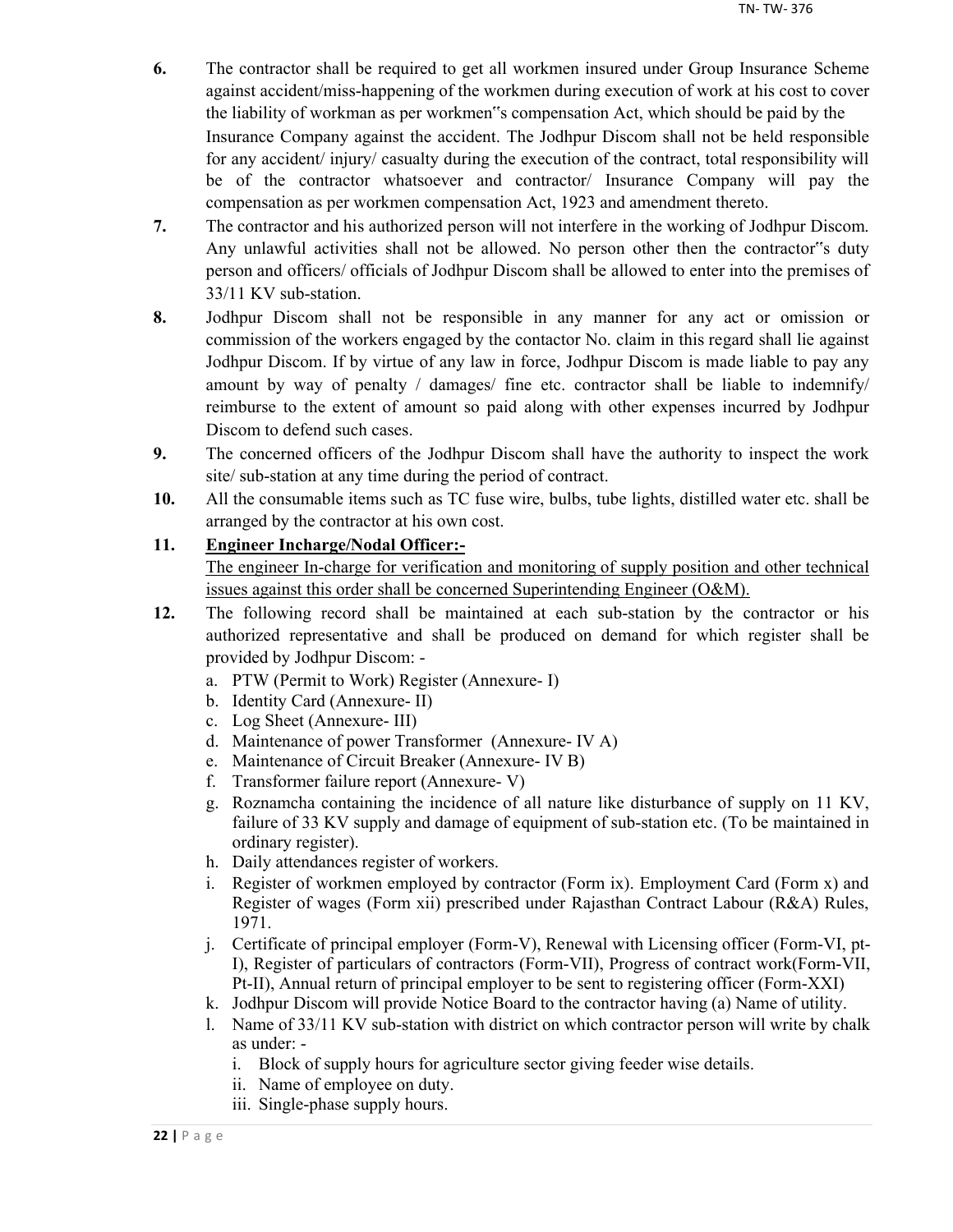## **RESPONSIBILITIES OF THE BIDDER:**

- i. Employee on duty at the S/S shall record consumption on feeder meter reading hourly and shall maintain the record in the log sheet as well as in the soft copy. The bidder shall develop a technically support system in such a way that the details of meter readings shall be communicated to concern JEN & AEN on daily basis through e-mail/ digital form.
- ii. Contractor shall analyze the excess power drawl on feeder on daily basis such as excess load during single phase supply  $\&$  shall intimate the same to concern JEN, AEN, XEN & the SE through e-mail/digital form.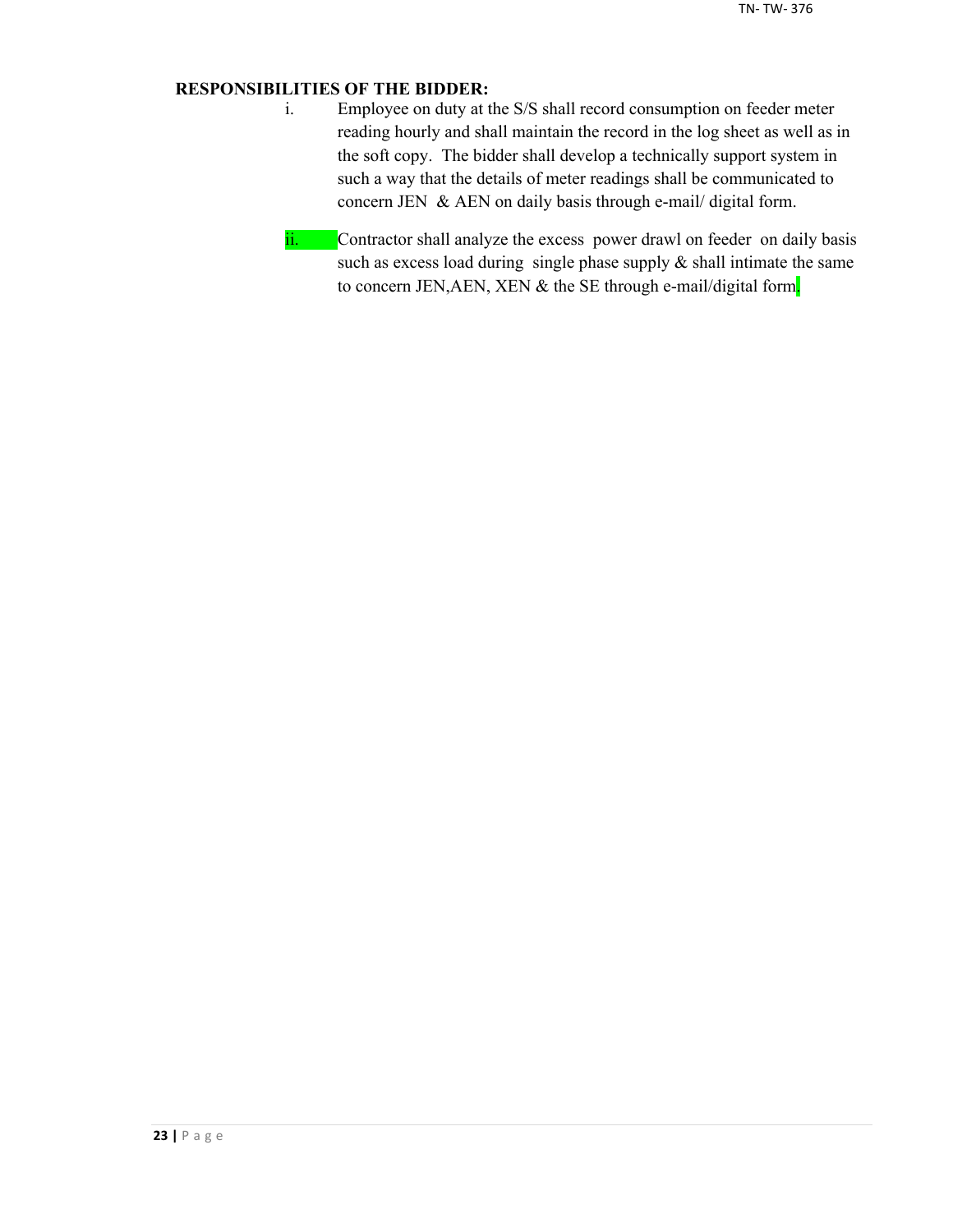## **Annexure – E**

## **TN No. 376**

| S. No. | Name of<br><b>Circle</b> | No. of<br>33/11<br><b>KV GSS</b> | <b>Estimated</b><br>Value in Rs (<br>for $1 yr$ ) | <b>Tender</b><br>Fee for E-<br>Proc. (Rs) | <b>Bid</b><br><b>Document</b><br>fee<br>(Rs) | <b>Earnest</b><br>Money $@2\%$<br>of ECV<br>(Rs)                       |
|--------|--------------------------|----------------------------------|---------------------------------------------------|-------------------------------------------|----------------------------------------------|------------------------------------------------------------------------|
| 1      | SriGanganaga<br>r Circle | 60                               | 25200000.00                                       | 1000                                      | 2500                                         | 504000.00<br>$(20\% \text{ cash and } 80)$<br>% BG may be<br>accepted) |
|        | Cost                     |                                  |                                                   |                                           |                                              |                                                                        |

#### **Note :-**

- 1. The tender quantity of 33/11 KV Substation which are to be given on contract for Operation and maintenance may be reduced or enhanced as per Nigam Requirement.
- 2. Bid Document fee for each Lot is Rs. 2500/- and Tender Fee for e-procurement for each Lot is Rs. 1000/-.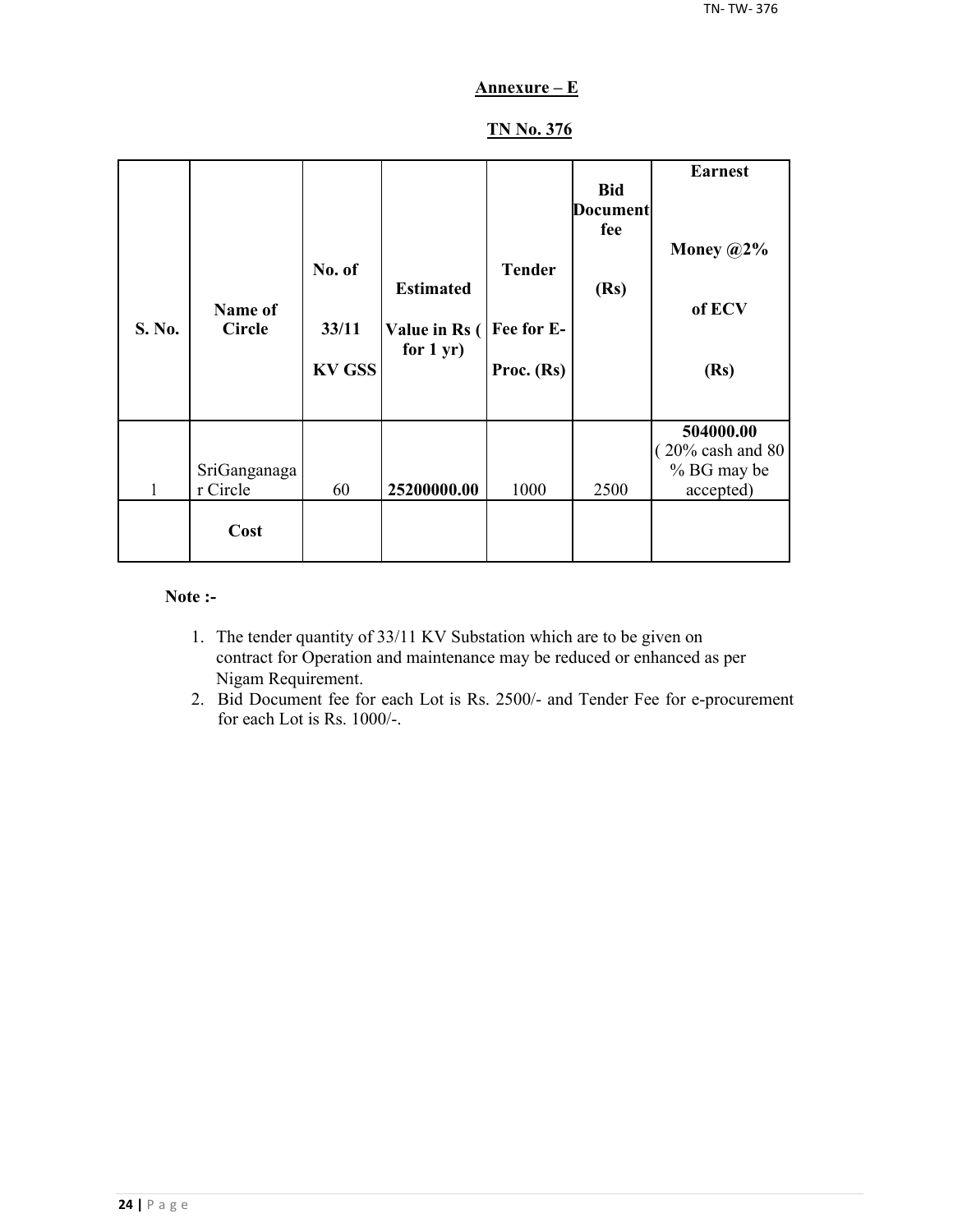TN- TW- 376

Schedule - I

#### *Bid Bank Guarantee* **(FOR EARNEST MONEY)**

**Ref : Bank Guarantee No. .................... Dated: ........**

**To, The Superintending Engineer (TW), Jodhpur Vidyut Vitran Nigam Limited, New Power House Road Jodhpur-342003**

- **1. Whereas .............................[name of the Bidder] (hereinafter called "the Bidder") has submitted its bid dated .............................[date of submission of bid] for the construction of......................... [name of contract] (hereinafter called "the Bid").**
- **2. KNOW ALL PEOPLE by these presents that WE.......................... [name of bank] of ..................... [name of country], having our registered office at................................ [Address of bank] (hereinafter called "the Bank"), are bound unto.................................... [name of Purchaser] (hereinafter called "the Purchaser") in the sum of Rs.\*\_\_\_\_\_\_\_\_\_\_\_\_\_\_\_\_ for which payment well and truly to be made to the said Purchaser, the Bank binds itself, its successors, and assigns by these**  presents. Sealed with the Common Seal of the said Bank this \_\_\_ day of \_\_\_\_\_\_\_ 200\_\_\_.
- **3. THE CONDITIONS of this obligation are:**
- **i. If the Bidder withdraws its Bid during the period of bid validity specified by the Bidder in the Bid Form; or**
- **ii. If the bidder refuses to accept the correction of error in his Bid ; or**
- **iii. If the Bidder, having been notified of the acceptance of its Bid by the Purchaser during the period of bid validity:**
- **(a) fails or refuses to execute the Contract agreement, if required; or**
- **(b) fails or refuses to furnish the performance security, in accordance with the General Conditions of Contract;**
- **4. we undertake and authorize our branch situated at Jodhpur (Rajasthan) address:**

to pay to the Purchaser up to the above amount upon **receipt of its first written demand, without the Purchaser having to substantiate its demand, provided that in its demand the Purchaser will note that the amount claimed by it is due to it owing to the occurrence of one or all of the three conditions, specifying the occurred condition or conditions.**

- **5. The decision of the SUPERINTENDING ENGINEER (TW), JODHPUR VIDYUT VITRAN NIGAM LIMITED, JODHPUR shall be final whether breach has been committed on the right to demand the amount of guarantee from us which has accrued to the purchaser.**
- **6. This guarantee shall not cease or determine, if the purchaser grants time or indulgence or vary the terms of the contract with the contractor or without our consent or knowledge.**
- **7. The guarantee herein contained shall not be affected by any change in the constitution of the contractor.**
- **8. We, \_\_\_\_\_\_\_\_\_\_\_\_\_\_\_\_\_\_\_\_\_ further undertake not to evoke this guarantee during its currency except with the previous consent of the SUPERINTENDING ENGINEER (TW), JODHPUR VIDYUT VITRAN NIGAM LIMITED, and JODHPUR.**
- **9. All disputes arising under the said guarantee between the Bank and the Nigam or between the Contractor and the Nigam pertaining to the guarantee shall be subject to the jurisdiction of Courts in Jodhpur, Rajasthan alone.**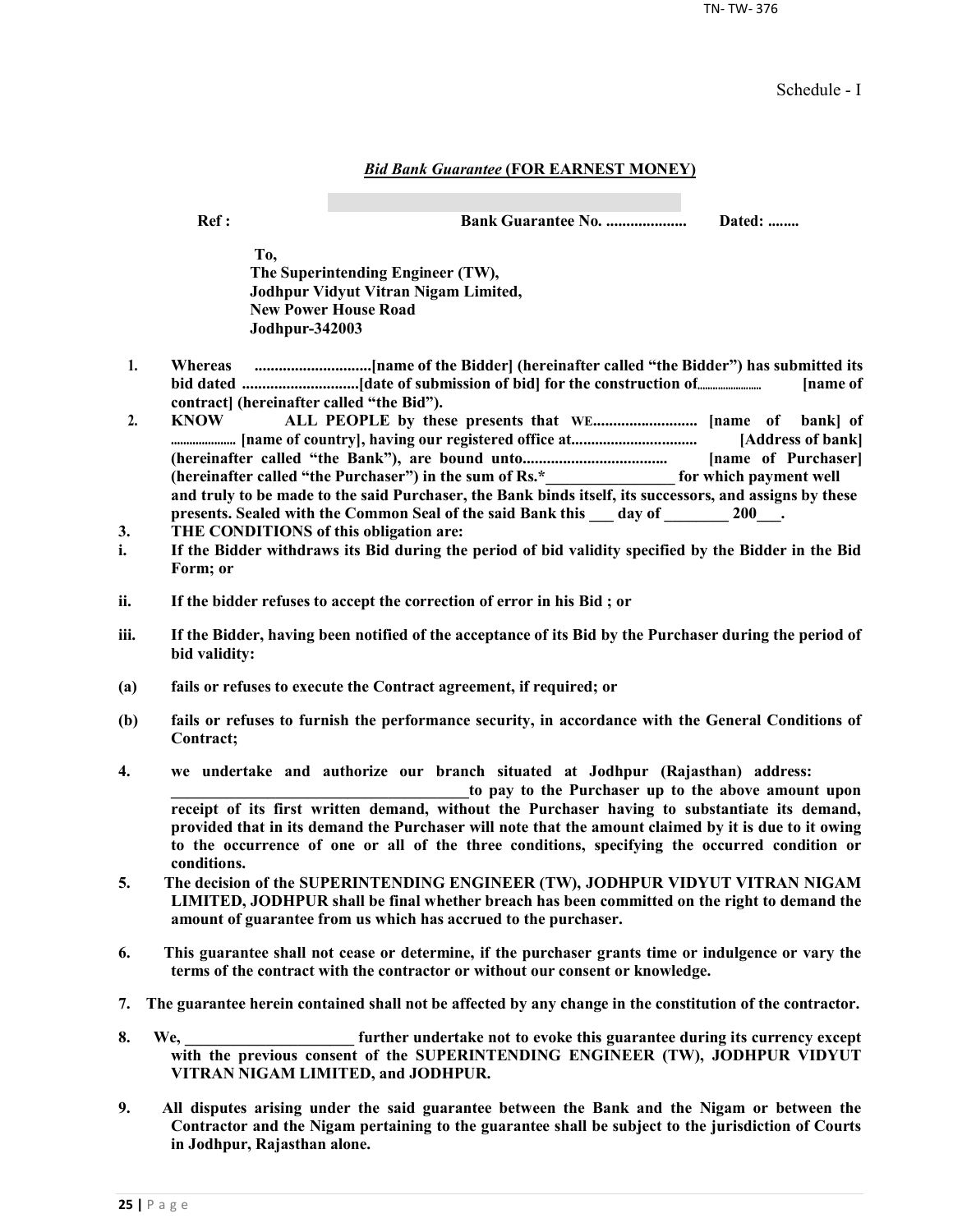**10. This guarantee will remain in force up to and including one hundred Eighty (180) days after the date**

**of the opening of bids, i.e. up to \_\_\_\_ , with a further grace period of Ninety (90) days and any demand in respect thereof should reach the Bank not later than the above date.**

**Yours faithfully,**

**Bankers (EXECUTANT)**

**Witness:-1.**

**2.**

**The Bidder should insert the amount of the guarantee in words and figures denominated in the currency of bid.**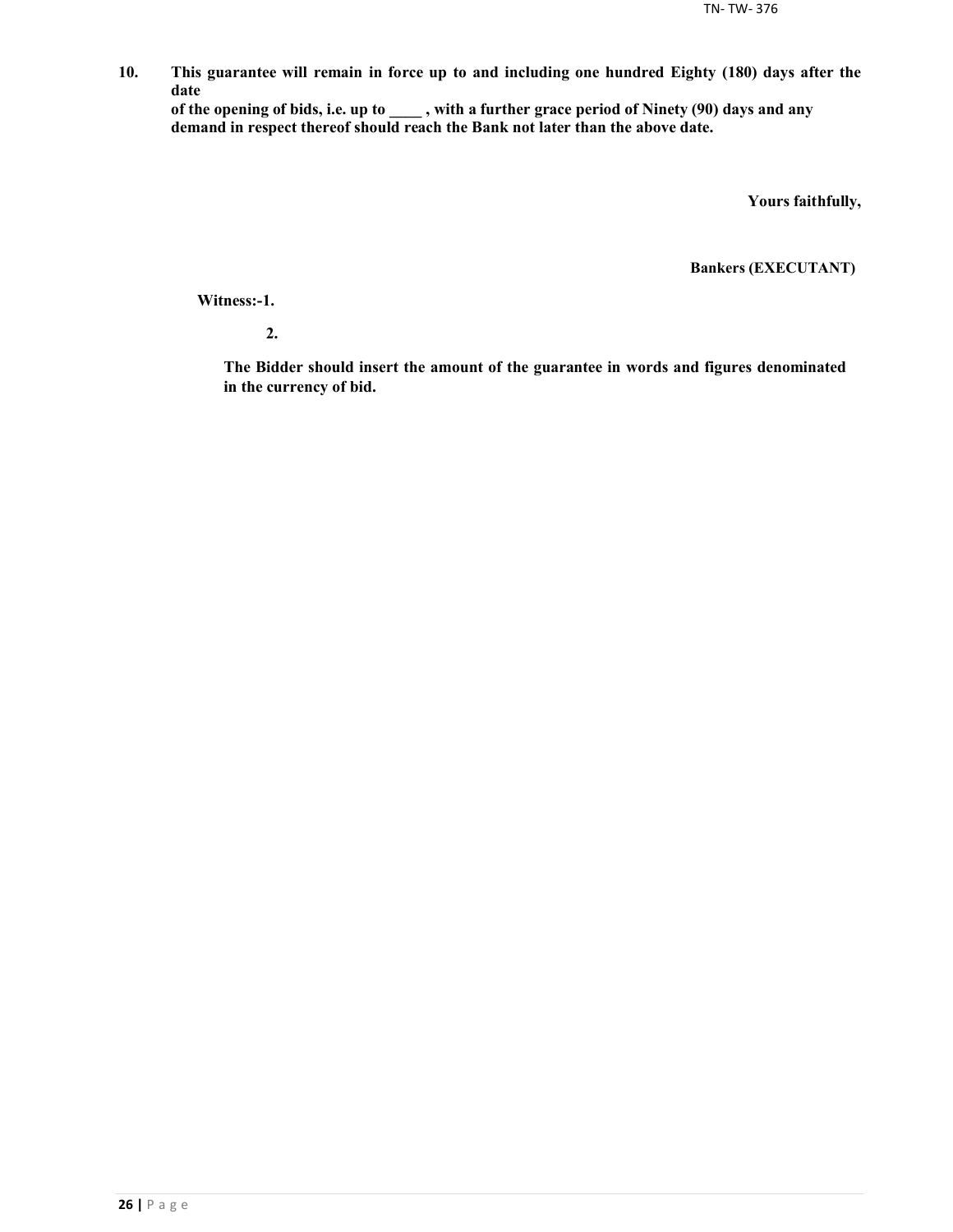| <b>SCHEDULE-2</b><br>JODHPUR VIDYUT VITRAN NIGAM LIMITED                                                                                                                                                                                               |
|--------------------------------------------------------------------------------------------------------------------------------------------------------------------------------------------------------------------------------------------------------|
| <b>AGREEMENT</b><br>(On non-judicial stamp paper of Govt. of Rajas than having stamp duty as applicable)                                                                                                                                               |
|                                                                                                                                                                                                                                                        |
| This indenture made at on this day of the Month of<br><sup>of</sup>                                                                                                                                                                                    |
| between the Managing Director, Jodhpur Vidyut Vitran<br>the year $\frac{1}{\sqrt{1-\frac{1}{2}} \cdot \frac{1}{2}}$<br>Nigam Ltd.                                                                                                                      |
| (hereinafter referred to as the Owner) which expression unless the context does not                                                                                                                                                                    |
| permit includes successors and assigns) of the one part and                                                                                                                                                                                            |
| (I) To be used in case of Limited Companies                                                                                                                                                                                                            |
|                                                                                                                                                                                                                                                        |
| incorporated<br><b>Example 2</b> under the <b>companies</b> act and                                                                                                                                                                                    |
| having                                                                                                                                                                                                                                                 |
| its Registered office at<br>(hereinafter referred to as                                                                                                                                                                                                |
| <b>Contractor</b> which                                                                                                                                                                                                                                |
| expression unless the context does not permit includes their successors and permitted<br>assigns).                                                                                                                                                     |
| (2) To be used in case of Partnership concerns                                                                                                                                                                                                         |
| M/s a Partnership Firm consisting of the following Partners namely:                                                                                                                                                                                    |
| (Age) (Residence)(Occupation)<br>(Name)                                                                                                                                                                                                                |
| 1                                                                                                                                                                                                                                                      |
|                                                                                                                                                                                                                                                        |
| 2                                                                                                                                                                                                                                                      |
|                                                                                                                                                                                                                                                        |
|                                                                                                                                                                                                                                                        |
| 3                                                                                                                                                                                                                                                      |
|                                                                                                                                                                                                                                                        |
|                                                                                                                                                                                                                                                        |
| 4                                                                                                                                                                                                                                                      |
| (hereinafter referred to as Contractor which expression unless the context does not<br>permit includes their respective heirs, executors, administrators, legal representatives,<br>permitted<br>assigns) of the second part, witness the as follows:- |
| (1) The contractor, does by these presents agree to supply and execute/complete the                                                                                                                                                                    |
| erection work of (Name of work) to the Owner and the Owner does agree to purchase                                                                                                                                                                      |
| and execute/complete the erection work from the Contractor, the material/equipment and                                                                                                                                                                 |
| erection work as                                                                                                                                                                                                                                       |
| work order No. _________ dated _________ and amendment<br>specified in the                                                                                                                                                                             |
| letter No.                                                                                                                                                                                                                                             |
| dated a propended and on the terms & conditions constrained in the                                                                                                                                                                                     |
| said order and amendment letter. The General terms and conditions of the contract<br>appended hereto are considered a part of this agreement.                                                                                                          |
| The Contractor has deposited Rs.<br>$\mathbf{Rs.}$<br>$(\text{In})$<br>(2)                                                                                                                                                                             |
| *(a) In cash, or<br>word                                                                                                                                                                                                                               |
| $\mathbf{s}$                                                                                                                                                                                                                                           |
| by furnishing a Demand Draft No._edated ______<br>drawn in<br>$*(b)$                                                                                                                                                                                   |
| favor of<br><sub>or</sub>                                                                                                                                                                                                                              |
| *(c) by furnishing a Bank Guarantee amounting to Rs. _ _____________towards security and performance o<br>(* delete which is not applicable)                                                                                                           |
| (3) The contractor is also bound to fulfill all the conditions<br>mentioned in the above work order.                                                                                                                                                   |
| (4) The work to be executed under this agreement shall be as per<br>terms and conditions mentioned in the above work order.                                                                                                                            |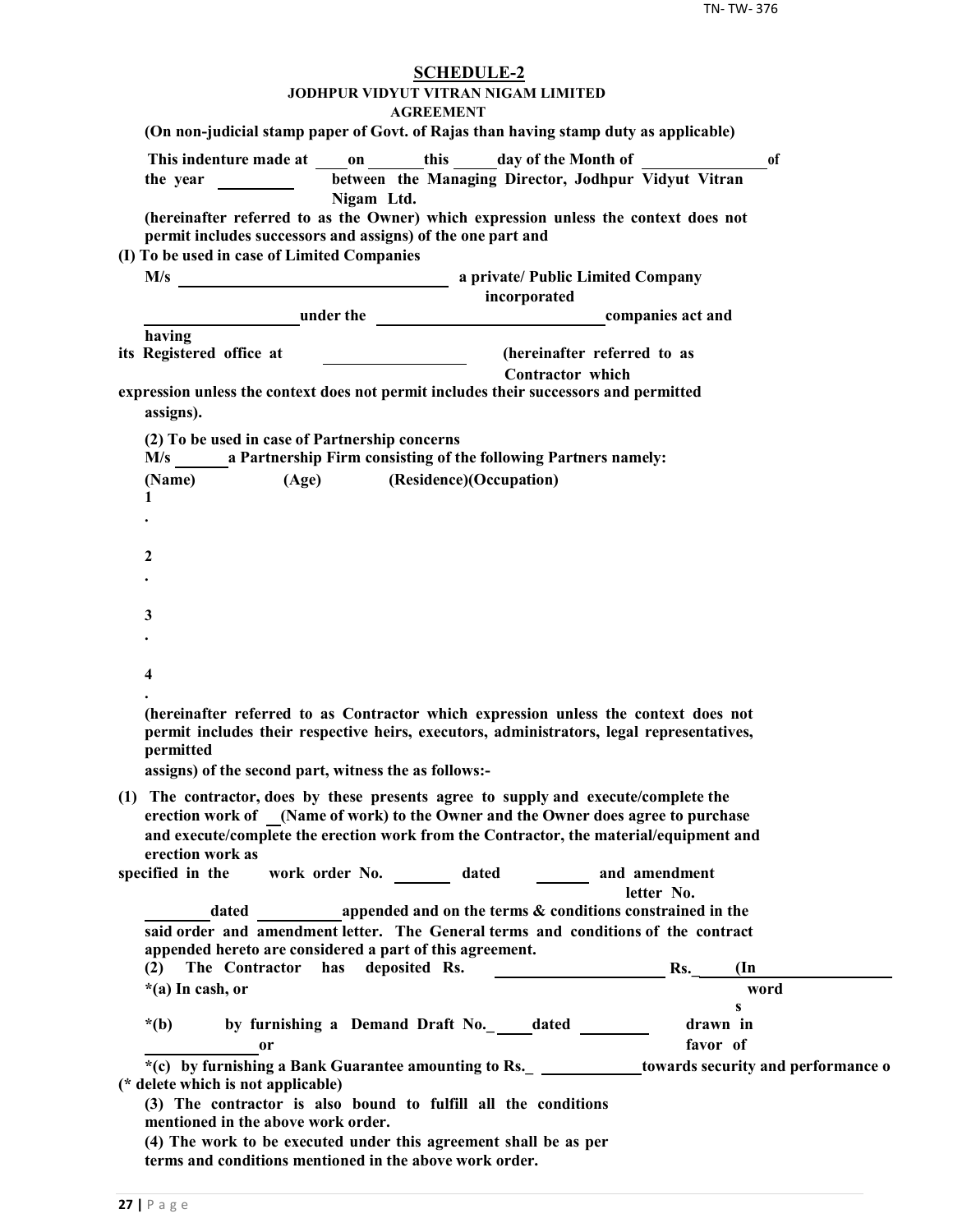| (5)                      |                                                                                                             | -of<br>In case |  |
|--------------------------|-------------------------------------------------------------------------------------------------------------|----------------|--|
|                          | dispute as to whether any materials supplied are or are not in accordance with                              |                |  |
|                          | specifications set forth in the schedule, the decision of The Superintending Engineer                       |                |  |
|                          | (TW), JDVVNL shall be final and binding on both the parties.                                                |                |  |
|                          | (6) The delivery shall be effected and completed as per clause No.<br>of the                                | work order     |  |
|                          | from the date of this Work Order and amendment letter No.<br>dt.                                            | . The first    |  |
|                          | installment of supplies will begin as per clause No.<br>the<br>work<br>of                                   | order<br>and   |  |
| amendment letter No.     |                                                                                                             |                |  |
| dt. to the work order.   |                                                                                                             |                |  |
|                          |                                                                                                             |                |  |
|                          | (7) Payment of the work executed under this agreement shall as under:                                       |                |  |
| <b>As per clause No.</b> | of the Work Order and amendment letter No.                                                                  | dt             |  |
| to the work order.       |                                                                                                             |                |  |
|                          | (8) If the Contractor fails wholly or in part to fulfill this agreement, the Owner shall be entitled at his |                |  |
|                          |                                                                                                             |                |  |

**discretion to retain the whole or any part of the deposit made by the Contractor under clause (2) and if the loss suffered by the Owner exceeds the amount of said deposit, he will be entitled to recover the said loss from the Contractor.**

**(9) If any sum remains due or becomes recoverable from the Contractor on account of the nonfulfillment of this agreement or on account of any other reason, the Contractor shall pay the same immediately on demand, the Owner shall be entitled to recover the same from the Contractor as arrears of Land Revenue.**

**(10) In witness of the due execution of this agreement the parties have hereunder set their hands the day and the year first above written.**

**Signed and delivered by**

| In case of                                                       | (1)Signature               |                    |
|------------------------------------------------------------------|----------------------------|--------------------|
| <b>Limited/Partnership Shri</b><br>Companies & Firms ation       | (2) Signature              |                    |
| For and on behalf of                                             | $(1)$ Signature            |                    |
| In presence of witnesses                                         | (2) Signature              |                    |
| <b>Signed and</b><br>delivered by<br>In case of individuals Shri | (1) Signature              |                    |
| Signed and delivered by                                          |                            |                    |
| In case of Individuals Shri<br>witness:                          | (1) Signature              | In the presence of |
| (1) Shri ation                                                   | (2) Shri(1) Signatureation | (2) Signature      |
| Signed and delivered by the                                      | <b>JDVVNL</b>              |                    |
| by order and on behalf of the MD of<br><b>JDVVNL</b>             |                            |                    |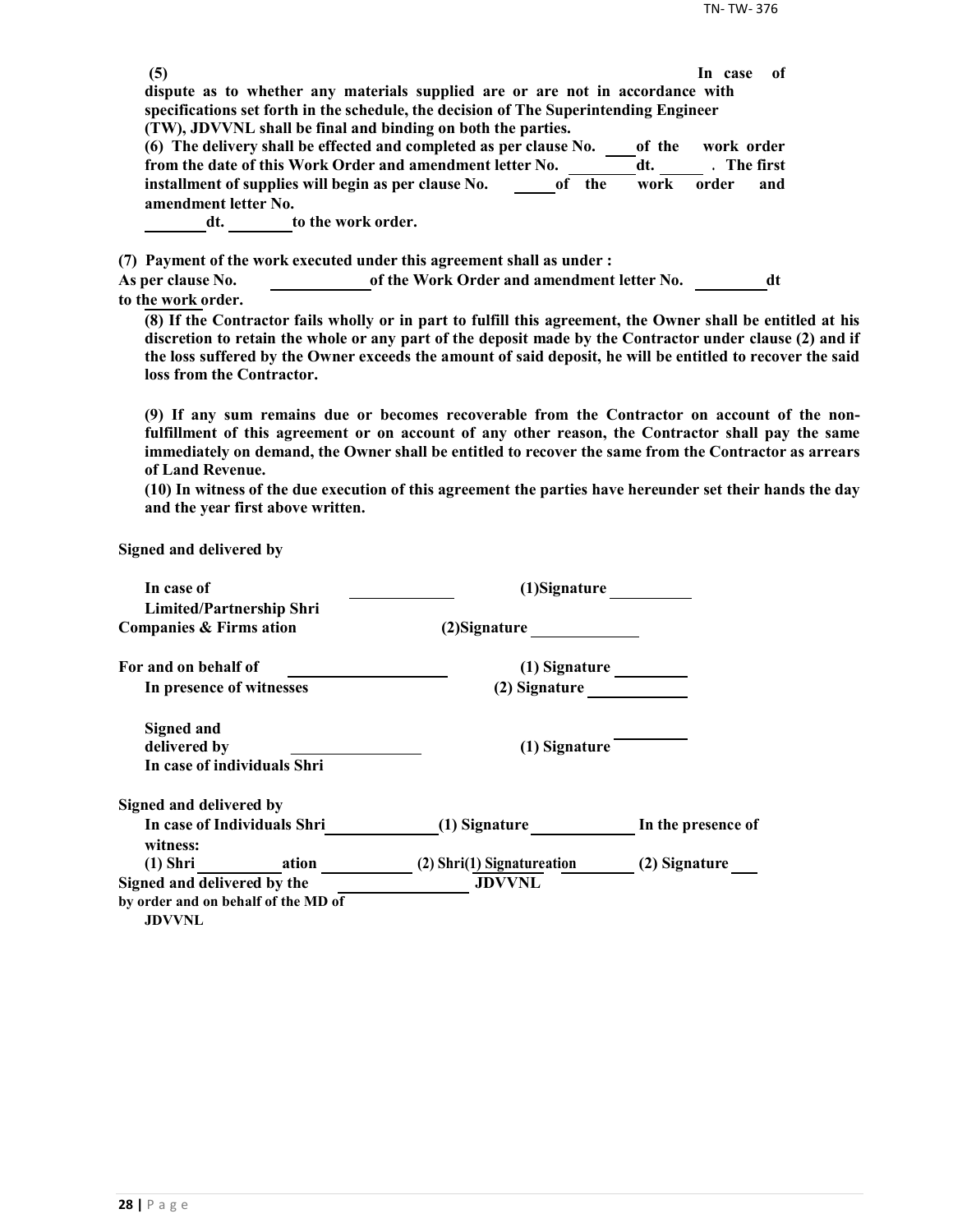## **Commercial Terms & Conditions**

Bidder's Name & Address:

| To                                   |
|--------------------------------------|
| The Superintending Engineer (TW),    |
| JODHPUR Vidyut Vitran Nigam Limited, |
| New Power House Road,                |
| JODHPUR $-342003$                    |
|                                      |

Dear Sirs,

Sub : Confirmation for "No Deviation" in Commercial terms & conditions of package No JdVVNL/ SE/ TW/ TN-376

We hereby confirm that there is no deviation in commercial terms  $\&$ conditions stipulated in the bidding documents and we are agreed to adhere the same strictly.

(Signature)……...........................

Date :

| Place : |  |
|---------|--|
|         |  |
|         |  |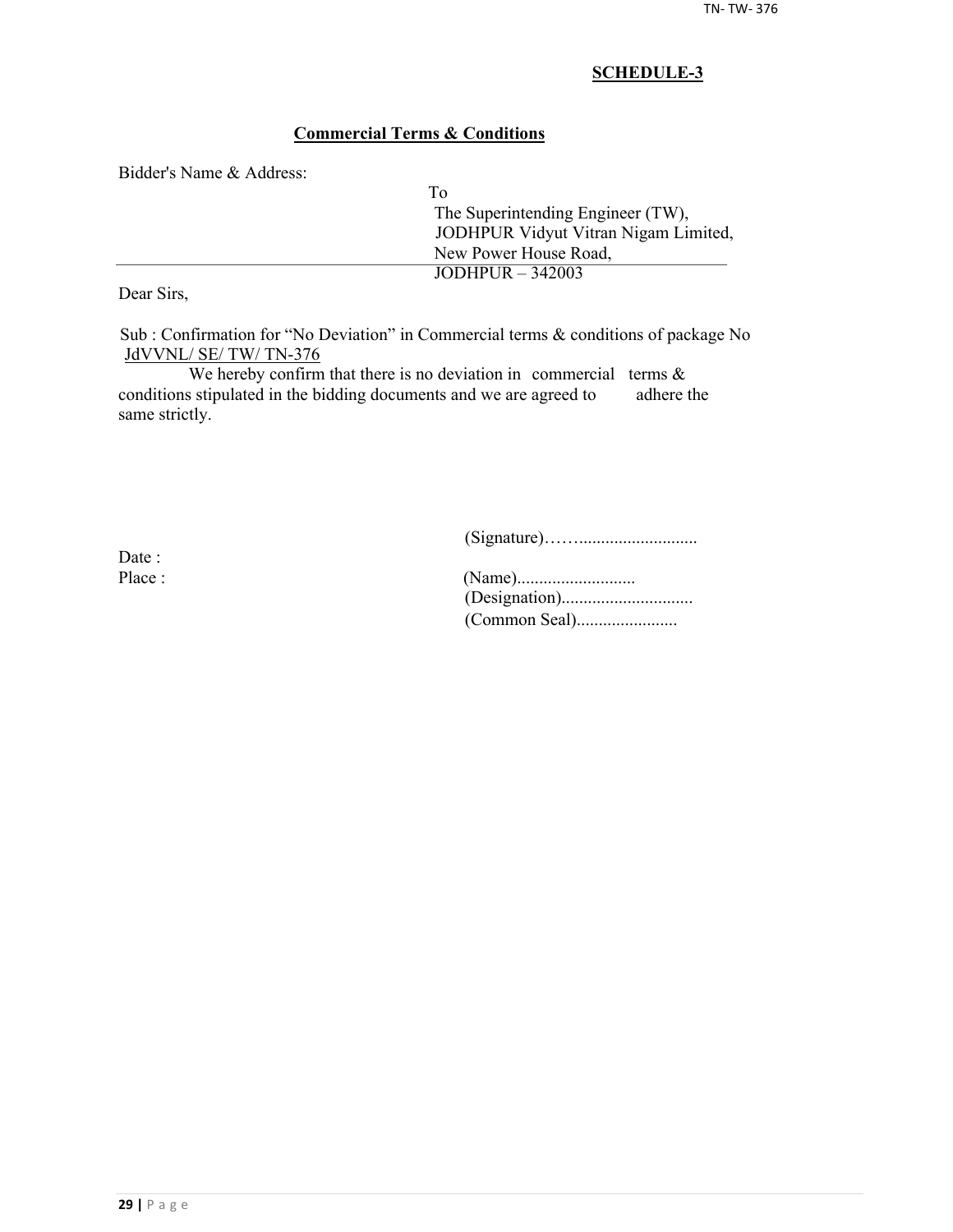## **Technical Terms & Conditions**

To

Bidder's Name & Address :

The Superintending Engineer (TW), JODHPUR Vidyut Vitran Nigam Limited, New Power House Road JODHPUR – 342003

Dear Sirs,

Sub :- Confirmation for "No Deviation" in Technical terms & conditions of package No. JdVVNL/ SE/ TW/ TN-376

We hereby confirm that there is no deviation in technical terms  $\&$  conditions stipulated in the bidding documents and we are agreed to adhere the same strictly.

We also confirm that tendered material shall be procured from vendors approved by JDVVNL and shall be conforming to various requirements of relevant ISS/Specification/orders and as per design and drawing approved by the Nigam.

(Signature) ……...........................

Date :

| Place : |  |
|---------|--|
|         |  |
|         |  |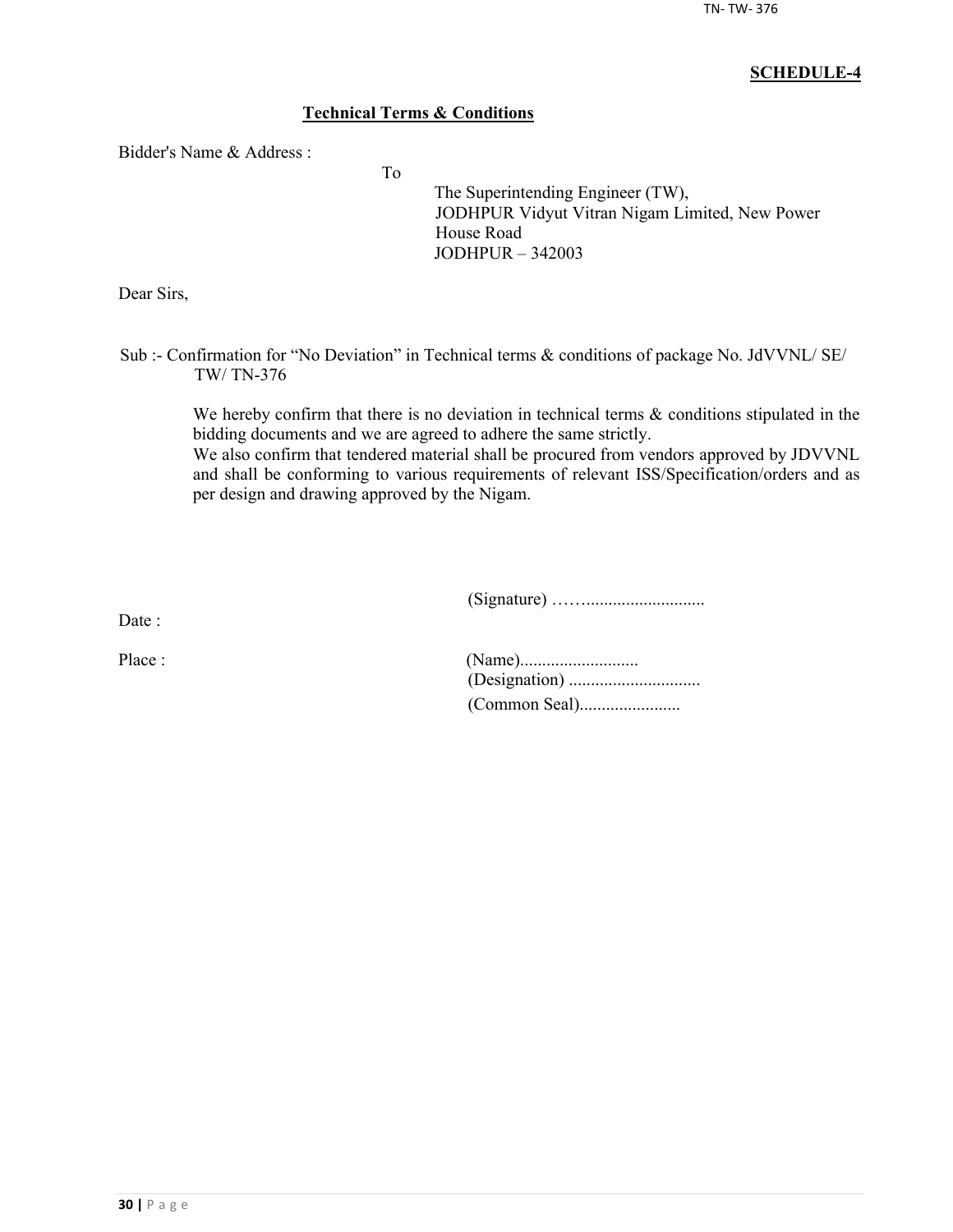#### **List of Past Experience**

Bidder's Name & Address :

To, The Superintending Engineer (TW), Jodhpur Vidyut Vitran Nigam Limited, New Power House Road JODHPUR – 342003

Dear Sirs,

We have completed /executed the work orders Turn key pacages Labour contracts required as per spec under TN-376 successfully as per details given hereunder:-

|                          |            |                  | Name        |              |
|--------------------------|------------|------------------|-------------|--------------|
| S.No                     | Details of |                  | & details   | Date of      |
|                          | ordered    | Order No. & Date |             |              |
| $\overline{\phantom{a}}$ |            |                  | of ordering | commencement |
|                          | work       |                  | utility     |              |
|                          |            |                  |             |              |
|                          |            |                  |             |              |

| Date       | Contract value of        | Whether<br>order executed                                     | Remarks |
|------------|--------------------------|---------------------------------------------------------------|---------|
| of         |                          |                                                               |         |
| completion | ordered/executed<br>work | stipulated work<br>per<br><b>as</b><br>completion<br>schedule |         |
|            |                          | <sub>or</sub><br>not                                          |         |
|            |                          |                                                               |         |
|            |                          |                                                               |         |

Note: Certificate(s) of competent authority of the utility for satisfactory execution of stated works are to be furnished along-with this schedule.

Date :

| $(Name)$ |
|----------|
|          |
|          |

Place :

(Common Seal).............................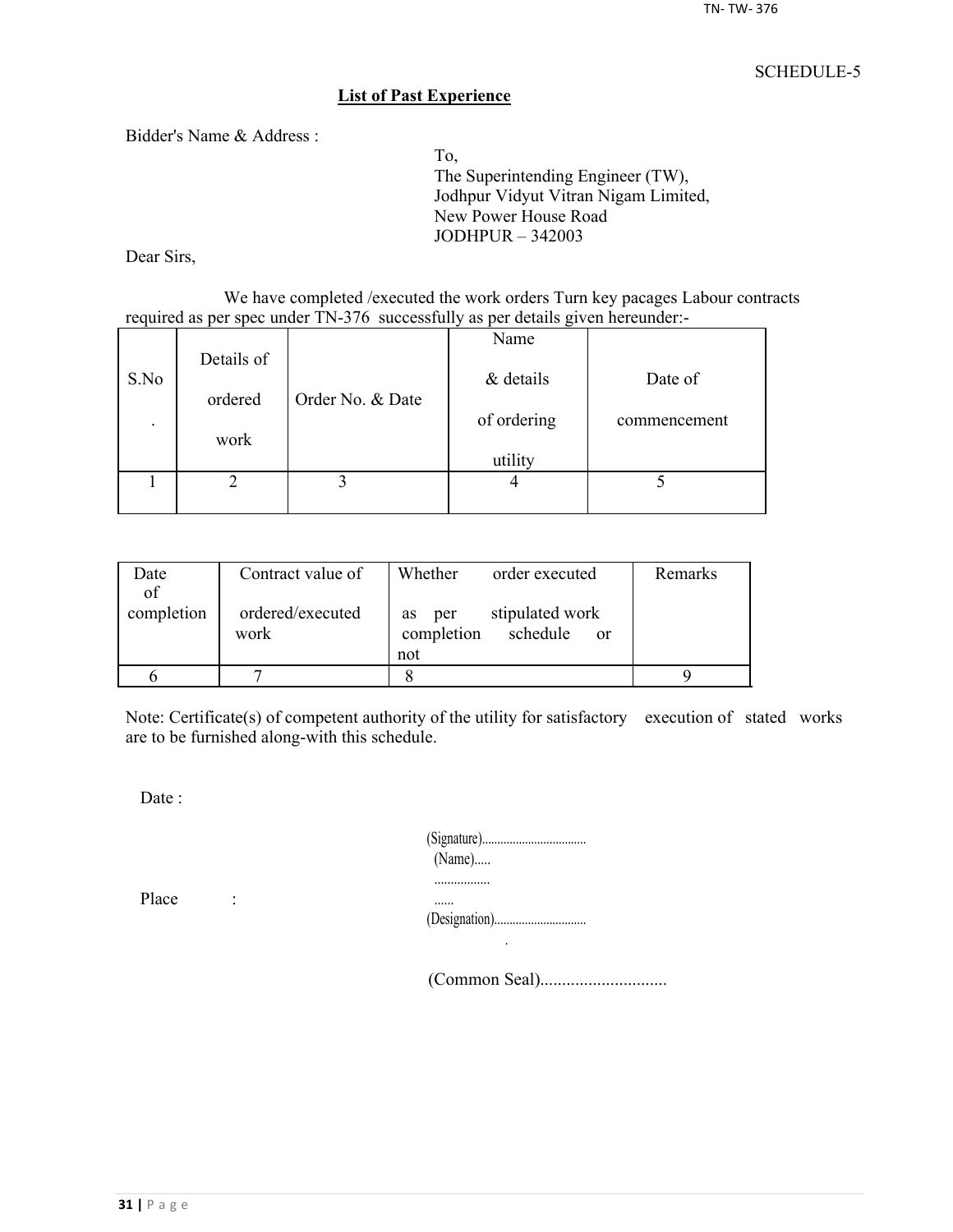## **LIST OF EQUIPMENTS AND TECHNICAL HANDS**

Bidder's Name & Address :

To, The Superintending Engineer (TW), Jodhpur Vidyut Vitran Nigam Limited, New Power House Road, JODHPUR – 342003

Dear Sirs,

We hereby declare that we have sufficient men  $\&$  machinery for successful execution of work against this tender enquiry, the details of which are given as under:-

Date :

| Place |  |
|-------|--|
|       |  |
|       |  |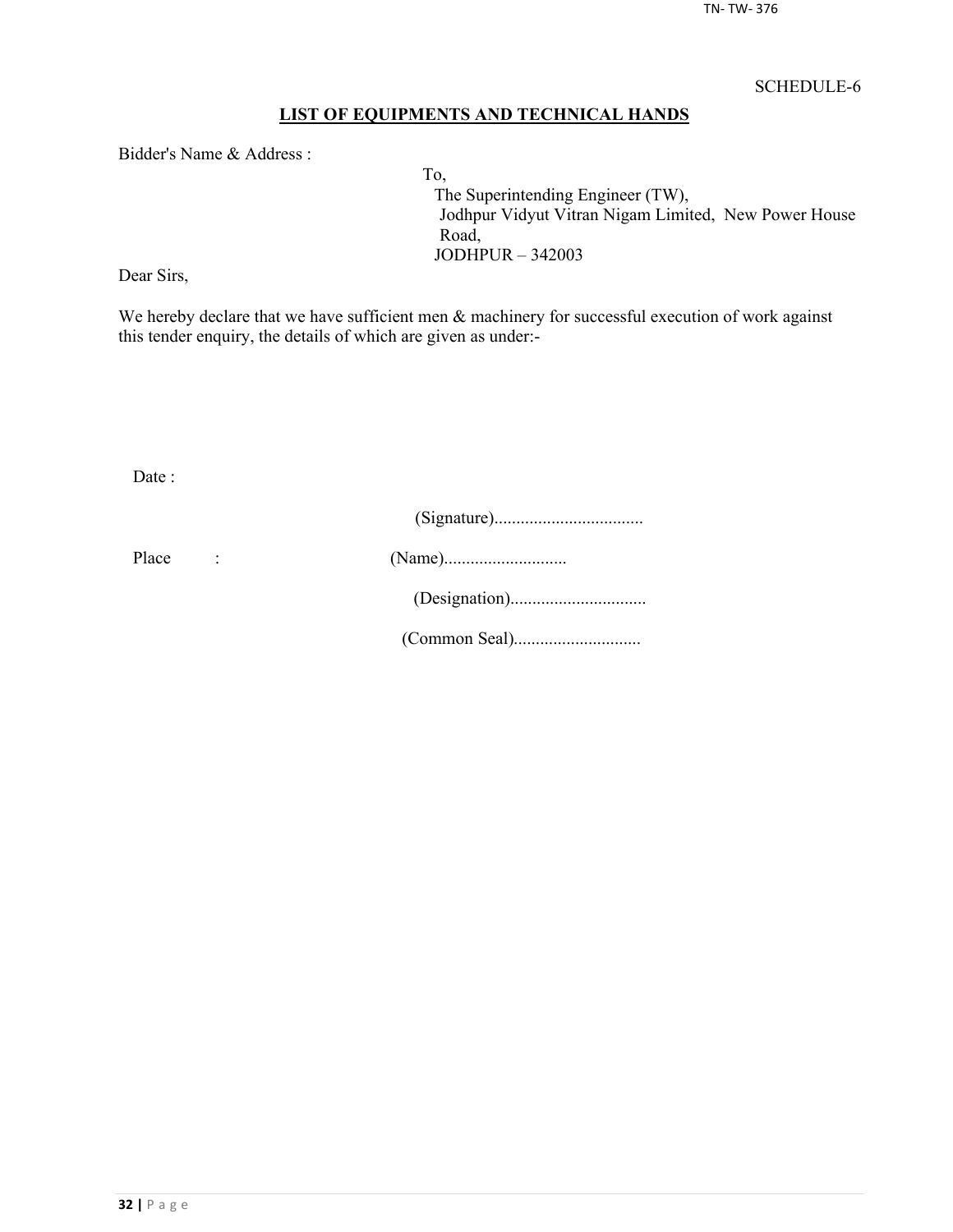## **SCHEDULE-6(A)**

#### **Qualification Requirements (Tender No.** JdVVNL/ SE/ TW/ TN-376**)**

#### **Details of Turnover during last three financial years (2014-15,2015-16 & 2016-17)**

**Bidder's Name & Address:**

**To**

**The Superintending Engineer (TW) Jodhpur Vidyut Vitran Nigam Limited New Power House Road, Jodhpur- 342003**

## **Dear Sirs,**

**We hereby declare that we are qualified for bidding in reference to "Qualification Requirements" indicated in Sec.III of the bidding documents as per details given here under:**

| S.No                    | <b>PARTICULARS</b>      | <b>DETAILS</b> |                         |  |  |  |  |
|-------------------------|-------------------------|----------------|-------------------------|--|--|--|--|
| $\mathbf{1}$            | <b>Turn Over</b>        |                | (In Crores of Rs. only) |  |  |  |  |
|                         |                         | 2014-15        |                         |  |  |  |  |
|                         |                         | 2015-16        |                         |  |  |  |  |
|                         |                         | 2016-17        |                         |  |  |  |  |
| $\overline{2}$          | <b>Net Profit After</b> |                | (In Crores of Rs. only) |  |  |  |  |
|                         | Int. & Dep.             | 2014-15        |                         |  |  |  |  |
|                         |                         | 2015-16        |                         |  |  |  |  |
|                         |                         | 2016-17        |                         |  |  |  |  |
| $\overline{\mathbf{3}}$ | Corporate/              |                | (In Lacs of Rs. only)   |  |  |  |  |
|                         | <b>Income Tax Paid</b>  | 2014-15        |                         |  |  |  |  |
|                         |                         | 2015-16        |                         |  |  |  |  |
|                         |                         | 2016-17        |                         |  |  |  |  |

**and submitting the following certificate(s) /documents in support of the above: -**

- **1. Copy of Valid Contractor License.**
- **2. Copy of registration with Jodhpur-Discom, if registered.**
- **3. Copies of Audited Balance Sheet pertaining to last three years**
- **4. Furnishing of a certificate issued by a registered Chartered Accountant certifying of specified qualification requirements is essential. The name, stamp and the registration no. of the Chartered Accountant are necessary of the certificate.**

| Place: | <b>Name:</b> |
|--------|--------------|
|        |              |

| Date: | Designation: |
|-------|--------------|
|       |              |

**Signature: \_\_\_\_\_\_\_\_\_\_\_\_\_\_\_\_\_\_\_\_**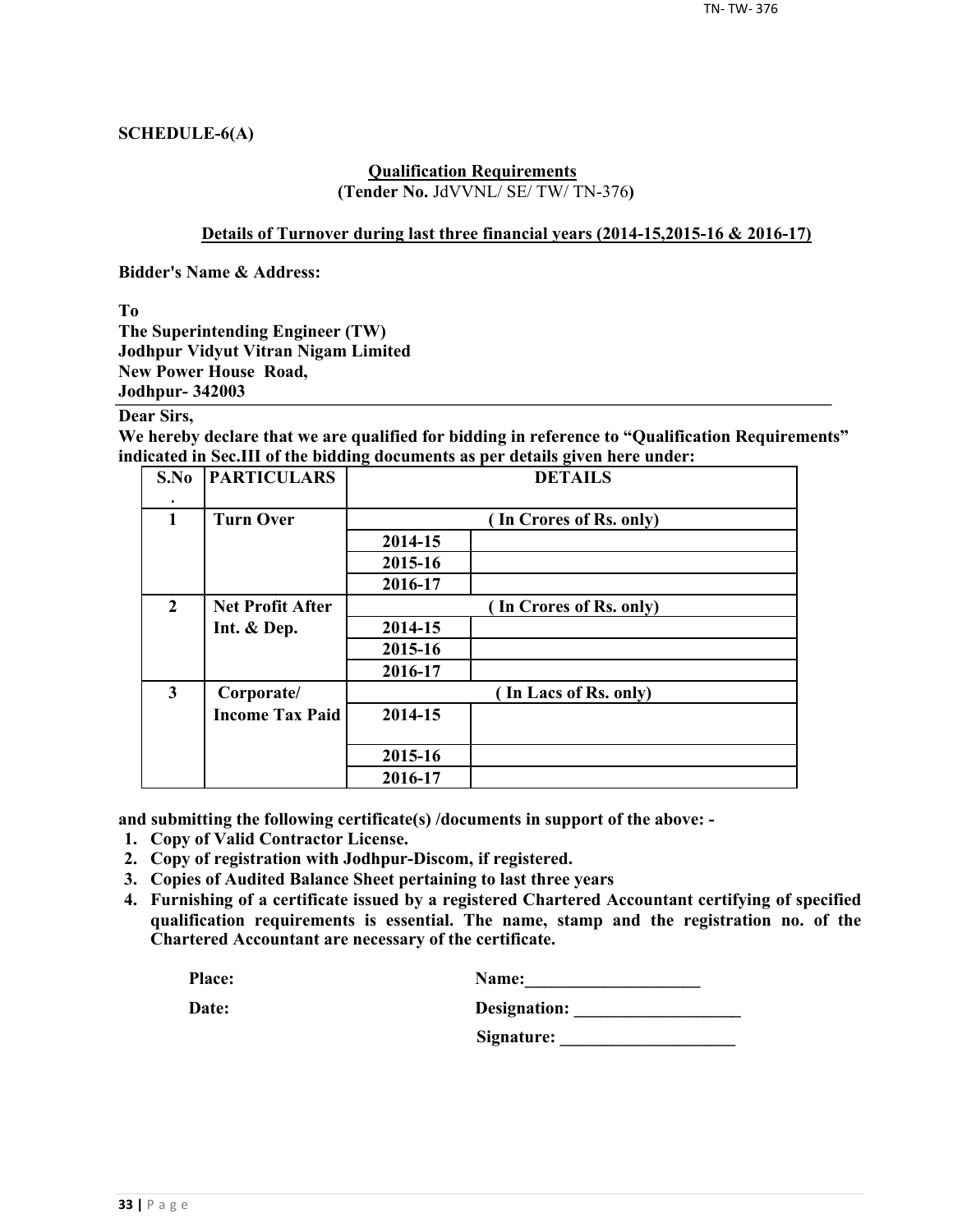#### Schedule-6(B)

#### **Qualification Requirements**

## **(Tender No.** JdVVNL/ SE/ TW/ TN-TW 376**)**

#### **Details of Works Executed during last Five financial years (2012-13, 2013-14,2014- 15, 2015-16 & 2016-17)**

| Order Avarding Authority |                          |          | Work<br>order        | Stipulated completionPeriod | commencement     |                              | Value of work actually executed (as per<br>completion certificate) during last FY<br>2012-13, 2013-14, 2014-15, 2015-16 & 2016-<br>$17)$ (Amt.in Rs. Lacs) |         |         | 17/ balance | <b>Remarks</b> |       |                  |  |
|--------------------------|--------------------------|----------|----------------------|-----------------------------|------------------|------------------------------|------------------------------------------------------------------------------------------------------------------------------------------------------------|---------|---------|-------------|----------------|-------|------------------|--|
|                          | <b>DescriptionofVork</b> | No.&Date | Arrount(Rsinla<br>อิ |                             | $\sigma$<br>Date | Date of actual<br>completion | 2012-13                                                                                                                                                    | 2013-14 | 2014-15 | 2015-16     | $2016 - 17$    | Total | یہ<br>ॸ<br>After |  |
|                          |                          |          |                      |                             |                  |                              |                                                                                                                                                            |         |         |             |                |       |                  |  |
|                          |                          |          |                      |                             |                  |                              |                                                                                                                                                            |         |         |             |                |       |                  |  |
|                          |                          |          |                      |                             |                  |                              |                                                                                                                                                            |         |         |             |                |       |                  |  |
|                          |                          |          |                      |                             |                  |                              |                                                                                                                                                            |         |         |             |                |       |                  |  |
|                          |                          |          |                      |                             |                  |                              |                                                                                                                                                            |         |         |             |                |       |                  |  |
|                          |                          |          |                      |                             |                  |                              |                                                                                                                                                            |         |         |             |                |       |                  |  |
| <b>TOTAL:</b>            |                          |          |                      |                             |                  |                              |                                                                                                                                                            |         |         |             |                |       |                  |  |

**Note:**

- **1. Copy of each work order, G-schedule & completion report be enclosed.**
- **2. Completion report must be certified by a competent technical officer only, i.e. not below the rank of Executive Engineer as per Qualification Requirement mentioned at section –I and should also be duly attested by Notary Public.**
- **3. Furnishing of the completion report of each of work executed specially indicating the amount thereof, is essential as the qualification of the bidder shall be determined on this basis. The Work experience shall not be counted on account of non-furnishing of such documents.**

**(Signature) ……...........................**

**Date :**

**Place : (Name)........................... (Designation) .............................. (Common Seal).......................**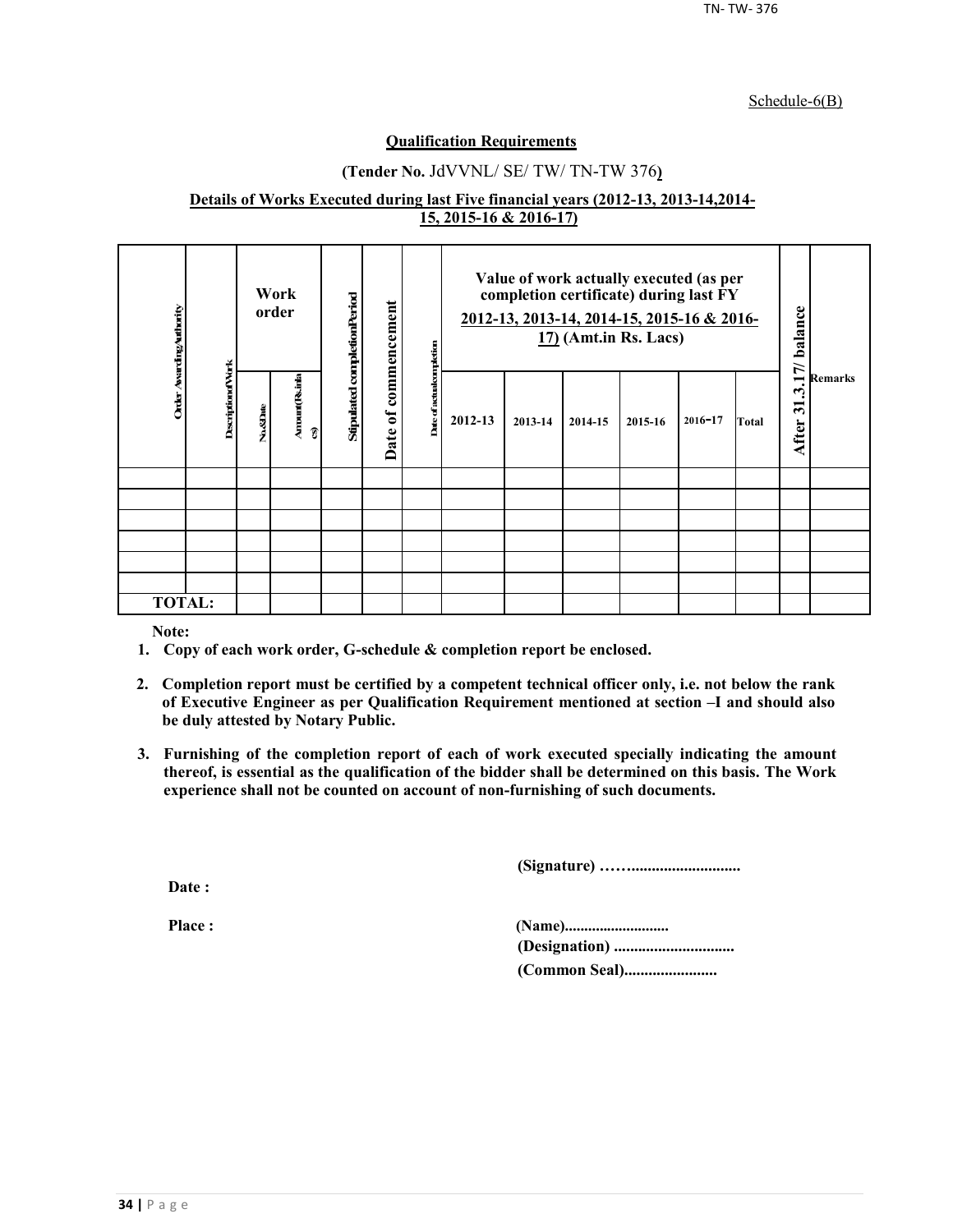## **SECURITY BANK GUARANTEE FOR SAFE CUSTADY OF 33/11 KV GSS REGARDING OPERATION AND MAINTENANCE OF GSS**

**The Superintending Engineer (TW),**

# **JDVVNL, Jodhpur**

**Bank Guarantee No…………………… Date………………**

Whereas M/s…………………………has entered into a contact with Jodhpur Vidyut Vitran Nigan Limited, New Power House Road, Jodhpur-342003(Raj.) the Nigam (herein after called the Nigam) vide work order no.JDVVNL /SE(TW)/XEN(TW)..........for contract of operation and maintenance of GSS. And where as under the terms of the said contract the contractor is to furnish the Nigam a security Bank

Guarantee for an amount of,……………………………………………………… for safe custody of 33/11 KV GSS i.e.loss on account of damages, fire, riots and flud for GSS under contract.

And whereas the contractors has requested Bank having its registered office at …………………………………………………..…………. to guarantee to pay the due payments by the contractor of the aforesaid amount of the Nigam.

Now we ……………………………………………………………………………….hereby agree unequivocally and unconditionally to pay within 48 hours on demand in written from the Nigamn or any officer authorized by it in this behalf and without demur, any amount upto and not exceeding

Rs………………………………………..to the Nigam on behalf of the contractor.

The Guarantee shall be valid and binding on us ……………………………………………..for the period of 12 months from this date and shall not be terminable or affected by notice of any change in the constitution of the Bank or of the Firm or contractors or by any other reason whatsoever and the

……………………………………………………..liablity hereunder shall not be impaired or discharge by any extension of time of variations of alternations made give conceded, agreed to with or without our knowledge or consent, by or between the parties to the said written contract.

All the rights of the Nigam under this Guarantee shall be relieved and discharged from all liabilities there under:

All disputes arising under the said guarantee between the Bank and the Nigam or between the supplier and the Nigam pertaining to this Guarantee shall be subject to the Jurisdiction of Court at Jaipur, Rajasthan.

Notwithstanding any thing to the contrary contained herein:

1. Our liability under this Bank Guarantee shall not exceed ………………………………………

2. This Bank Guarantee shall be valid upto …………………….. with claim period Three months upto ……………………..

3. We are liable to pay the Gurantee amount or any part thereof under this Guarantee only and only if you serve upon us a written claim or demand on or before Date :…………………..

**Yours faithfully,**

**Bankers (EXECUTANT)**

**Witness:-1.** 

**2.**

**The Bidder should insert the amount of the guarantee in words and figures denominated in the currency of bid.**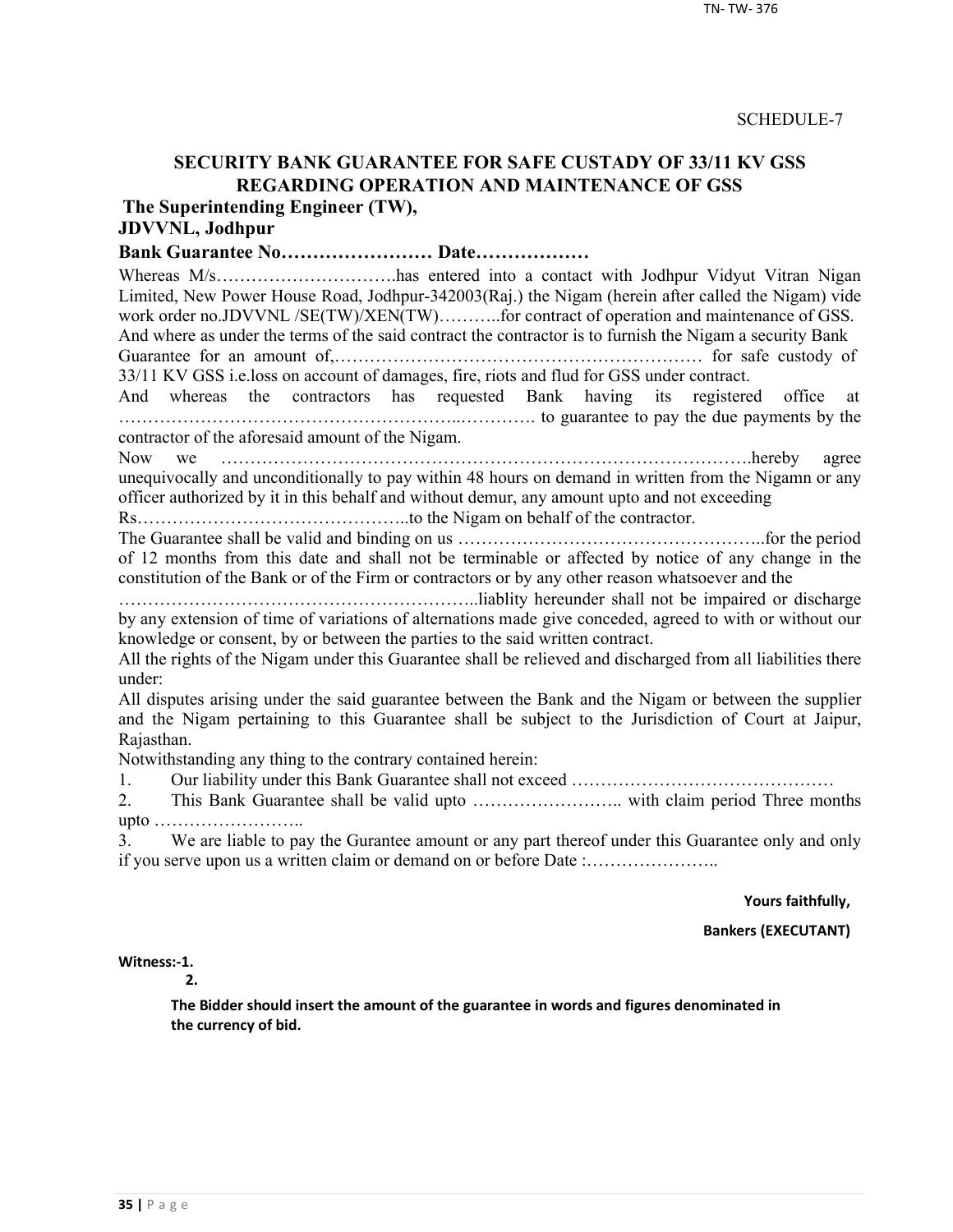|                                                                                |                                                                          |                                                                              | <b>ANNEXURE-I</b> |
|--------------------------------------------------------------------------------|--------------------------------------------------------------------------|------------------------------------------------------------------------------|-------------------|
| Name of 33 KV S/S                                                              |                                                                          | PTW/Book No.                                                                 |                   |
| The Shift Incharge,<br>33/11 KV Sub-Station                                    |                                                                          |                                                                              |                   |
| Kindly permit to work undersigned on following feeder from To                  |                                                                          |                                                                              |                   |
| 1.<br>2.                                                                       |                                                                          |                                                                              |                   |
|                                                                                |                                                                          |                                                                              |                   |
|                                                                                |                                                                          | Signature:<br>Name of Employee:<br>Designation:<br>Office:<br>Time:<br>Date: |                   |
| <b>PTW</b>                                                                     |                                                                          |                                                                              |                   |
| I<br>feeder                                                                    |                                                                          |                                                                              |                   |
| (i)<br>(ii)                                                                    | Feeder is isolated from 33/11 KV S/S<br>Earthing to be done at work site |                                                                              |                   |
|                                                                                |                                                                          | Shift Incharge:<br>Designation:<br>Office:                                   |                   |
| Signature of Employee:                                                         |                                                                          |                                                                              |                   |
| Return of PTW<br>Time                                                          | Page No.                                                                 |                                                                              |                   |
| I<br>completing of work. All men and material have been removed from the line. |                                                                          |                                                                              |                   |
|                                                                                |                                                                          | Signature:<br>Name:<br>Designation:<br>Office:<br>Time:<br>Date:             |                   |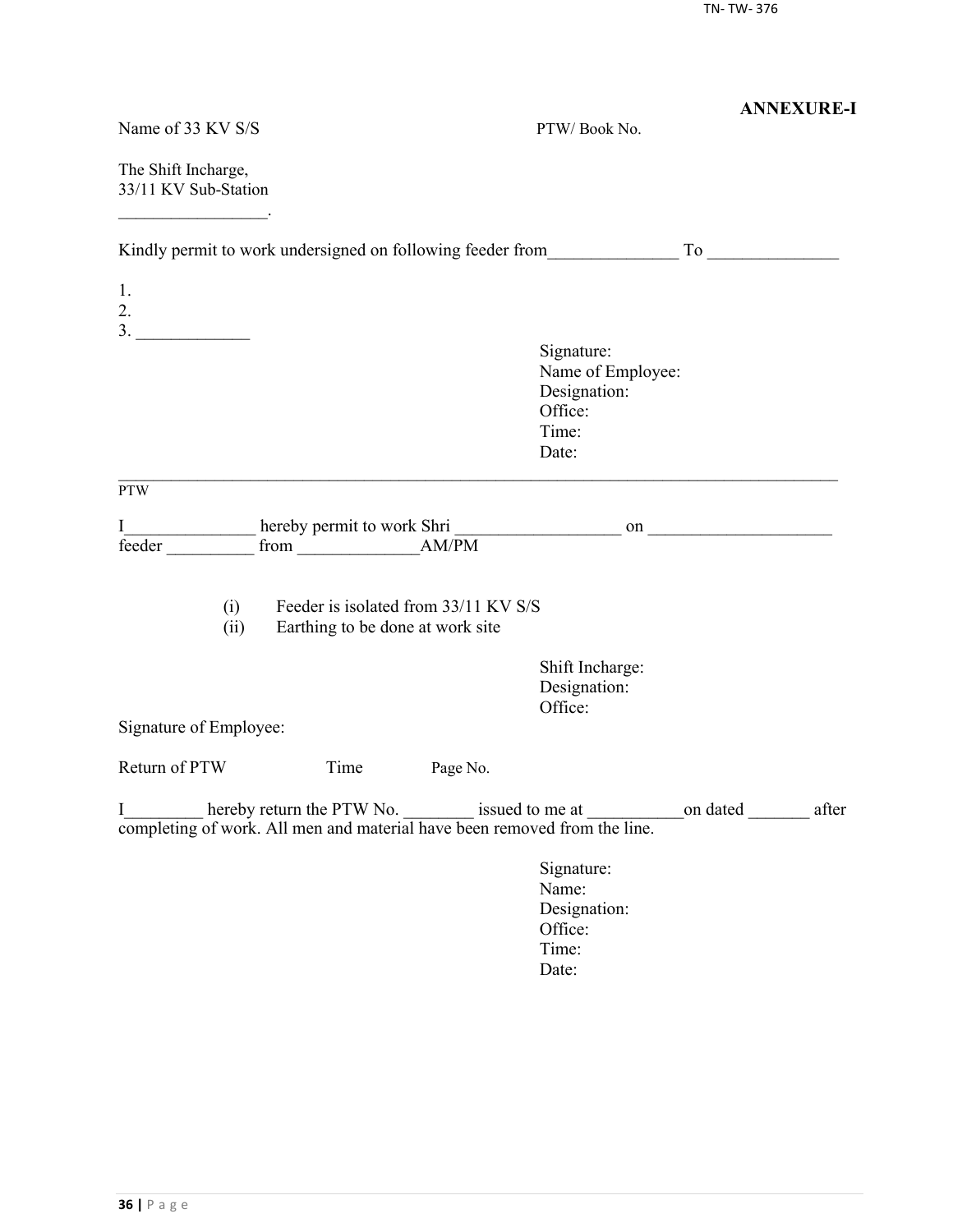## **ANNEXURE-II**

## **IDENTITY CARD** (Contractors labour)

**Card S. No.**



Name of the Employee: Father"s name: Age/Date of birth: Name of contractor: Name of the work: Work Location: Work Order No. & date.:

Employee Signature

Signature of contractor: Counter signature:

Valid from …………To …………..<br>
This card is valid only for 60 days) Signature of concerned XEN<br>
with rubber seal (This card is valid only for 60 days) with rubber seal  $JDVVNL$ 

Note: - This identity card is valid for use in the 33/11 KV JDVVNL Sub-Station premises only.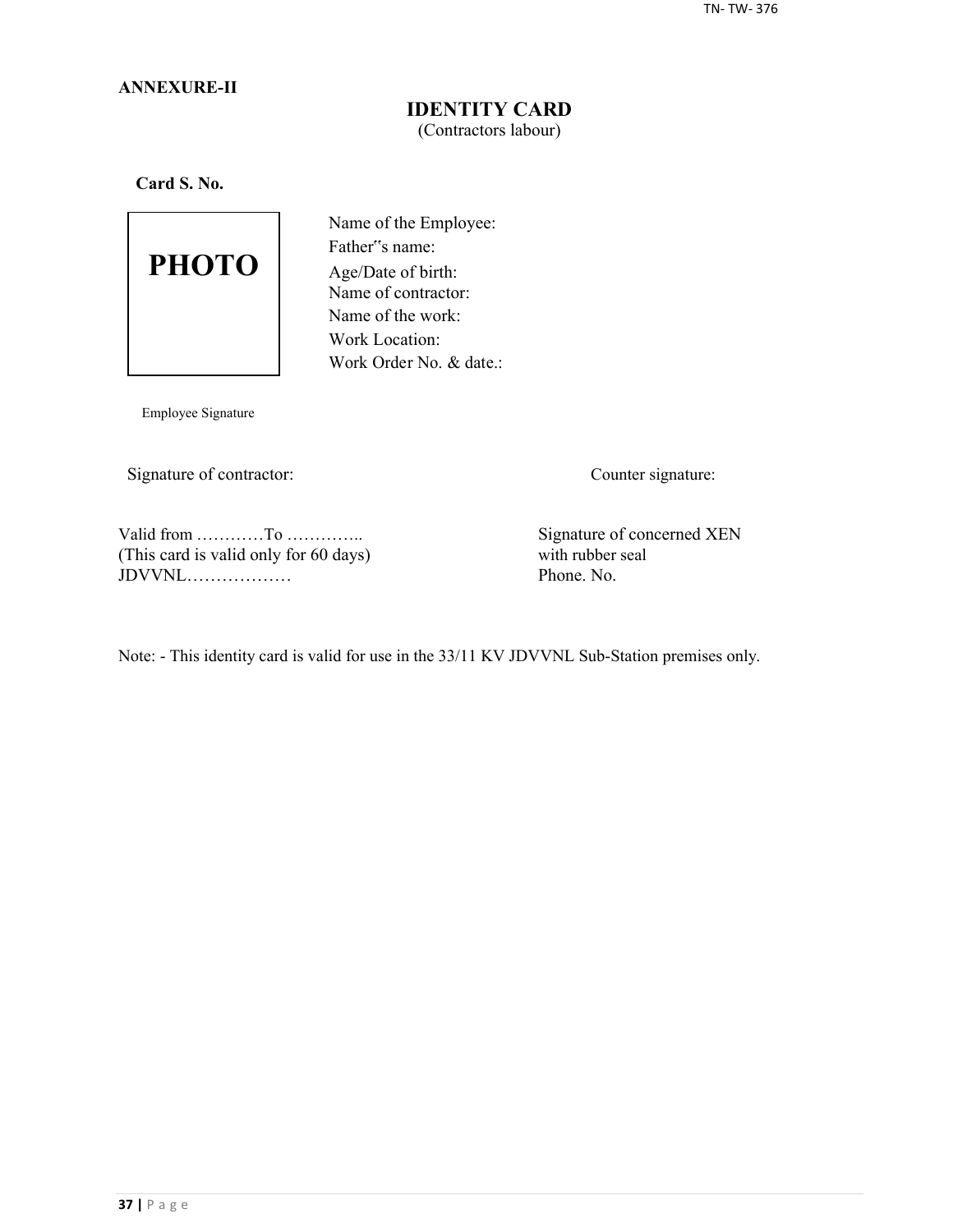# **THE DETAILS TO BE FILLED HOURLY BY AUTHORISED CONTRACTOR PERSON ON DUTY**

|                   | <b>LOAD OF</b>     | <b>VOLTAGE OF</b>  | <b>AMBIENT</b> | <b>TRIPPING OF</b>                   | <b>OIL LEVEL</b> | <b>BREATHER</b>  | <b>REMARKS</b> |
|-------------------|--------------------|--------------------|----------------|--------------------------------------|------------------|------------------|----------------|
| <b>HOUR</b>       | <b>TRANSFORMER</b> | <b>TRANSFORMER</b> |                | <b>TEMPRATURE   FEEDER BREAKER  </b> |                  | <b>CONDITION</b> |                |
| 1.00              |                    |                    |                |                                      |                  |                  |                |
| 2.00              |                    |                    |                |                                      |                  |                  |                |
| $\overline{3.00}$ |                    |                    |                |                                      |                  |                  |                |
| 4.00              |                    |                    |                |                                      |                  |                  |                |
| 5.00              |                    |                    |                |                                      |                  |                  |                |
| 6.00              |                    |                    |                |                                      |                  |                  |                |
| 7.00              |                    |                    |                |                                      |                  |                  |                |
| 8.00              |                    |                    |                |                                      |                  |                  |                |
| 9.00              |                    |                    |                |                                      |                  |                  |                |
| 10.00             |                    |                    |                |                                      |                  |                  |                |
| 11.00             |                    |                    |                |                                      |                  |                  |                |
| 12.00             |                    |                    |                |                                      |                  |                  |                |
| 13.00             |                    |                    |                |                                      |                  |                  |                |
| 14.00             |                    |                    |                |                                      |                  |                  |                |
| 15.00             |                    |                    |                |                                      |                  |                  |                |
| 16.00             |                    |                    |                |                                      |                  |                  |                |
| 17.00             |                    |                    |                |                                      |                  |                  |                |
| 18.00             |                    |                    |                |                                      |                  |                  |                |
| 19.00             |                    |                    |                |                                      |                  |                  |                |
| 20.00             |                    |                    |                |                                      |                  |                  |                |
| 21.00             |                    |                    |                |                                      |                  |                  |                |
| 22.00             |                    |                    |                |                                      |                  |                  |                |
| 23.00             |                    |                    |                |                                      |                  |                  |                |
| 24.00             |                    |                    |                |                                      |                  |                  |                |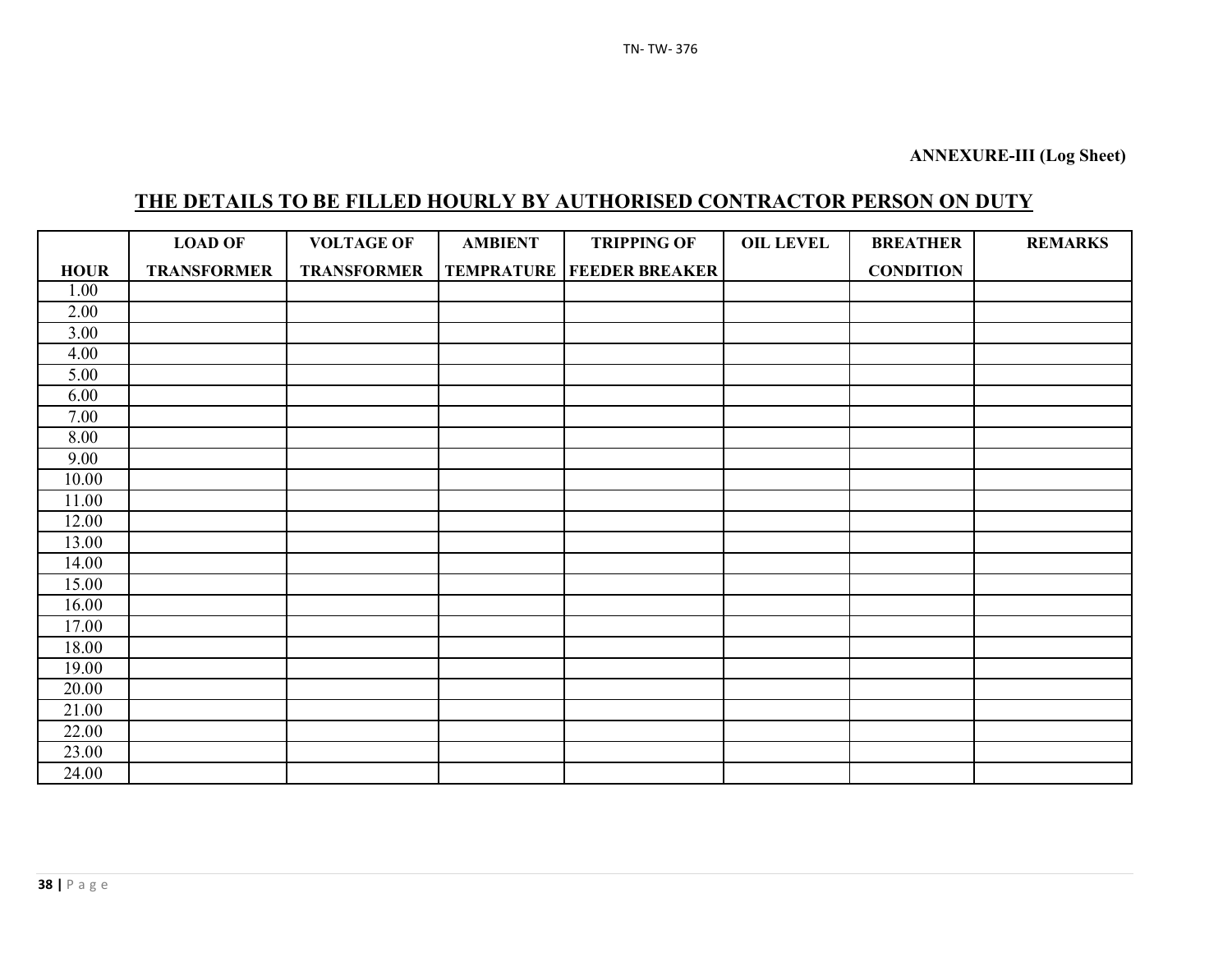#### FORM-V

#### FORM OF CERTIFICATE BY PRINCIPAL EMPLOYER (RULE 21 (2)

Certified that I have engaged the applicant (name of the contractor) as a contractor in my establishment. I undertake to be bound by all the provisions of the contractor labour (Regulation and Abolition) act, 1970 and the contract labour (Regulation and Abolition) Rajasthan State Rules, 1971, in respect of the employment of contract labour by the applicant in my establishment.

Date:-

Place:-<br>
Signature of Principal employers

Name & address of employers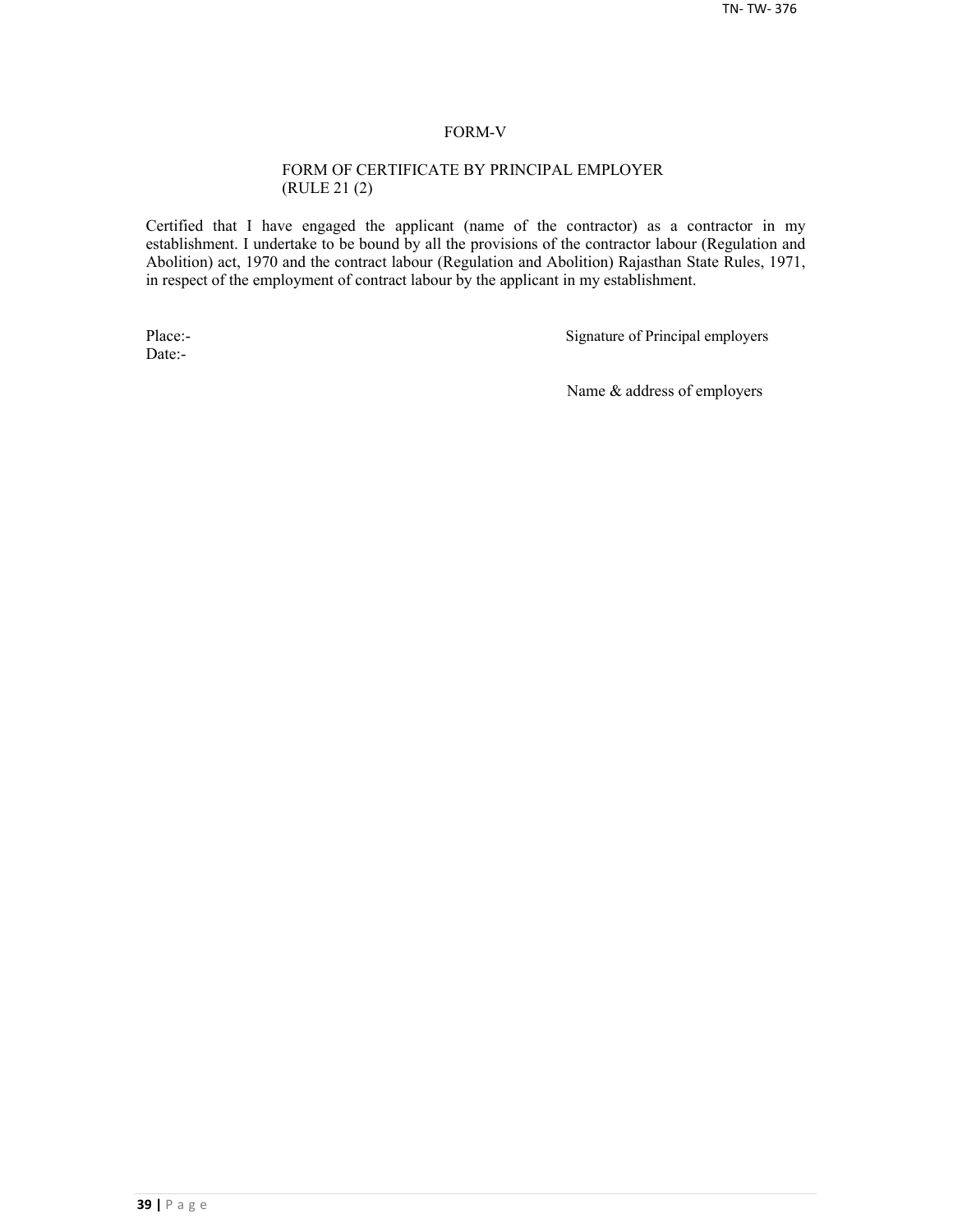#### FORM –VI (SEE RULE 25(1)) GOVERNMENT OF RAJASTHAN OFFICE OF THE LICENSING OFFICER

License No. 2012 Dated: The paid Rs.

1. License is hereby granted to **the under section 12 (2) of the Contract Labour** (Regulation & Abolition) Act, 1970, subject to the condition specified in Annexure/ The license shall remain in force.

Till:\_\_\_\_\_\_\_\_\_\_\_\_\_\_\_\_

Signature and seal of licensing officer

#### RENEWAL  $[PHH]$   $[20(2)]$

| NULEZ9(2)       |                      |                |  |  |  |  |
|-----------------|----------------------|----------------|--|--|--|--|
| Date of Renewal | Fee paid for renewal | Date of expiry |  |  |  |  |
|                 |                      |                |  |  |  |  |
|                 |                      |                |  |  |  |  |
|                 |                      |                |  |  |  |  |

Date:-<br>
Signature and seal of licensing officer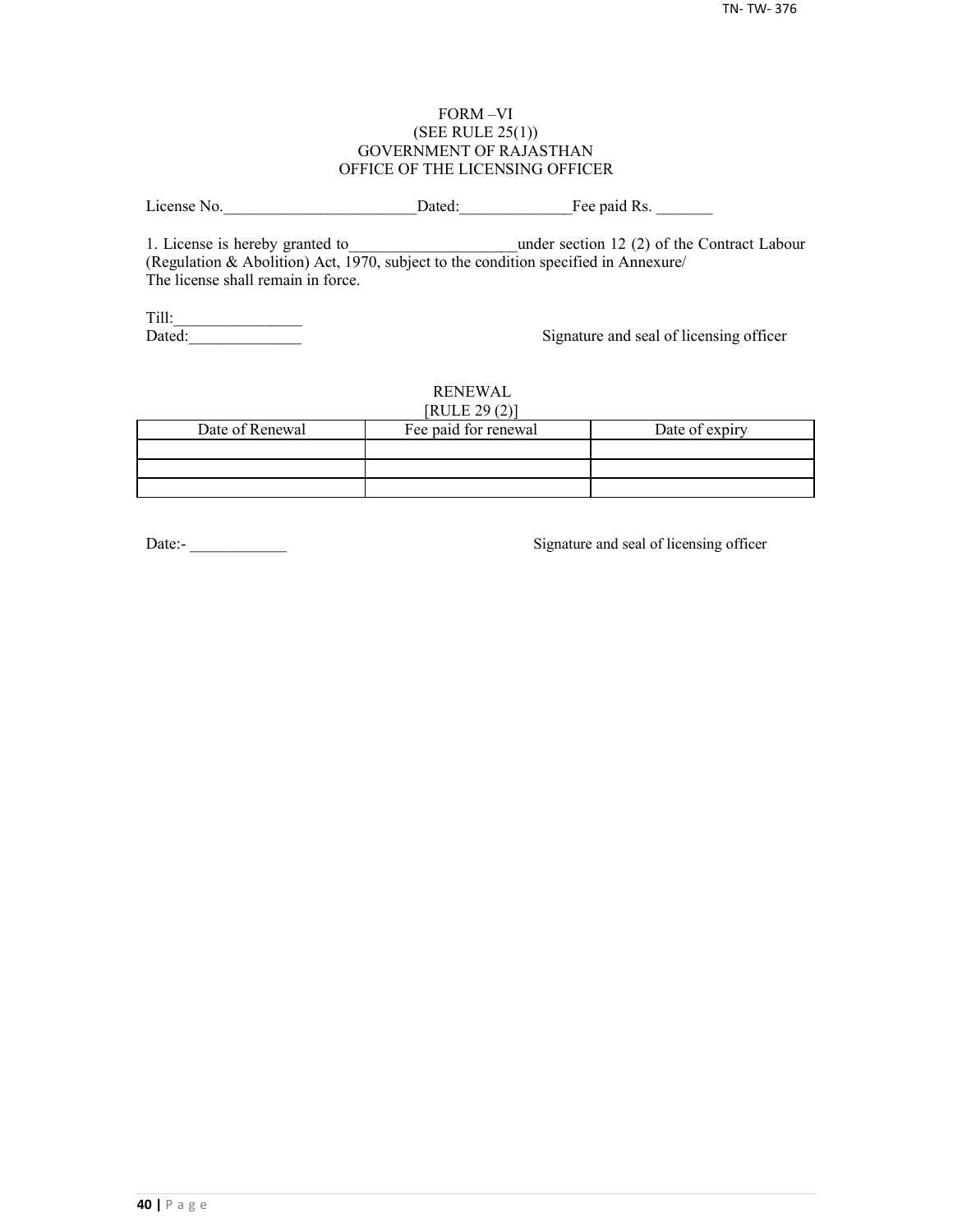## Form-VII (See Rule 73)

#### Part-I

## REGISTER OF PARTICULARS OF CONTRACTORS

- (1)Name and address of the Principal –Employer
- (2) Name and address of the Establishment

| No. | Name and address of | Nature of work on contractor | Location of contractor |  |
|-----|---------------------|------------------------------|------------------------|--|
|     | contractor          |                              | work                   |  |
|     | . .                 |                              |                        |  |

| Period of contract | Amount/Value of | Max. No. of workmen    | Security deposits with the |
|--------------------|-----------------|------------------------|----------------------------|
| from To            | contractor      | employed by contractor | Principal Employer         |
|                    | ∸               |                        |                            |

## PART –II

## PROGRESS OF CONTRACTOR WORK

Name of Contractor: Nature of work:

| Wages period | Max. number of        | Total amount of wages | Amount actually disbursed |
|--------------|-----------------------|-----------------------|---------------------------|
|              | workmen employed by   | earned by the workmen | on pay day.               |
|              | the contractor during |                       |                           |
|              | the wages period      |                       |                           |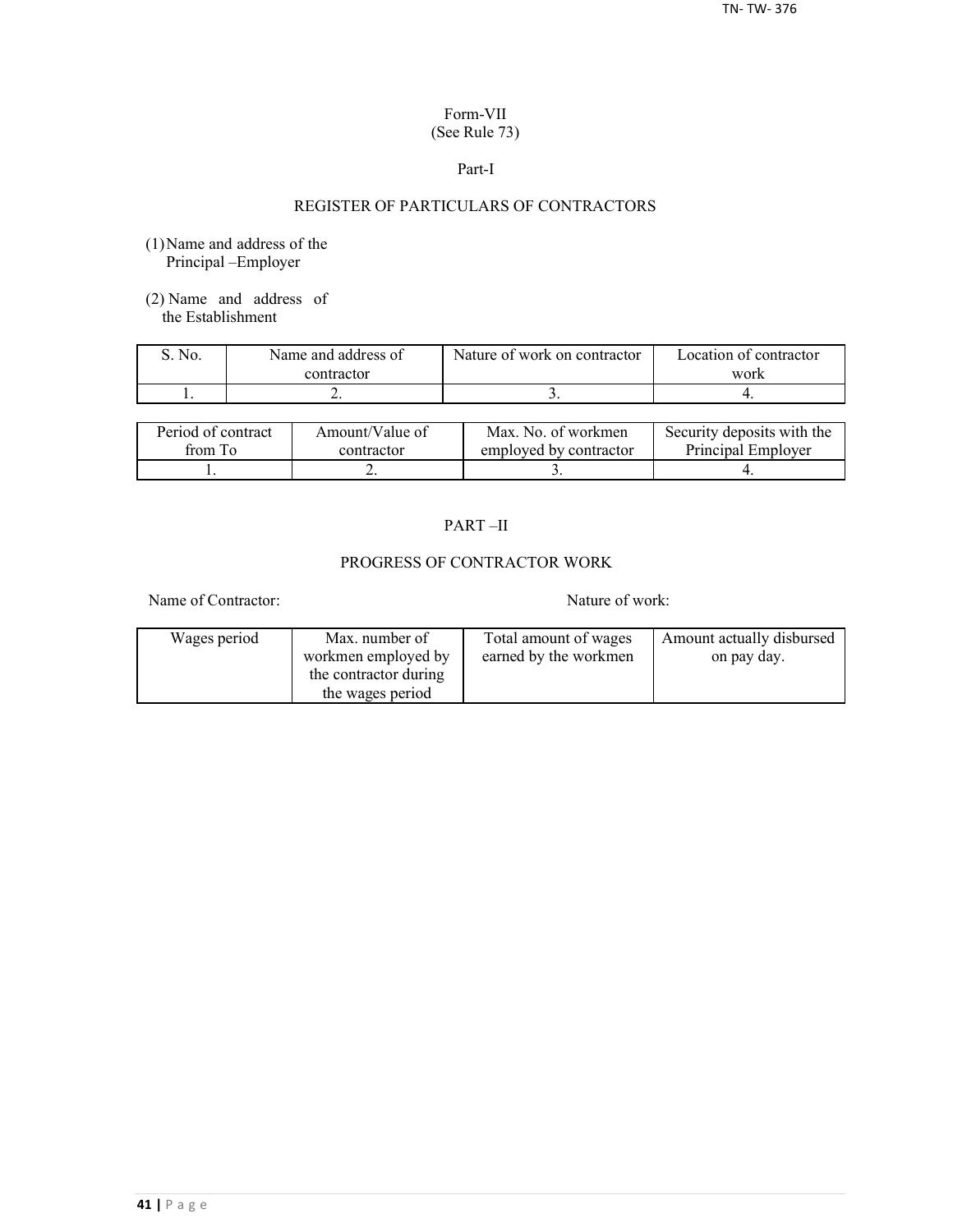#### FORM-VIII (See Rule 74) REGISTER OF WORKMEN EMPLOYED BY CONTRACTOR

Name and address of Name and address of establishment in /under contractor: which contract is carried on

Name and location of Name and address of Principal-

 $\mathcal{L}_\text{max}$ 

Employer work

S. No. Name and Age and Sex Father's Name of surnames of / /Husband 's employment/Designation workmen | name Permanent Home Present Date of Date of Signature or Remarks decrees of workmen address commencement termination thumb address of workmen address commencement termination (Village  $\&$   $\qquad$  of employment of impression of Tehsil/Taluka and **Date of** employment workmen Distt. **termination** 

## Form-IX (See Rule 75) EMPLOYMENT CARD

| Name | and | address |  | of Contractor Name and address of Establishment in/ under<br>which contract is certified on |  |  |
|------|-----|---------|--|---------------------------------------------------------------------------------------------|--|--|
|      |     |         |  | Name & Address of Principal- Employer                                                       |  |  |

| Name of workman | S. No. in the register of | Name of                | Wages rate (with      |  |
|-----------------|---------------------------|------------------------|-----------------------|--|
|                 | workman employed          | employment/designation | particular of unit in |  |
|                 |                           |                        | case of piece work)   |  |
|                 |                           |                        |                       |  |
| Wage period     | Period of employment      | Remarks                | Signature of          |  |
|                 |                           |                        | contractor            |  |
|                 |                           |                        |                       |  |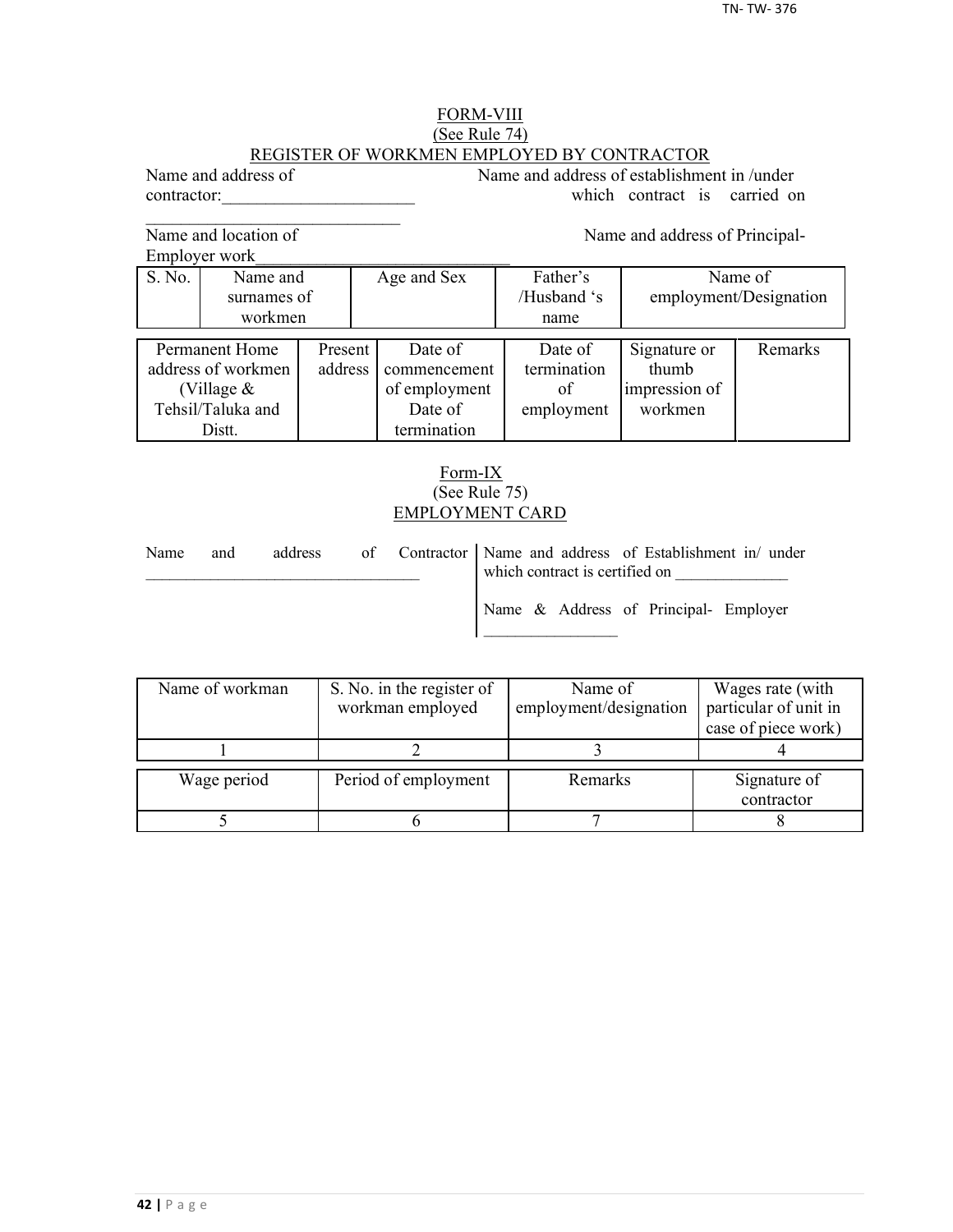## FORM-X See Rule 81(2) ANNUAL RETURN OF PRINCIPAL EMPLOYER TO BE SENT TO THE REGISTERING **OFFICER**

Return for the year ending  $31<sup>st</sup>$  Dec

- (1) Full name and address of the Principal-Employer.
- (2) Name of Establishment :
	- (a) District :
	- (b) Postal Address.
	- (c) Nature of operation/
		- Industry / work carried on.
- (3) Full name of the manager or person responsible for supervision and control of the Establishment.
- (4) Maximum No. of work men employed as contract labor on any day during the year.
- (5) Total number of days during the year on which contract labor was employed .
- (6) Total number of man- days worked by contractor labor during the year.
- (7) Maximum No. of workmen employed directly on any day during the year.
- (8) Total no. of man days during the year on which directly employed labor was employed.
- (9) Total No. of man days worked by directly employed workmen .
- (10) Nature of work on which contract laboures was employed.
- (11) Amount of security Deposits made by contractors (Give contractor-wise).
- (12) Amount of security deposit forfeited together with the names of contractor, if any.
- (13) Whether there is any changes in the management of the establishment its location or any particular furnished to Registering officer in the form of Application for Registration at the time of Registration, if so, from what date?

Place:

Date:

Principal-Employer